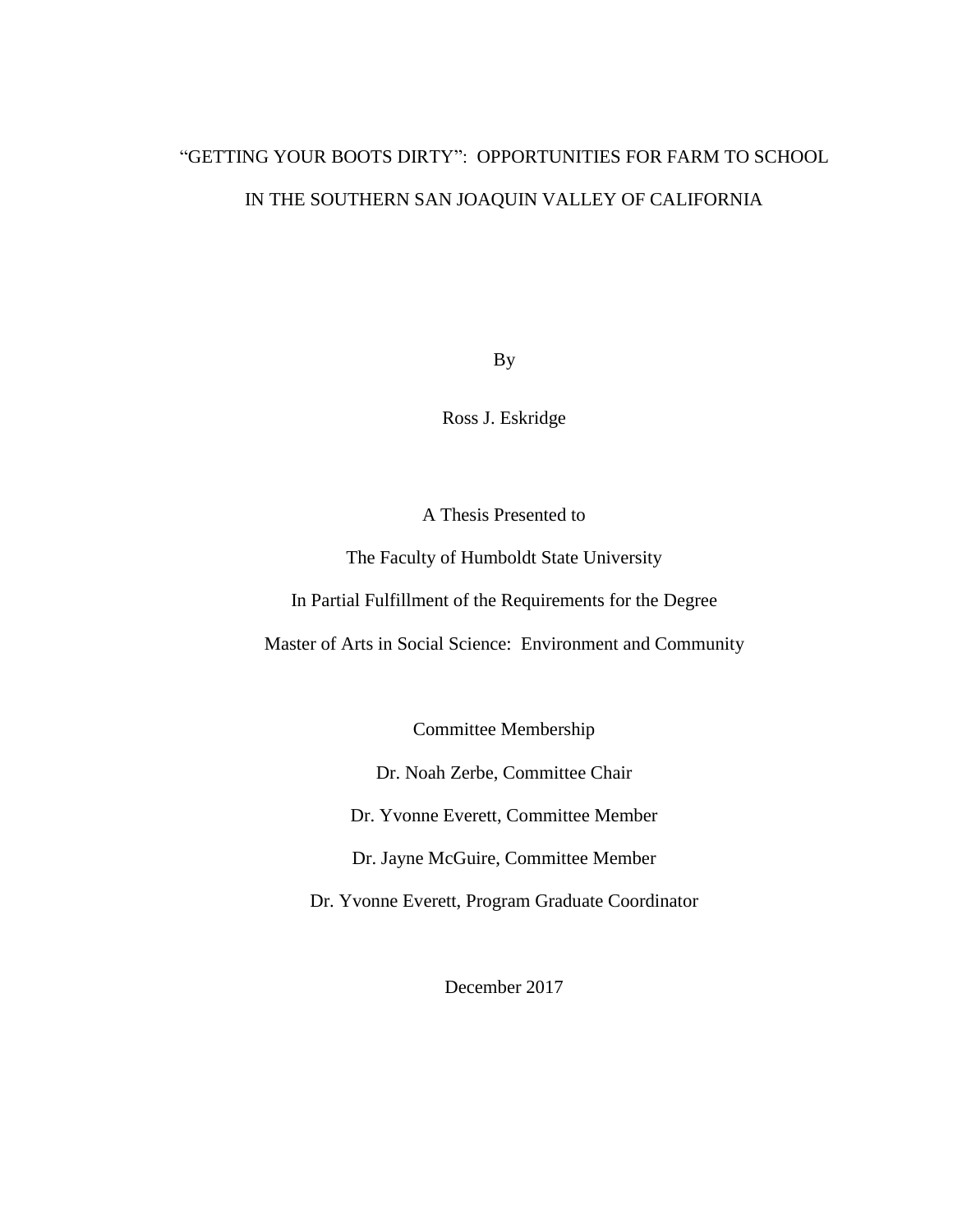### ABSTRACT

### <span id="page-1-0"></span>"GETTING YOUR BOOTS DIRTY": OPPORTUNITIES FOR FARM TO SCHOOL IN THE SOUTHERN SAN JOAQUIN VALLEY OF CALIFORNIA

### Ross J. Eskridge

In the past twenty to thirty years, critics-both public and private-have scrutinized the national network of public school nutrition programs and the food they serve in cafeterias. Negative claims particularly voice concerns about the quality of foods available to students. School food items have been characterized as highly processed, lacking in nutritional value, and unappetizing in taste and appearance. Furthermore, industrialized, non-locally sourced public school food has been blamed for contributing to high rates of childhood obesity and associated health risks. In response to these claims, federal, state and local governments have pushed for changes in public school nutrition programs. A growing number of nutrition programs in California have steered an alternative course by implementing programs designed to improve the nutritional value, education, and sensual perceptions of foods by sourcing foods from local or regional farms/distributors. One of these programs is Farm to School*.* This research seeks to understand the practices and perceptions of Farm to School stakeholders in the agriculturally rich Southern San Joaquin Valley. This research examines programs in Tulare, Kern and Fresno Counties as case studies. Qualitative data was collected primarily through semi-structured interviews with various stakeholders such as nutrition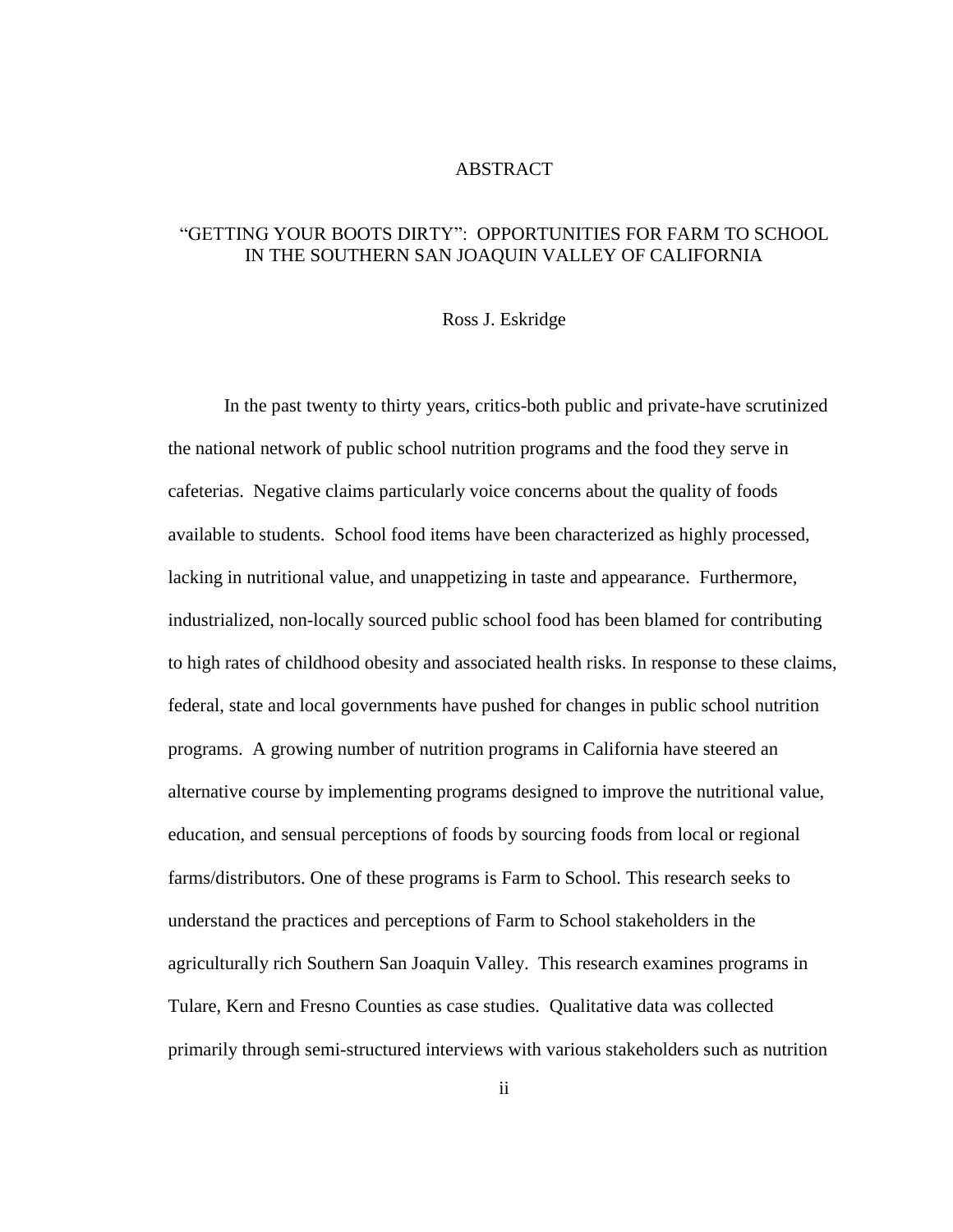service directors and staff, and program support staff from public health agencies. The results of this research begin with an overview of stakeholder motivations for Farm to School programming and continues with an analysis of the procurement models and the infrastructure capacity of the region. Particular attention is given to the degree to which traditional and alternative procurement networks and infrastructure capacity facilitate Farm to School efforts. The research will inform regional public nutrition personnel and offer models to follow in order to revamp their existing programs. Likewise, the research will contribute to the nation-wide Farm to School movement that seeks to connect primary and secondary public school children to local agricultural producers.

Keywords: public school nutrition, non-conventional nutrition programs, Farm to School*,* case studies, procurement, infrastructure, capacity, nutrition, student health, childhood obesity, local/regional food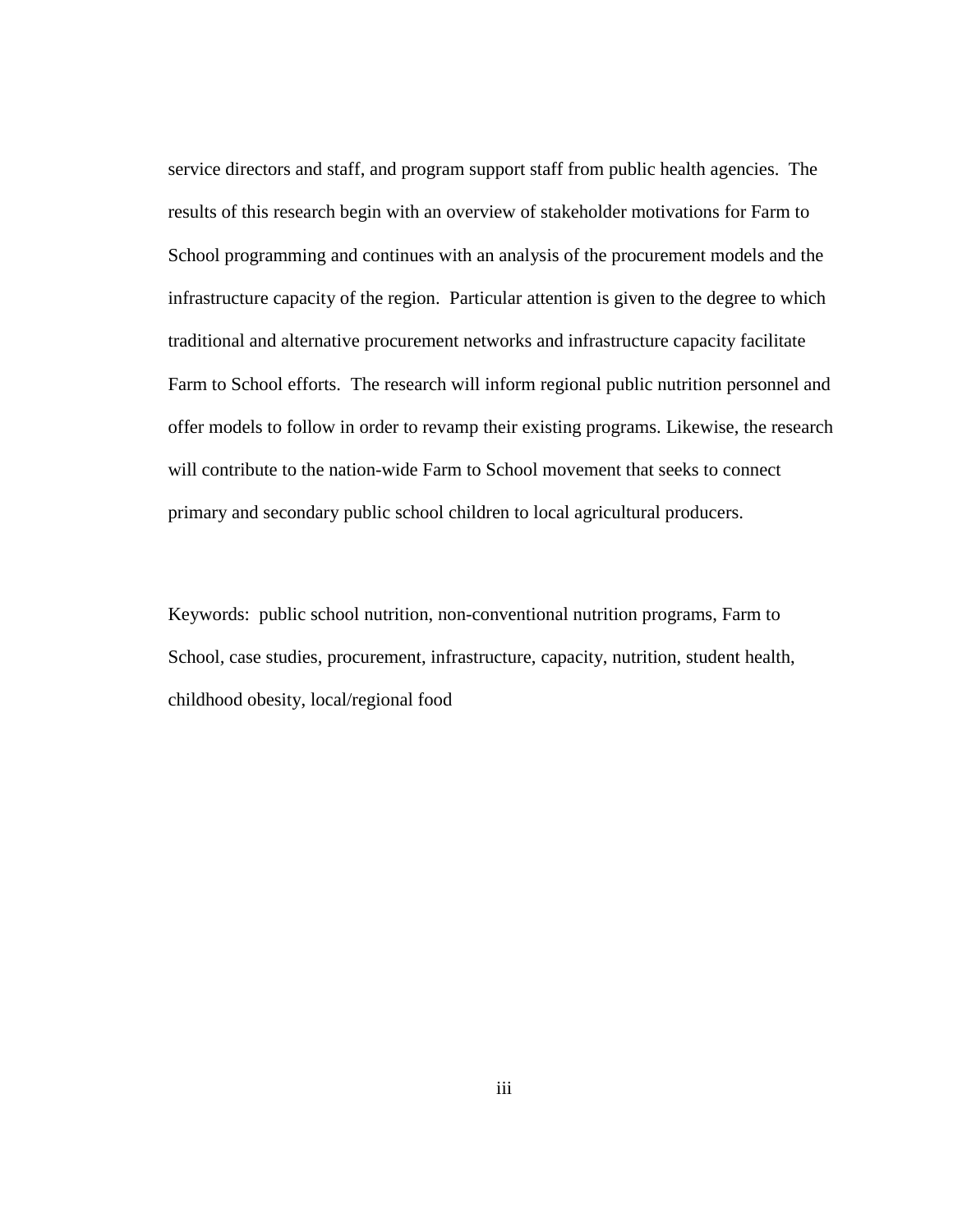### ACKNOWLEDGEMENTS

<span id="page-3-0"></span>I want to first thank my wife Jennifer Eskridge who has stuck by my side and encouraged me during the high and low points of this journey. Without her love, support, and unwavering dedication to our shared dreams I could not have realized this thesis. I would then like to thank all of my family and friends who have supported me in this endeavor. Next, I want to dedicate this work to my two children Jade and Sawyer who were born during this journey. My prayer and hope is that you grow up in a world, and are educated in schools that value not only you as individuals but cultivate passion and connections for the communities and environments that you surround you!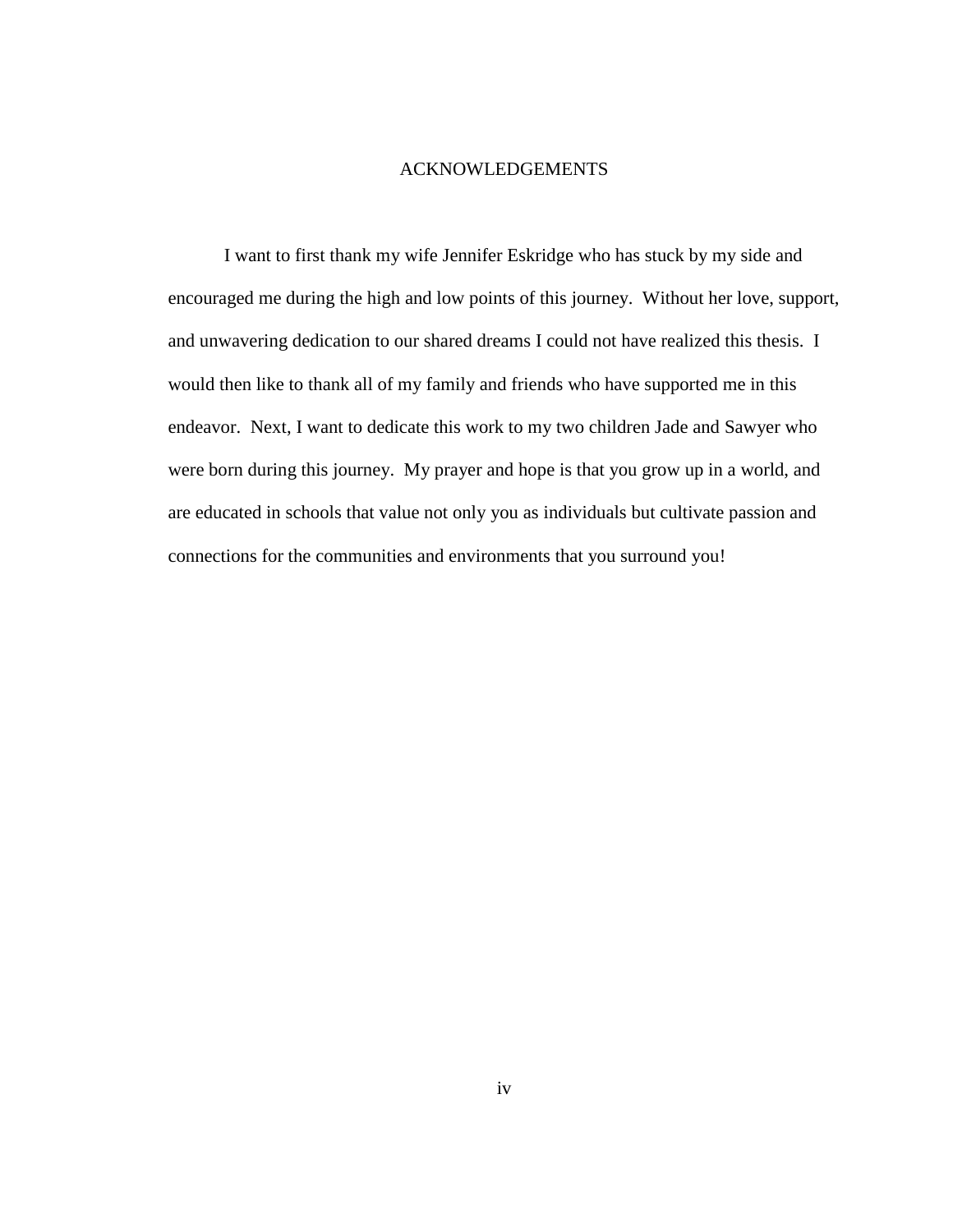## TABLE OF CONTENTS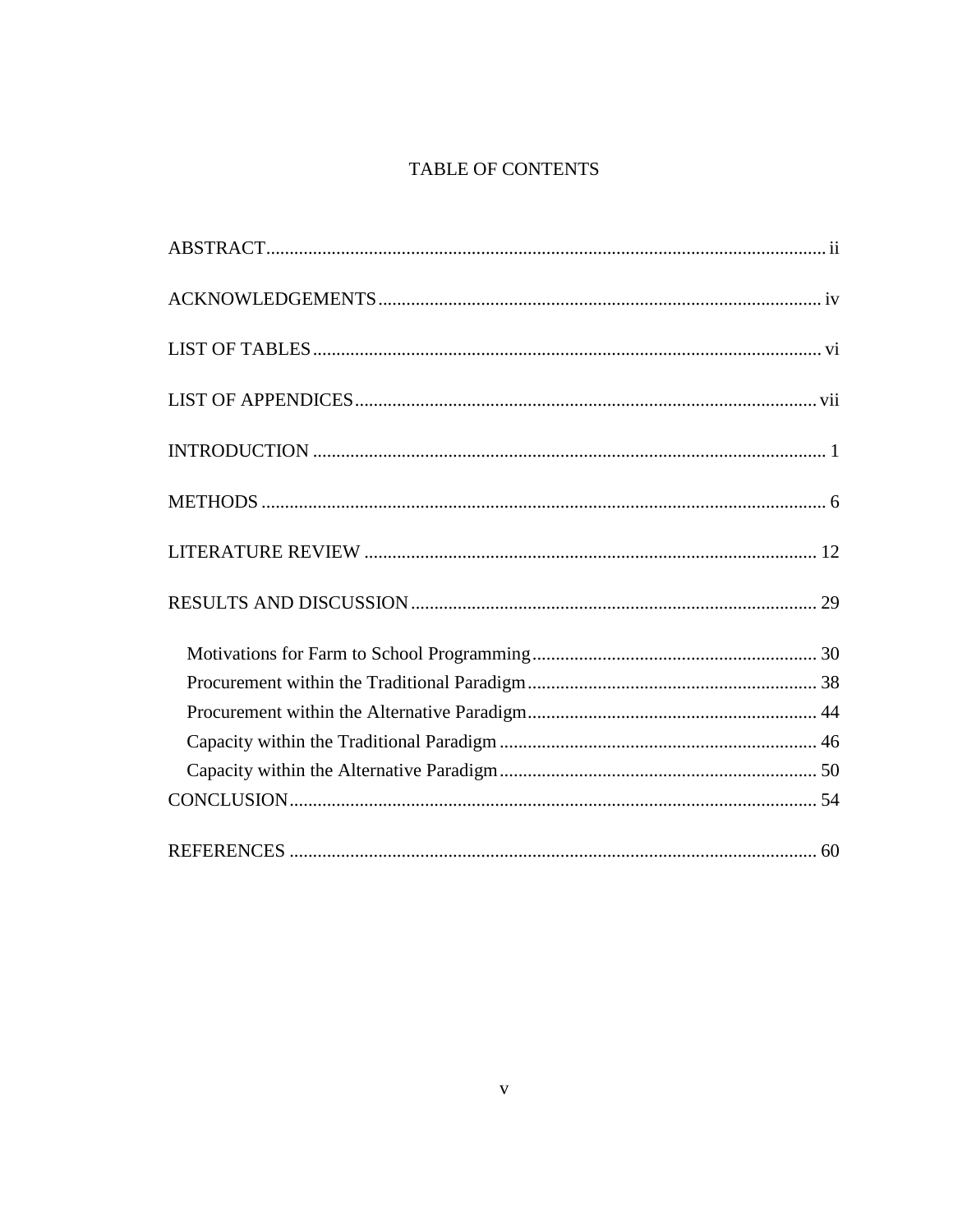### LIST OF TABLES

<span id="page-5-0"></span>

| Table 1-Top Ten Agricultural Counties with Total Value and Rank  4 |  |
|--------------------------------------------------------------------|--|
|--------------------------------------------------------------------|--|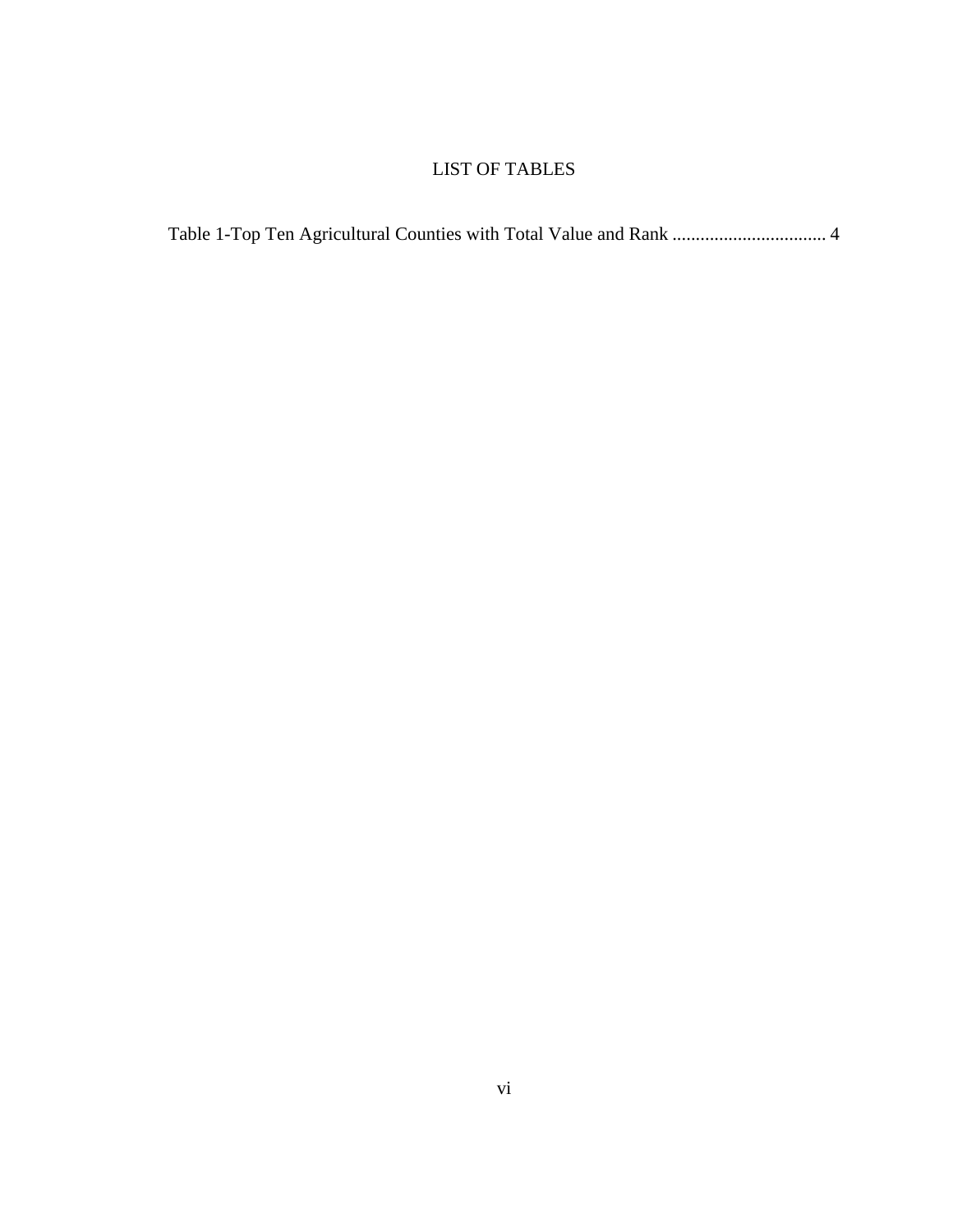### LIST OF APPENDICES

<span id="page-6-0"></span>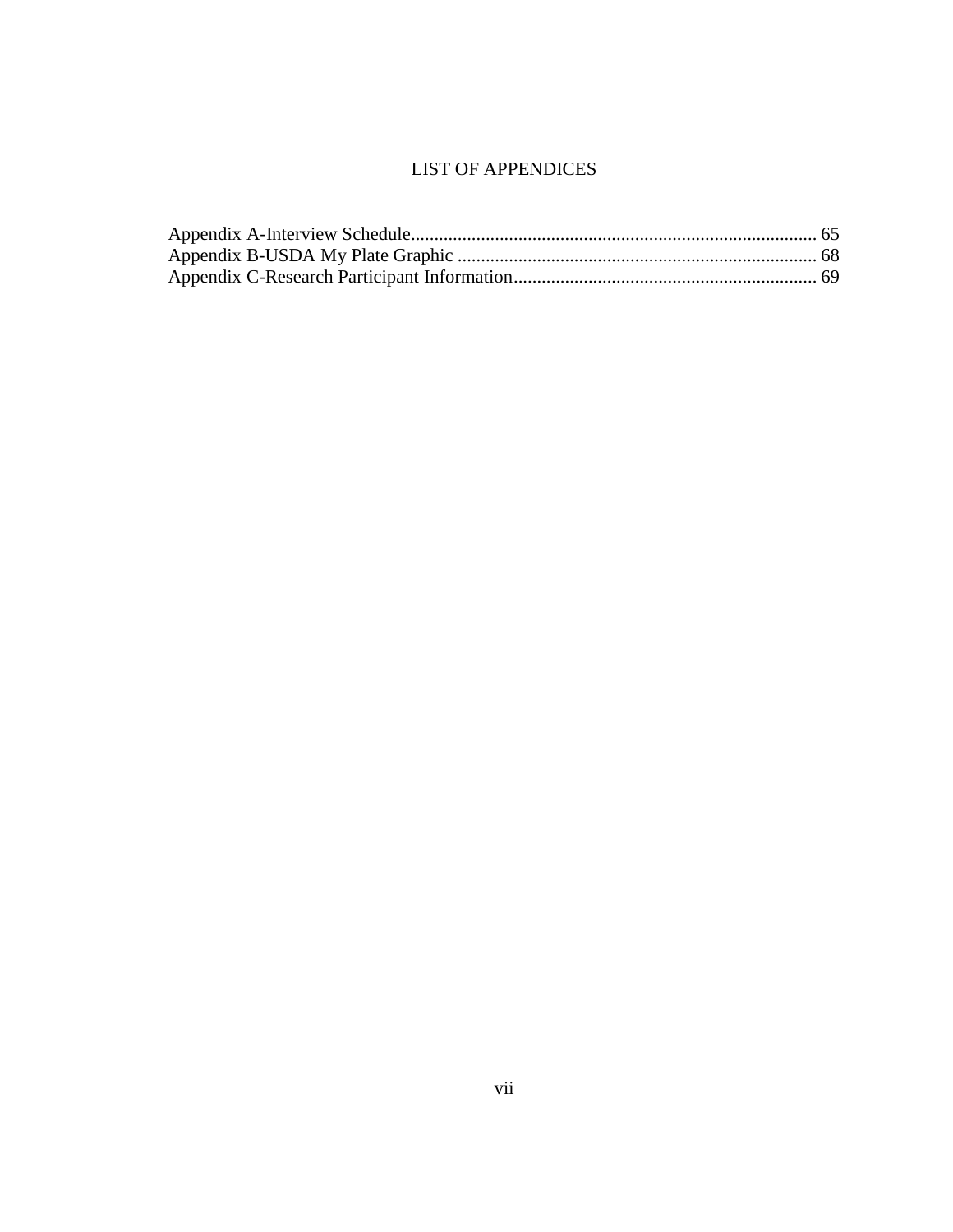#### INTRODUCTION

<span id="page-7-0"></span>Farm to School programs arose from two growing interests in our society. The first was the growing problem and awareness of childhood diet-related illnesses such as obesity and diabetes. Health problems during childhood are important to address "because of the rapid increases in incidence and the extent to which childhood obesity serves to predict adult obesity and eventual adulthood obesity-related health problems" (Bagdonis et al., 2009: 107). Secondly, programs arose from an increasing focus on the "industrialized agriculture of the modern food system and the social distancing this creates between food production and consumption" (Bagdonis et al., 2009: 108). As modern agriculture has become increasingly industrialized in recent history there has been a corresponding gap and subsequent disconnect between the spaces of food production and consumers.

Farm to School efforts began in Southern California during the mid-nineties and since then have expanded across the states. According to the National Farm to School Network website in 2015 there were 411 schools involved, 20 districts and about 72 Farm to School programs in California. Farm to School efforts in California represent an "investment in the health of…students by working to make young people more aware of issues relating to food, agriculture, and nutrition—and of the importance of having access to healthy food" (Joshi and Berry, 2007: 9).

Widespread adoption of these models could have numerous social, economic, and environmental benefits. Some of these benefits might include the "building [of]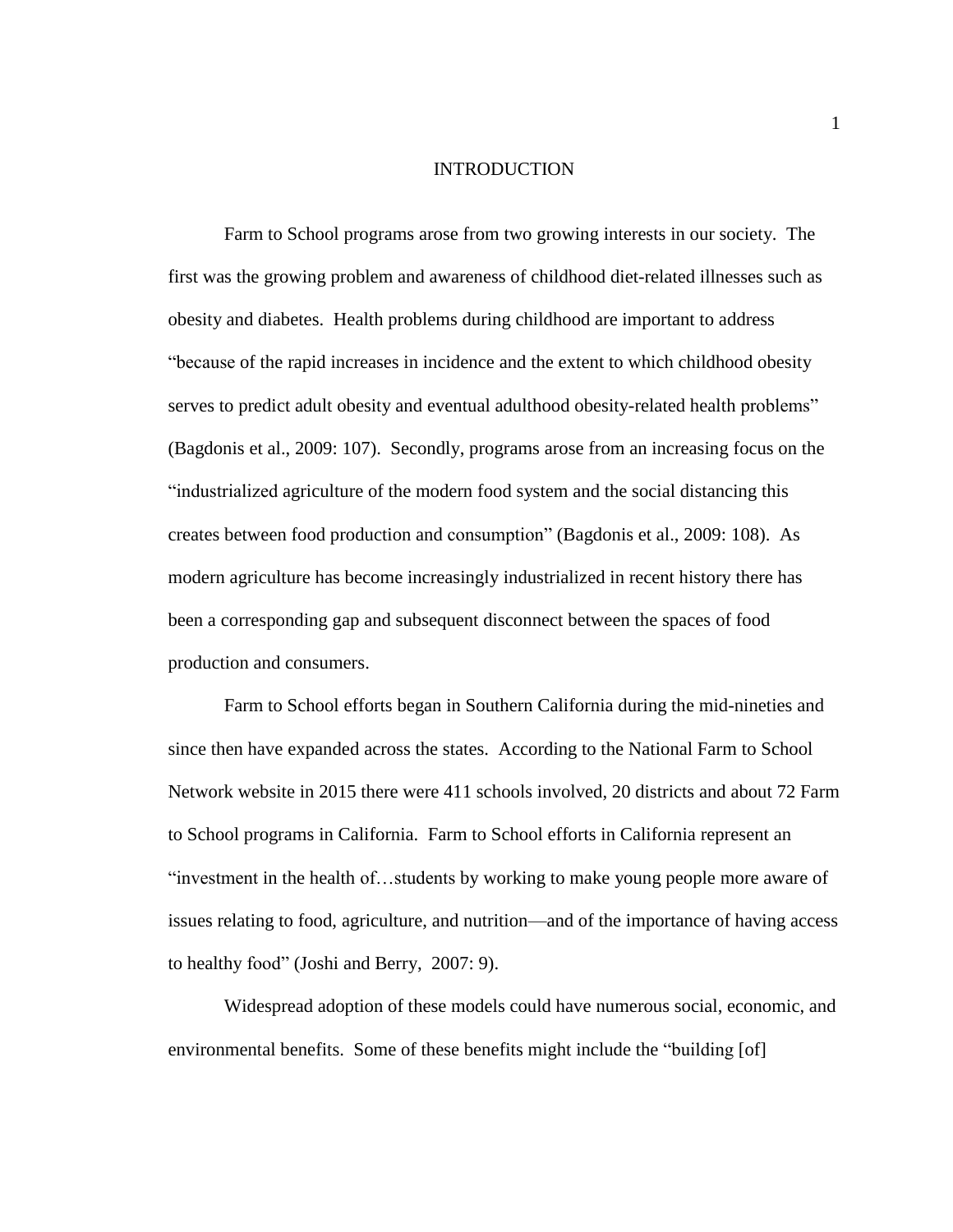relationship[s] between schools and nearby farms in order to help children understand where their food comes from; ... [and] creat[ing] stable markets for local and regional farmers" (Poppendieck, 2010: 14). Farm to School programs "provid[e] a model for positively influencing children's eating habits through school cafeteria improvements, hands-on nutrition education and community involvement and support" (Joshi and Berry, 2007: 1) Furthermore, "direct marketing to schools, rather than to the many layers of brokers and agents, wholesalers, and processors that normally intervene between a grower and the end consumer, can allow farms to earn a sufficient profit" (Poppendieck, 2010: 14). Farm to School programs offer a wide variety of benefits that can improve the health of school aged children while providing alternative markets for farmers. Yet, as a fledgling movement Farm to School programs face a host of challenges and barriers that influence the extent to which they are successful.

Farm to School programs in California and the Central Valley in particular offer one path to re-regionalizing and reinvigorating California's vast and diverse agricultural economy (Joshi and Berry, 2007: 12). However, Farm to School efforts are not a panacea to restoring regional food consumption. Allen and Guthman have argued that Farm to School programs are oftentimes relatively minimal in contributing to the incomes of small and medium-sized farmers. The authors cite a study conducted in 2002 that reported that Farm to School procurement from local farms accounts for only one to ten percent of smaller farmers' incomes (2006: 407). Despite this figure, Farm to School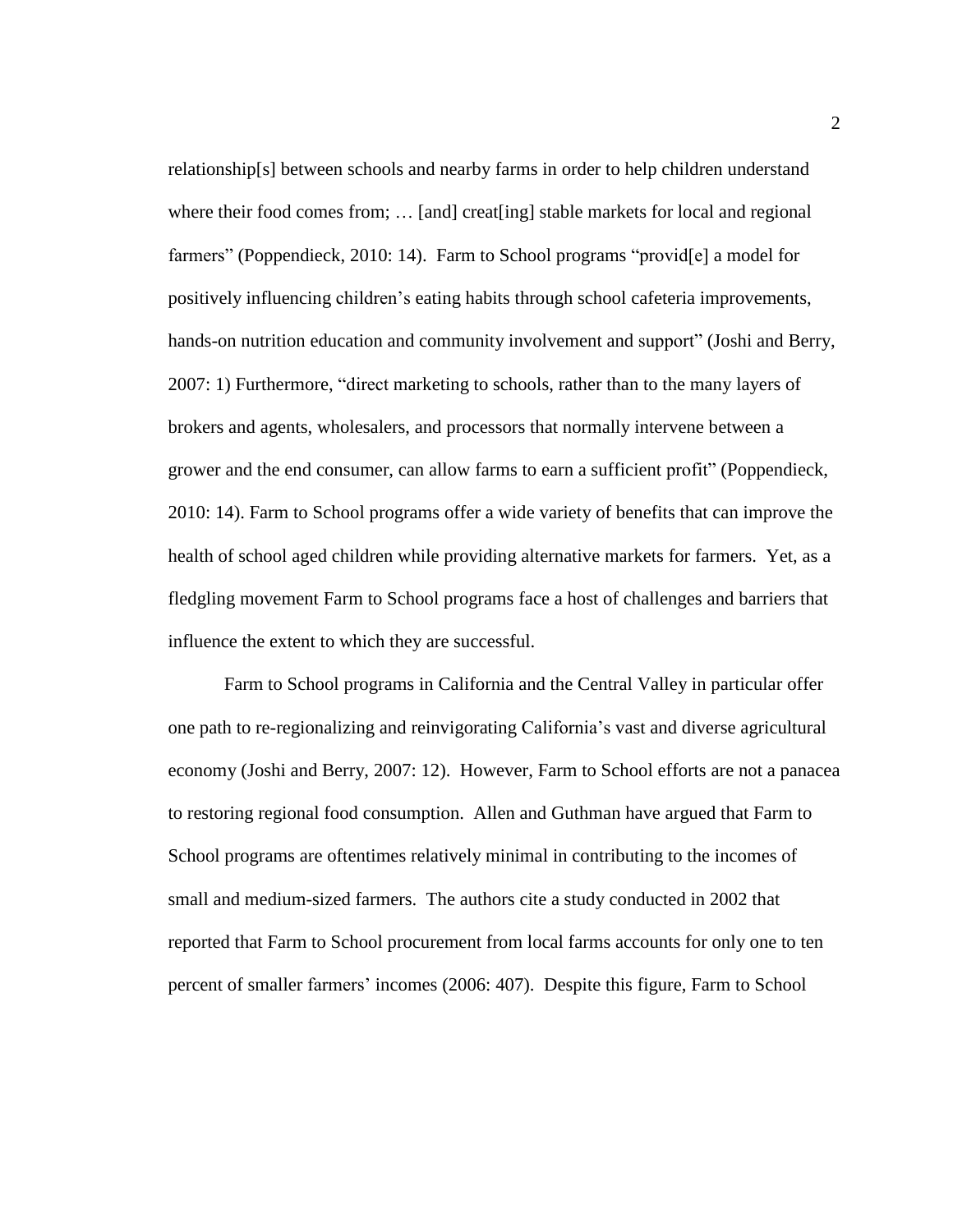efforts still contribute, however minimally, to small-scale farmers' incomes. Perhaps with program expansion these percentages could increase.

This thesis focuses on Farm to School programs in the Southern San Joaquin Valley of California. In particular, the research focused on Tulare, Fresno and Kern counties. The Southern San Joaquin Valley is a region that contains a vast semi-arid landscape of rich and fertile soils that drive the primary economic enterprise- agriculture (see table below). Despite the widespread production of food, a minimal amount of what is produced is consumed locally. Moreover, schools are just one of what one would expect to be the viable consumers of locally/regionally grown foods. However there are barriers and challenges that discourage the connection between the farms and schools. This thesis seeks to illuminate the reasons why political and economic barriers exist and the ways that the various challenges can be mitigated in an effort to expand Farm to School in the Southern San Joaquin Valley.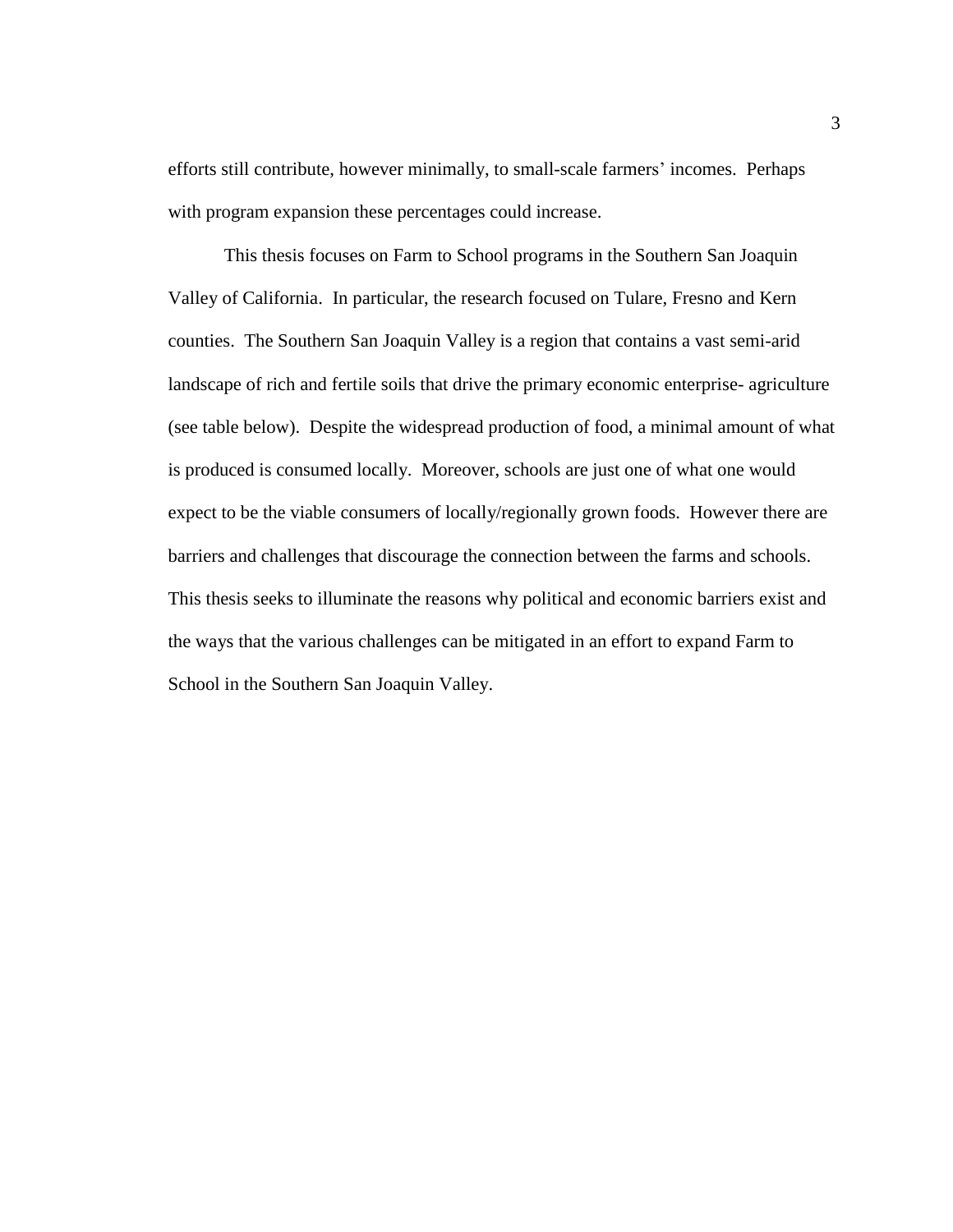| County            | 2014      |                | 2015      |                | <b>Leading</b><br><b>Commodities</b>                 |
|-------------------|-----------|----------------|-----------|----------------|------------------------------------------------------|
|                   | \$1000    |                | \$1000    |                |                                                      |
| Tulare            | 8,084,478 | 1              | 6,980,772 | 1              | Milk, Cattle &<br>Calves, Oranges,<br>Grapes (Table) |
| Kern              | 7,552,160 | $\overline{2}$ | 6,878,664 | $\overline{2}$ | Almonds, Grapes<br>(Table), Milk<br>Tangerines       |
| Fresno            | 7,066,750 | $\overline{3}$ | 6,605,943 | $\overline{3}$ | Almonds, Poultry,<br>Grapes (Raisin),<br>Milk        |
| Monterey          | 4,493,427 | $\overline{4}$ | 4,841,519 | $\overline{4}$ | Strawberries,<br>Lettuce, Broccoli,<br>Cauliflower   |
| <b>Stanislaus</b> | 4,397,286 | 6              | 3,879,333 | 5              | Almonds, Milk,<br>Chickens, Walnuts                  |
| Merced            | 4,429,987 | 5              | 3,589,900 | 6              | Milk, Almonds,<br>Chickens, Cattle &<br>Calves       |
| San Joaquin       | 3,234,705 | $\overline{7}$ | 2,732,900 | $\overline{7}$ | Almonds, Milk,<br>Grapes (Wine),<br>Walnuts          |
| Ventura           | 2,137,032 | 10             | 2,198,555 | 8              | Strawberries,<br>Lemons,<br>Raspberries, Celery      |
| Kings             | 2,471,746 | 8              | 2,021,052 | 9              | Milk, Cattle &<br>Calves, Almonds,<br>Cotton (Pima)  |
| Madera            | 2,265,641 | 9              | 2,016,726 | 10             | Almonds, Milk,<br>Pistachios, Grapes<br>(Wine)       |

<span id="page-10-0"></span>Table 1-Top Ten Agricultural Counties with Total Value and Rank

Source: https://www.cdfa.ca.gov/statistics/PDFs/2016Report.pdf

I begin by discussing the qualitative methods that were used during the course of the data gathering process, and the epistemological perspectives and theoretical techniques incorporated during data analysis. I then review the pertinent literature on Farm to School with a particular emphasis on the works that discuss the foundational research question concerning political and economic factors. The subsequent chapter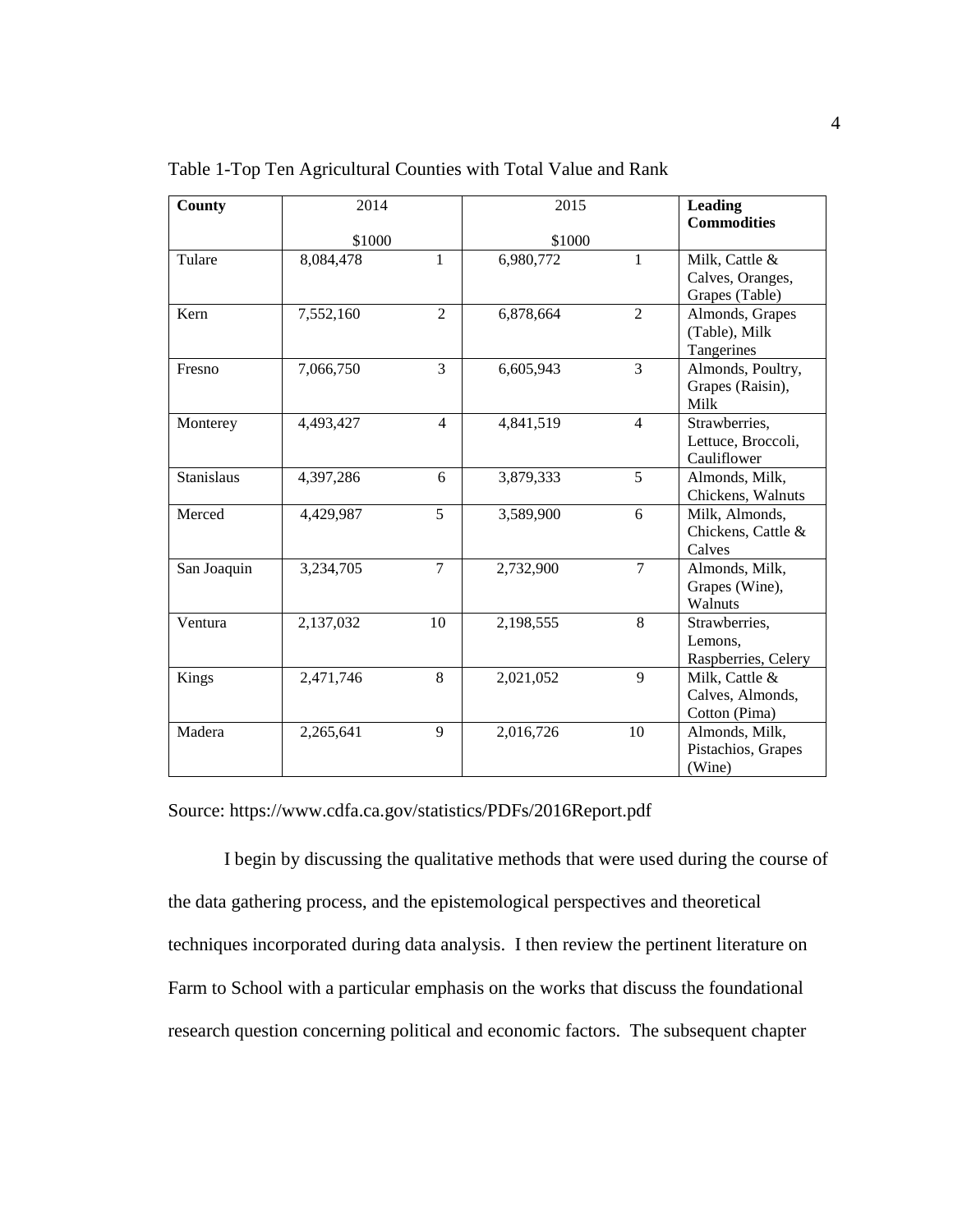provides a discussion of the data collected during the thesis endeavor. The results and discussion focus on the strong correlation between Farm to School success and the procurement and capacity realities within which the programs are situated. I conclude by examining suggestions and implications for further research and praxis to expand and strengthen Farm to School programs in general and those in the Southern San Joaquin Valley in particular.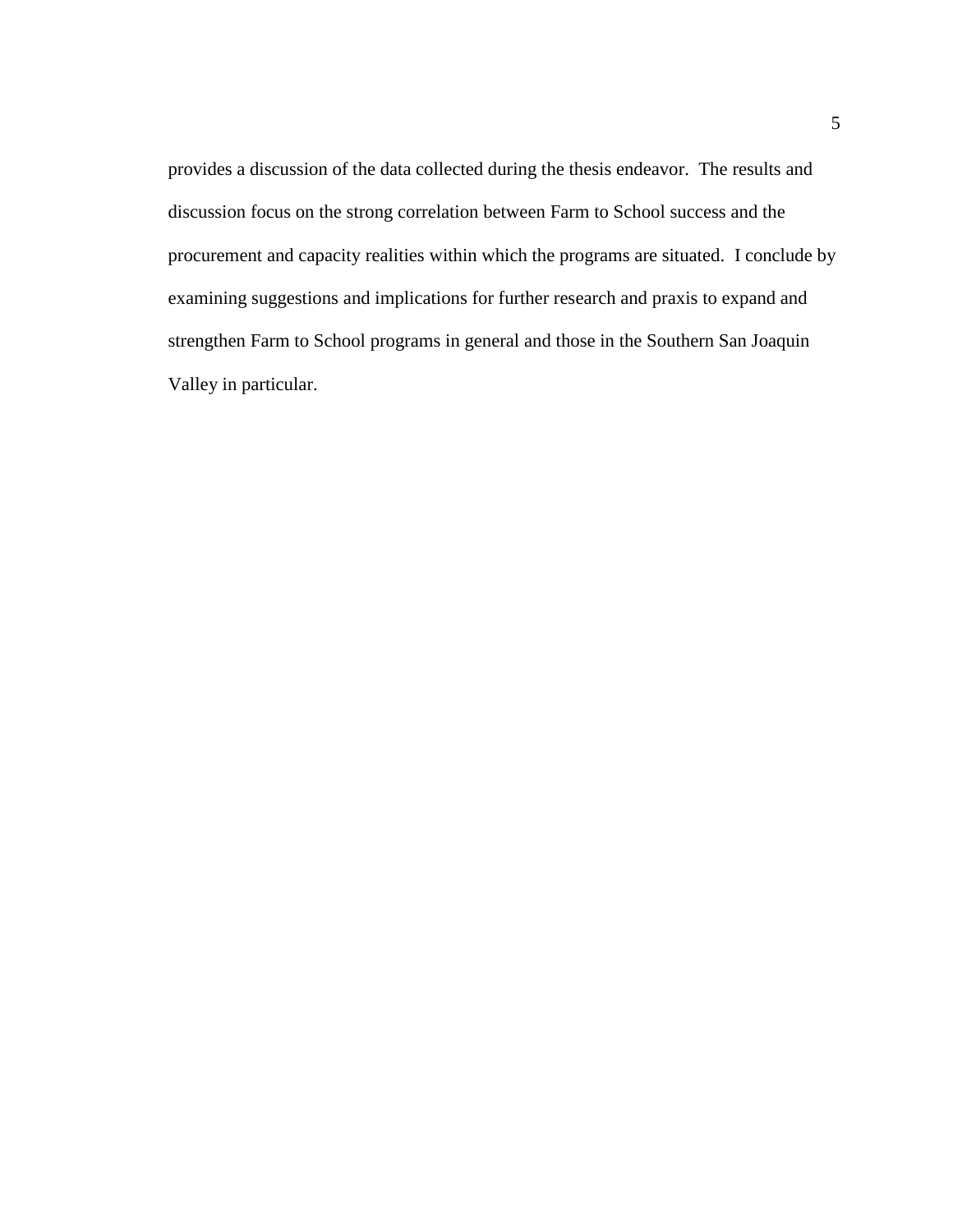### **METHODS**

<span id="page-12-0"></span>Research on Farm to School programs can be conducted using both quantitative and qualitative research methods. This project utilizes qualitative methods in order to gain a deeper and nuanced perspective of Farm to School in the San Joaquin Valley. Qualitative methods allow the researcher and research participants to provide groundlevel details and insights into Farm to School programs. Qualitative inquiries create opportunities to explore the perceptions and practices of people involved in the expansion of Farm to School programs in the Southern San Joaquin Valley. Due to the fact that Farm to School programs vary greatly across the nation and there is no one-size-fits all model, the particular details illuminated through qualitative methods allow for a working understanding of how Farm to School programs operate in particular locales.

Standpoint epistemology, which situates the production of knowledge within the social experiences, provides a route to grasp the perspectives' of Farm to School stakeholders. Likewise, this study also incorporates a grounded theory method which is a reflexive and inductive process used aimed at the construction of a theoretical model of Farm to School programs in the case study region. This approach illuminates the challenges and barriers of Farm to School programming in the Southern San Joaquin Valley.

Standpoint epistemology provides an avenue to conduct research at the groundlevel from the perspectives of those working to create and expand Farm to School programs. As Hesse-Biber and Leavy (2004: 17) describe, "standpoint is not only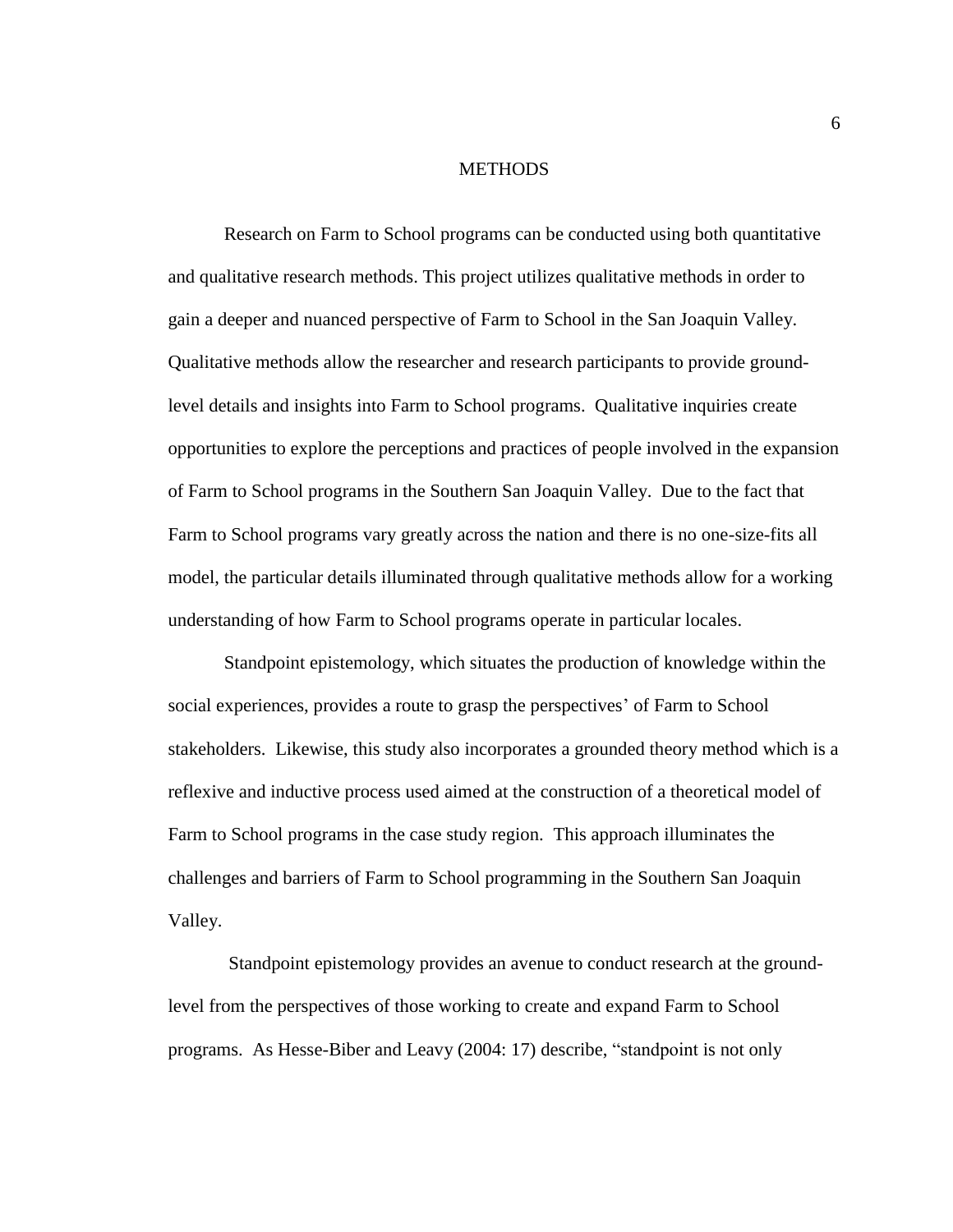located within specific individuals but also within communities as well as in 'how things are put together.'" They continue to further argue that "a multidimensional standpoint provides useful information on how communities are structured politically and how their members promote or inhibit political activism" (2004: 17). Farm to School practitioners operate within a political-economic paradigm facilitated by Big-Agriculture as well as Federal and State program rules and regulations. Standpoint epistemology allows researchers to better understand how stakeholders navigate these realities.

This research exploresx Farm to School activities at the ground level based on the perspectives of food service directors, farmers, and community partners. According to Gegeo and Watson-Gegeo (2001: 79), standpoint epistemology allows for an exploration of "socially situated knowledge that addresses local problems." Standpoint is also appropriate for this research because of the personal connection that I have with the case study region. I grew up in and live in the southern San Joaquin Valley, where I have long been involved in the local agricultural community through activities such as the growing of crops and livestock raising. From 4th grade through high school I was active in 4-H and FFA, which ultimately culminated in receiving my American Farmer FFA Degree in 2004. Furthermore, because my mother has been a food service director for more than twenty years I have been involved in the topic of nutrition services for nearly two-thirds of my life; I have also worked in numerous positions within school food service prior to and during the course of the research project. My life experiences not only led me to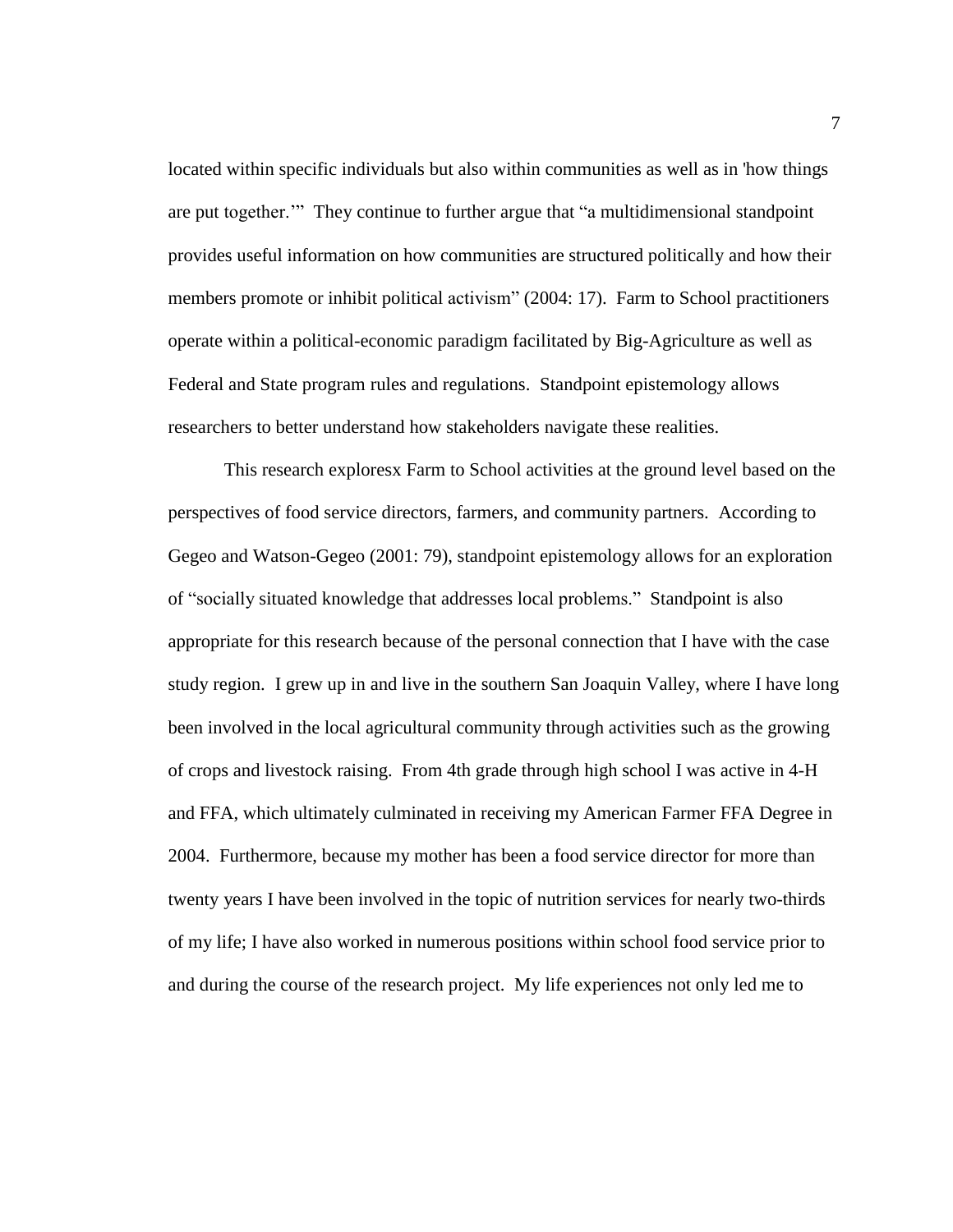address Farm to School as a research topic but they also allow for a reflexive dialogue between myself and the participants of the study.

As mentioned above, case studies are the primary methodology used in this study. As Creswell points out in Qualitative Inquiry and Research Design (2007: 73), "case study research is a qualitative approach in which the investigator explores a bounded system (a *case*) or multiple bounded systems (cases) over time, through detailed, indepth collection involving *multiple sources of information*,...and reports a case description and case-based themes" [emphasis in original]. In this study, the issue is Farm-to-School, and the cases are of two counties that are bound within the San Joaquin Valley. This study on Farm to School represents a collective case study which, according to Berg (2009: 326), involves "extensive study of several instrumental cases, intended to allow better understanding, insight, or perhaps improved ability to theorize about a broader context." Case studies are useful when looking at the issue of Farm to School in the southern San Joaquin Valley because, although this region is geographically large, all of the seven counties making up the Valley possess similar political, economic, and social realities. Therefore, case studies provide a detailed or what Geertz (2007) calls a "thick description" of Farm to School activities in the Valley that may be transferable throughout the region in order to expand and establish alternative food systems such as Farm to School.

I have also incorporated grounded theory in order to enhance the data gathered within the case studies. As Berg argues in Qualitative Research Methods for the Social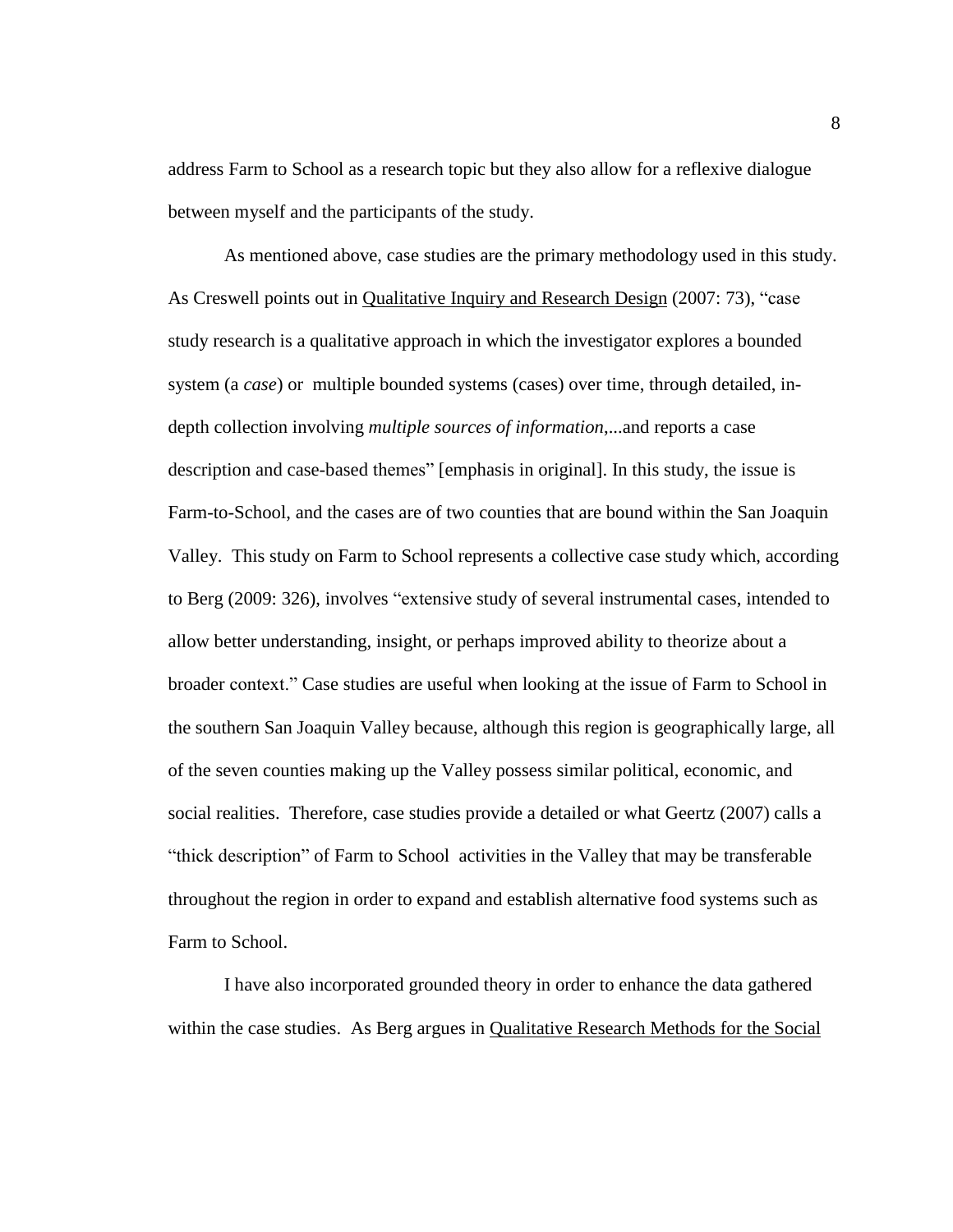Sciences (2009: 320), "theory can be uncovered and informed as a consequence of the data collection and interpretations of this data made throughout the development of the case study--hence, a grounded theory case study." According to Charmaz (2005: 507), grounded theory methodology offers "a set of flexible analytic guidelines that enable researchers to focus their data collection and to build inductive middle-range theories through successive levels of data analysis and conceptual development." This aspect is important when investigating Farm to School programs in general and particularly within the San Joaquin Valley, because the Farm to School movement and analytic research on the topic are relatively new in the realm of school food. As noted above, the descriptive nature of Farm-to-School literature creates a need for additional research that contains indepth theoretical analysis regarding challenges and barriers.

I designed an interview schedule that included both open and close-ended questions (see Appendix A) that explored various aspects of Farm-to-School activities in the San Joaquin Valley. Questions progressed from questions that explored general aspects regarding the particular program in which the research participants are involved, to questions that focused narrowly on challenges and barriers identified in the literature. The schedule was designed to elicit conversation from food service directors, farmers, and community partners, and therefore contained questions that may or may not have applied to the particular participant based on categorical position. In this instance nonapplicable questions were skipped. The semi-structured, yet focused, nature of the schedule allowed for the flexibility to throw out irrelevant questions, and probe for more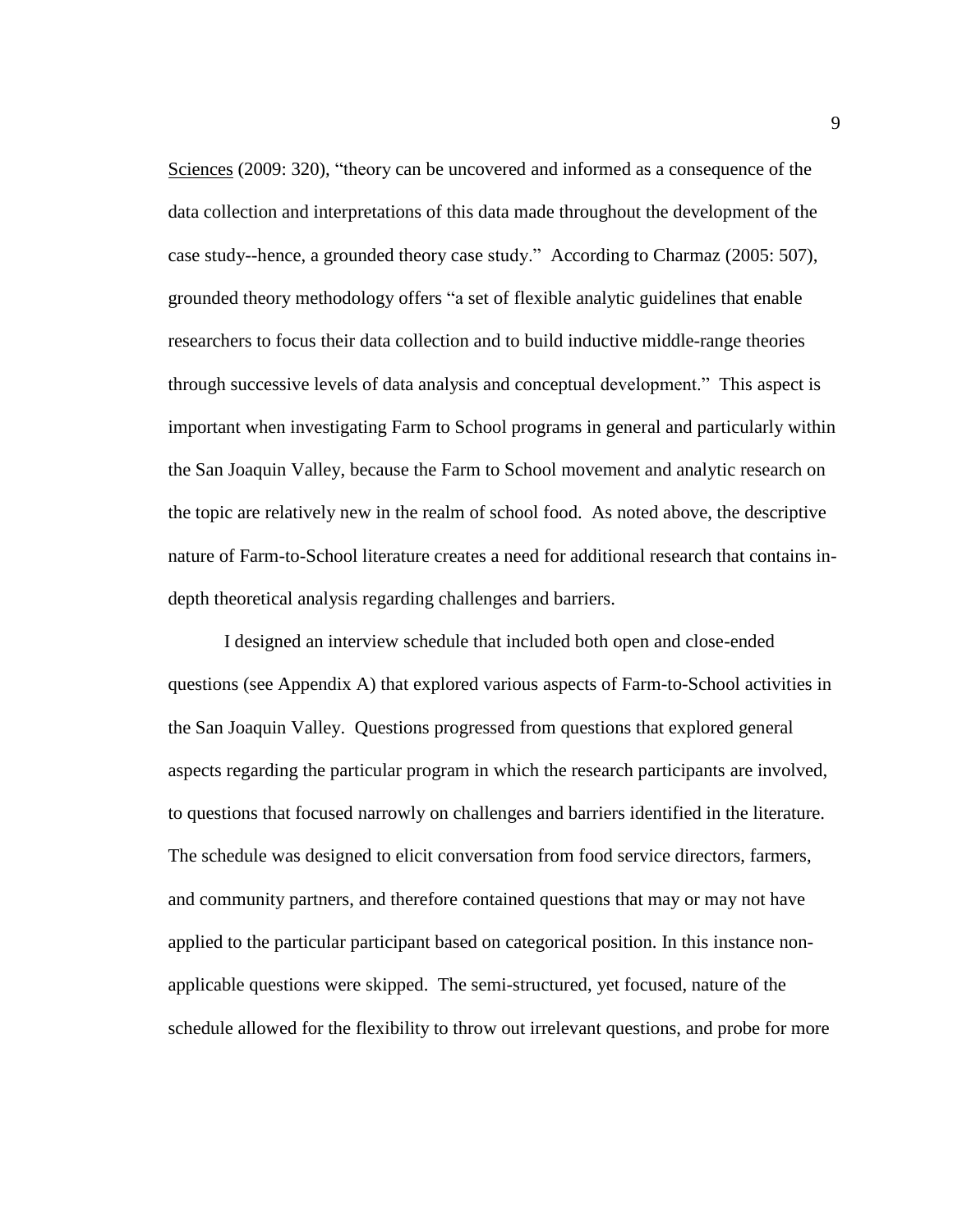information on a certain topic. I conducted eleven interviews during the data collection process. Of the eleven three were not utilized within this thesis. Interview data from participant 2 was omitted from thesis they did not operate within the Southern San Joaquin Valley. Data from 5, and 9 were omitted from the thesis because the interviews were short and did not yield sufficient data for comprehensive analysis. (See Appendix C for more details about research participants). The eight interviews resulted in saturation point in which interviewees discussed similar challenges and obstacles associated with regional Farm to School programs.

Initial efforts to locate participants began with a search on the National Farm-to-School Website of participating programs located in the San Joaquin Valley, however this inquiry provided few results. I attended a 2011 California Department of Education workshop titled "Fresh Fruits and Vegetables: A Centerpiece for a Healthy School Environment" located in the Valley, where I was introduced to a community partner working on Farm to School. This community partner put me in contact with others working on the project, which led to a number of participants via a snowball method.

I followed the grounded theory method of analysis and interpretation. I began with 'initial coding' process in which the contents of each transcript were quickly read through, and analyzed word-by-word and line-by-line. Initial coding allows for the data to speak for itself without being conformed into existing categories. According to Charmaz (2006: 48, 57), "initial codes are provisional, comparative, and grounded in the data." I then moved onto focused coding in which the significant data was grouped into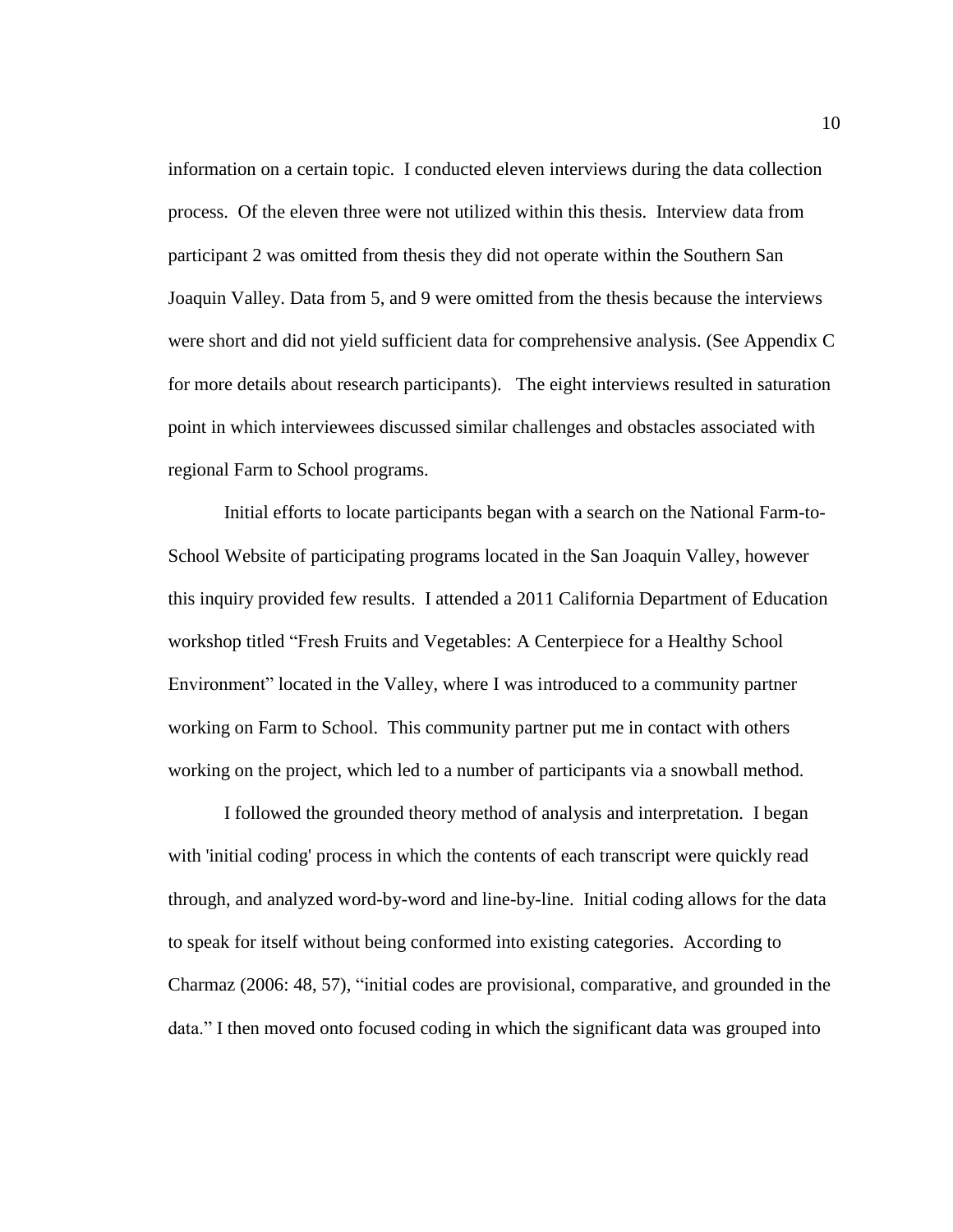similar categories "to synthesize and explain larger segments of data." After the focused coding process I reviewed my codes and compared them to the current theories on Farm to School to examine the extent to which they conformed or differed from existing theories. If my codes did not conform to the existing theories I created a new theory to explain the phenomenon.

The ultimate aim of this research project was to gain an understanding of Farm to School programs in the Southern San Joaquin Valley and to construct an analysis of the relative strengths and weaknesses of the programs. Standpoint epistemology and grounded theory are effective methodological tools to meet this objective. Furthermore, participant observation data acquired while working in a school nutrition program provided a profound opportunity to critically evaluate and analyze the nuances described and observed during the research process.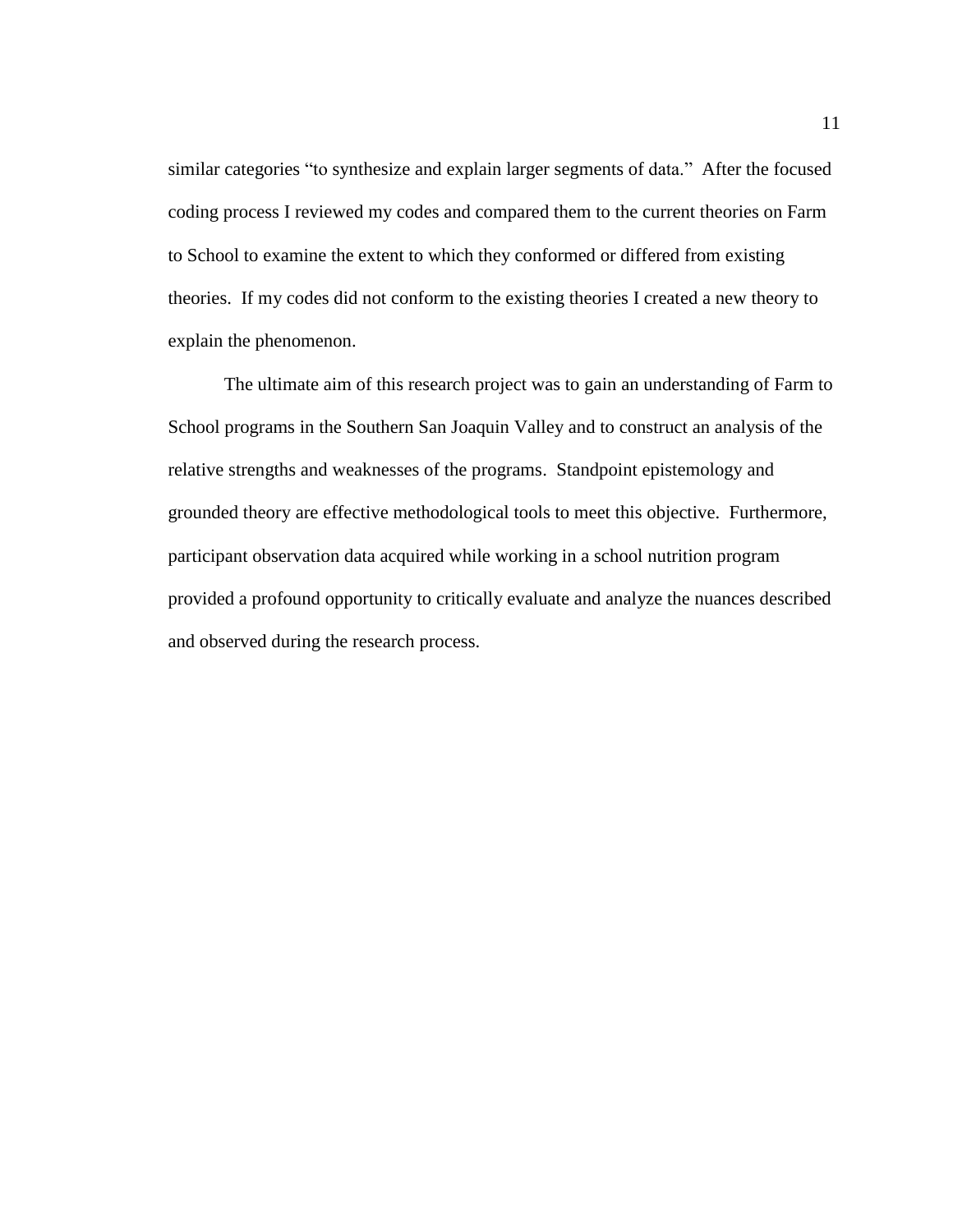#### LITERATURE REVIEW

<span id="page-18-0"></span>The USDA's Alternative Farming Information Center lists 188 sources in a 2011 publication entitled "Farm to School: A selected Annotated Bibliography." According to its authors, "[t]his bibliography attempts to represent selected documentation from a wide range of resources: peer reviewed literature databases, organizational Web sites, report citations, conference proceedings, Cooperative Extension Service publications, and more" (USDA, 2011: np). Although this bibliography lists a large number of sources (that has actually grown in number in the six years since publication) these authors, along with others, note that "[i]nformation resources for Farm to School activities are *underrepresented* in the formally published academic literature. Most materials exist as informal papers and research reports on individual organizational Web sites or as articles in regional/local news, trade and popular publications" (emphasis added, USDA, 2011: np).

This literature review focuses on the relatively small corpus of work that has been published in peer reviewed journals, academic literature and government documents. The content of peer-reviewed journals, academic literature and government documents on the topic of Farm to School can be divided into thematic sub-sets, and it is insightful to examine how these themes have developed over time. This literature review will primarily focus on the topics most relevant to the focus of this thesis: childhood health and nutrition education, as well as procurement and capacity.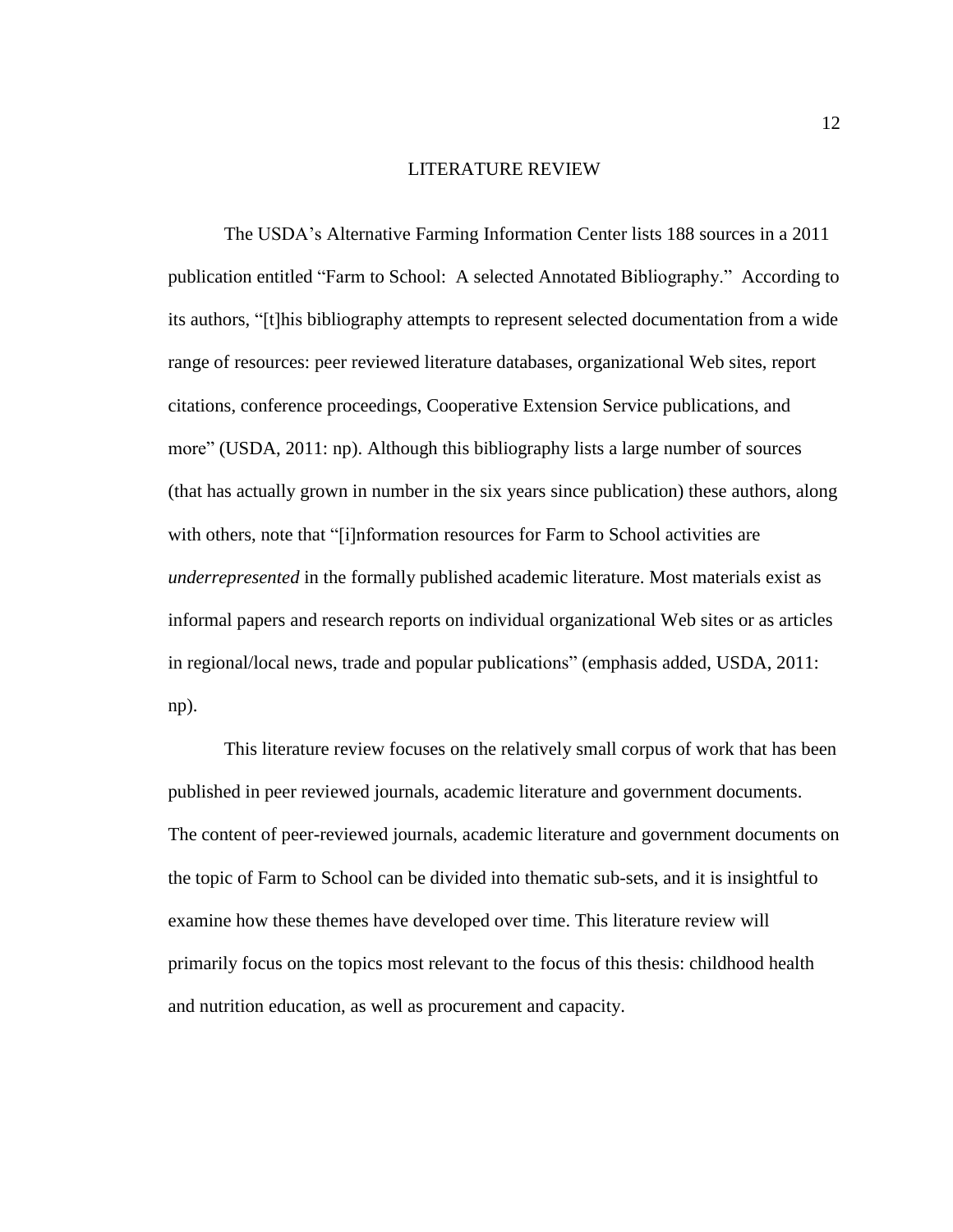The issue of childhood health is raised in nearly all of the peer-reviewed, academic, and government document literature on Farm to School. Childhood obesity was the most cited childhood health concern raised within the literature for two main reasons. First, it is one of the motivating factors that initiated the Farm to School movement. As Joshi and Berry (2007), Valliantos et al. (2004), and Conner et al. (2011) discuss, Farm to School programs arose in part as a way to improve the nutritional quality of school meals which were viewed as contributing to the epidemic. Secondly, childhood obesity is commonly used in the literature (see Feenstra & Ohmart (2012), Joshi et al. (2008), Joshi and Ratcliffe (2012) and Izumi et al. (2006)) as a hook to draw attention to the need for Farm to School programs and as a way to legitimize Farm to School as a positive health promoting movement.

One of the prominent ways that Farm to School seeks to address the issue of childhood obesity is through nutrition education. Authors such Bagdonis et al. (2009), Feenstra and Ohmart (2012), and Conner et al. (2011) illuminate and discuss how nutrition education encompasses a number of different curriculum objectives across the Farm to School movement. The primary objectives are the idea that students' eating habits can be improved by increasing their knowledge of and experiences with healthy foods such as fruits and vegetables. A number of authors, such as Kloppenburg et.al (2008), Carlsson and Williams (2008), Bagdonis et al. (2009), Conner et al. (2011), and Feenstra and Ohmart (2012), argue that the issue of childhood obesity and remediation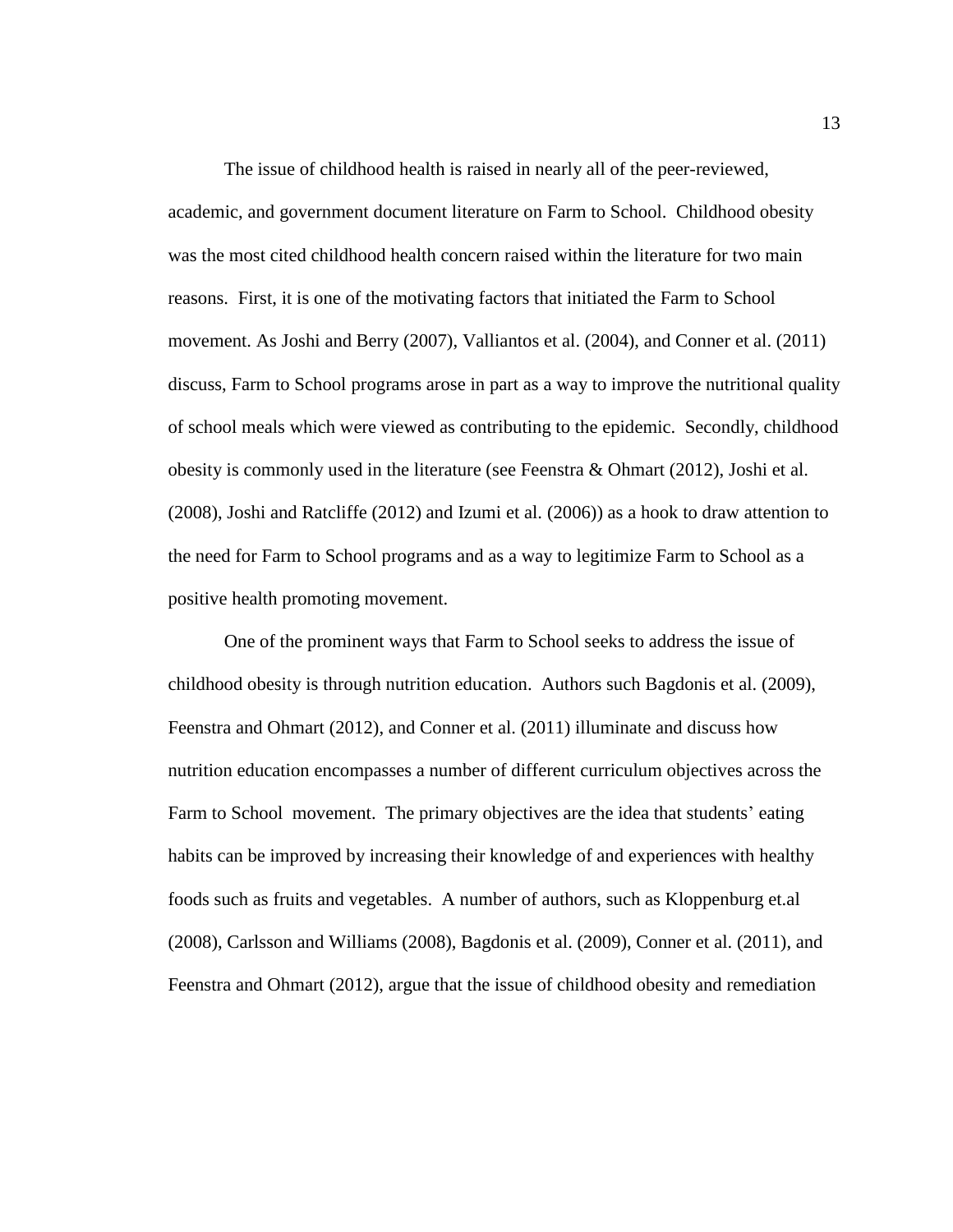methods such as nutrition education are embedded within, and shaped by contemporary socio-political and economic realities.

Childhood obesity is a very real and serious problem affecting the youth of the United States. The reasons for the recent upswing of school-aged obesity rates are not clear-cut, but eating habits play a prominent role in the epidemic. As Sociologist Marion Nestle (2007: 10) notes in her book Food Politics: How the Food Industry Influences Nutrition and Health, "increased calories in American diets come from eating more food in general, but especially more foods high in fat (meat, dairy, fried foods, grain dishes with added fat, sugar (soft drinks, juice drinks, desserts), and salt (snack foods)." Oftentimes the consumption of these products is not merely a manner of personal choice but is tinged with issues of access, education and mainstream food systems that promote these types of foods. Problems associated with access are prominent in various regions across the country but particularly in rural or inner-city regions where grocery stores may not be available due to a basic lack of them or the distance they are from the community. Grocery stores may also lack a wide selection of fruits and vegetables or other whole foods that tend to be more nutritious than pre-prepared 'junk' foods. The mainstream corporate foods system often promotes products that are characterized and advertised for their convenience and appealing flavors rather than their nutritional value.

The epidemic is further complicated because of the American mantra of individualism, which places blame for a person's weight on the individual rather than external factors. Such blaming fails to account for the socio-political and economic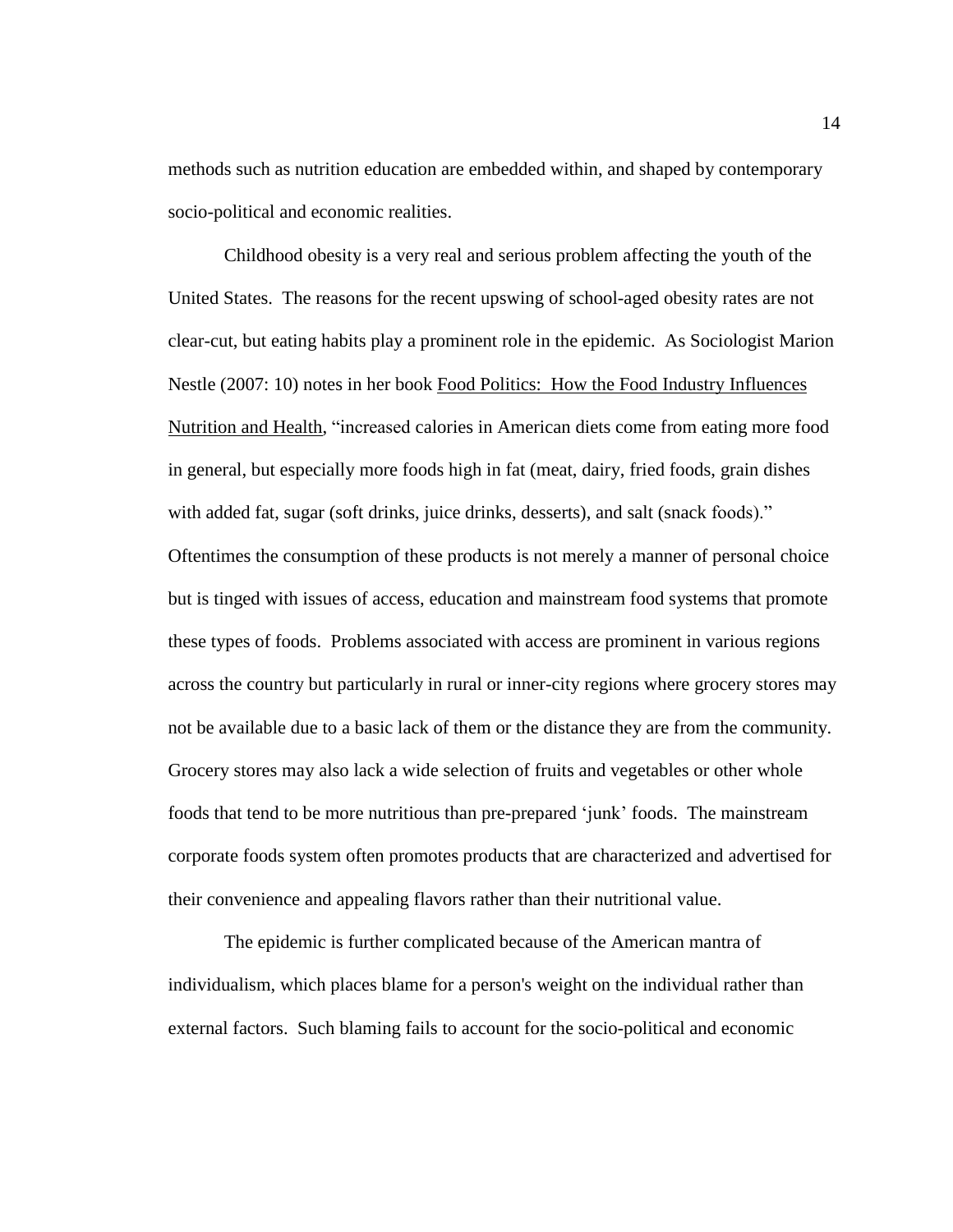realities of our society and our especially the current food system. Allen and Guthman (2006: 411) argue that "obesity rhetoric is another trope of neoliberal governance that separates the deserving from the undeserving by effectively valorizing those who in their thinness embody more self-control in a world where fast, junky food is everywhere." Furthermore, Kloppendburg, Wubben, and Grunes (2008: 441) assert that, "Americans are embedded in a food system in which what we eat too often undermines the health of our own bodies, the communities in which we live, and the environment on which we depend. [And] this deep, structural problem is manifested nowhere more clearly than in the lives of our children."

This is not to say that individuals are absolved from the role they play in what they put into their bodies. But structural and societal factors must be taken into consideration in order to better understand unhealthy eating habits. This is especially true when investigating the eating habits and the resultant health of children and adolescents, who are often profoundly influenced by what their parents or guardians provide or what they are offered at school.

A number of Farm to School authors, including Berkenkamp (2006), Loppenburg and Hassanien (2006), Allen and Guthman (2006), Bagdonis, Hinrichs, and Schafft (2009), Carlton and Williams (2008), and Izumi, Wright and Hamm (2010), discuss the movements' connection with childhood and adolescent health as well as the issue of food access and/or food security. In fact, these structural conditions lie at the core of Farm to School programming. For example, the National Farm to School program states on their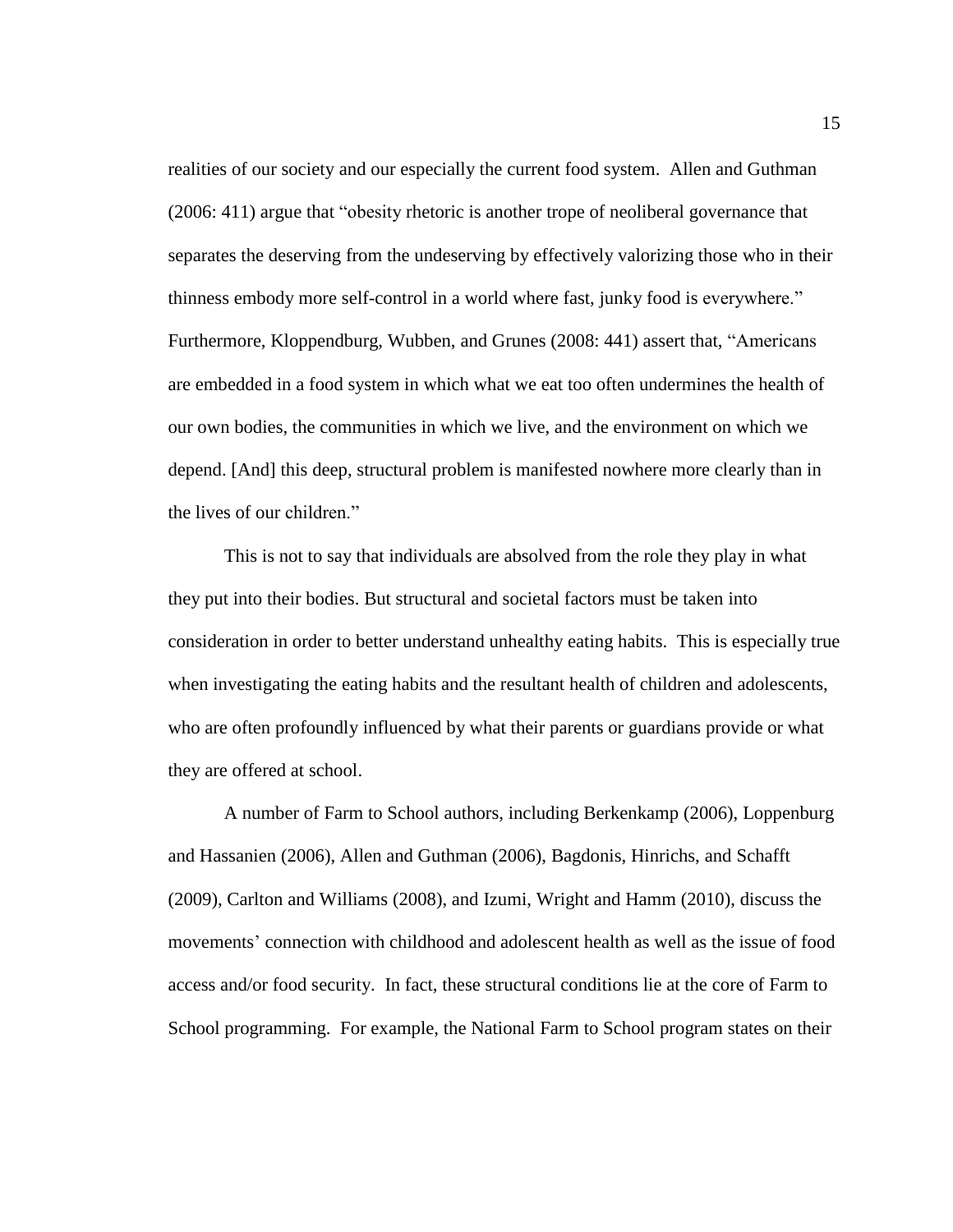website that, through Farm to School, "students gain access to healthy local foods" (NFSN accessed December 6, 2014: np). In addition, Carlton and Williams (2008: 402) note that "food security is a broad, multifaceted concept that can be described at the global, national, community, household, individual, or cultural level and can be approached from both SFS [school food service] and anti-poverty perspectives." The widespread lack of food access and adequate food security among individuals and communities is a symptom of the contemporary food system that often places the interests of capital above the dietary needs of individuals. Feenstra and Ohmart (2012: 281) observe that "despite being one of the richest countries in the world, hunger as a result of inadequate, nutritious food is still a problem in the United States. Now, it is also frequently accompanied by over nutrition, overweight, and obesity." The authors address the fact that it may not necessarily just be the case that students lack access to food in general, but their ability to consume and connect with more nutritious foods such as fresh fruits and vegetables, is in need of improvement.

The provision of fresh fruits and vegetables from local or regional farmers is the main way in which the Farm to School movement seeks to mitigate the childhood health problems that often result from a lack of access to nutritious foods. However, merely getting fresh foods on the school lunch tray is oftentimes not enough to achieve the end goal of improving the health of children and adolescents. Oftentimes students must be convinced of the nutritional benefits of eating fruits and vegetables and this most readily occurs through various forms of nutrition education.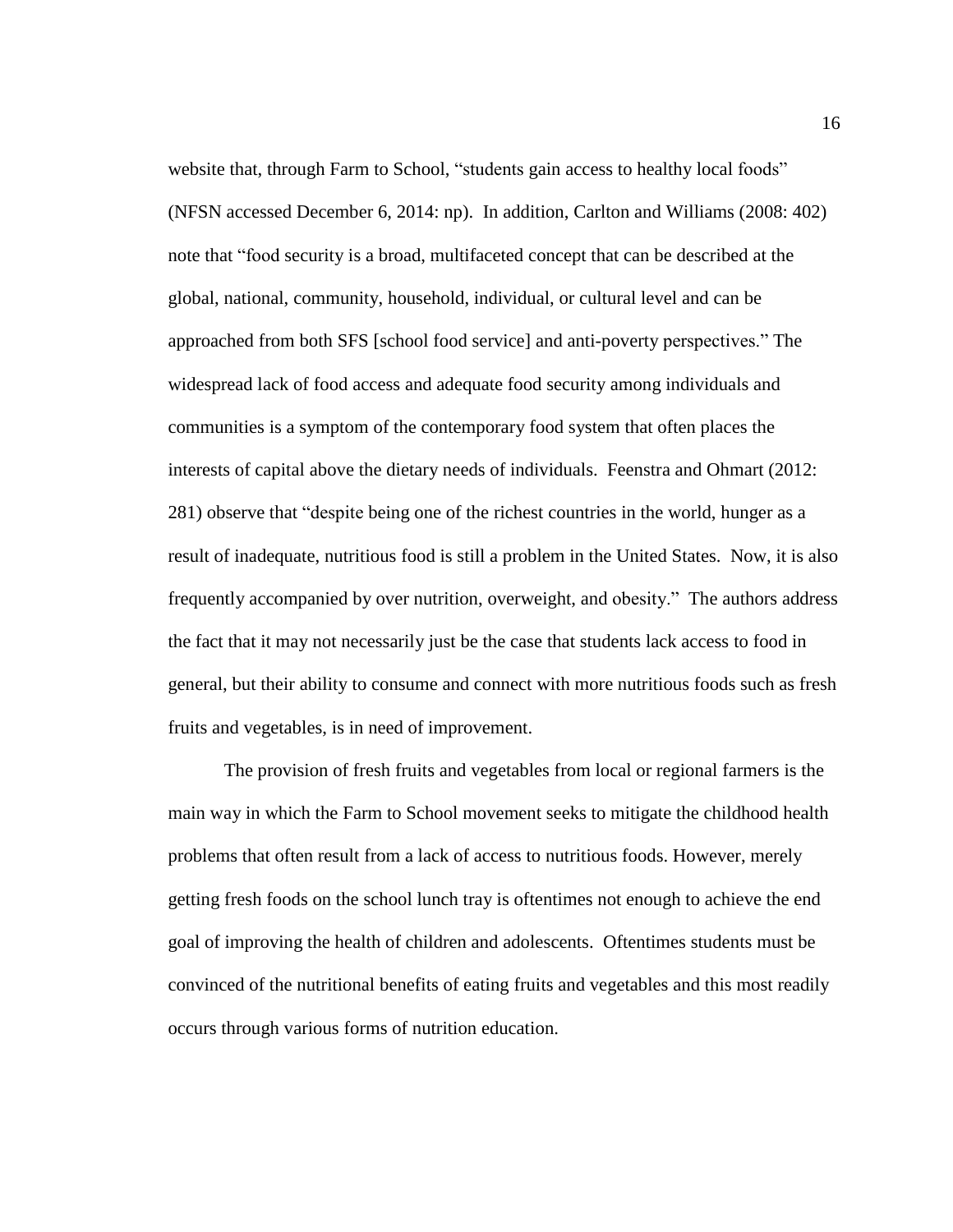Farm to School authors (c.f. Joshi and Azuma (2009), Joshi and Berry (2007), Joshi, Azuma, and Feenstra (2008)) and programmatic materials (c.f. National Farm to School Network) tend to promote the use and necessity of nutrition education curriculums to promote one of the main goals of the Farm to School movement of increasing students' consumption of fresh fruits and vegetables. The National Farm to School website emphasizes that, "education[al] opportunities such as school gardens, cooking lessons and farm field trips" are key aspects of many Farm to School programs (NFSN, 2017). Authors and Farm to School advocates Joshi and Berry (2007: 8) note that "experiences from existing programs prove that innovative nutrition education, experiential education, and marketing programs for the salad bar are key to generating enthusiasm about the farm to school program and maintaining strong participation in the cafeteria real program." In addition, their review of Farm to School literature, Joshi, Azuma, and Feenstra (2008: 233) also find that although "study designs vary greatly […] findings consistently indicate that the farm-to-school approach results in students eating more fruits and vegetables per day in the cafeteria, classroom, or at home, making positive lifestyle changes, as well as improving knowledge and attitudes about healthy eating and sustainable agriculture." The encouragement of nutrition education in Farm to School programming is thus a widely discussed topic across nearly all Farm to School materials.

Discussion of Farm to School procurement is also widespread within the literature. The issue of procurement of local/ regional agricultural products is two-fold in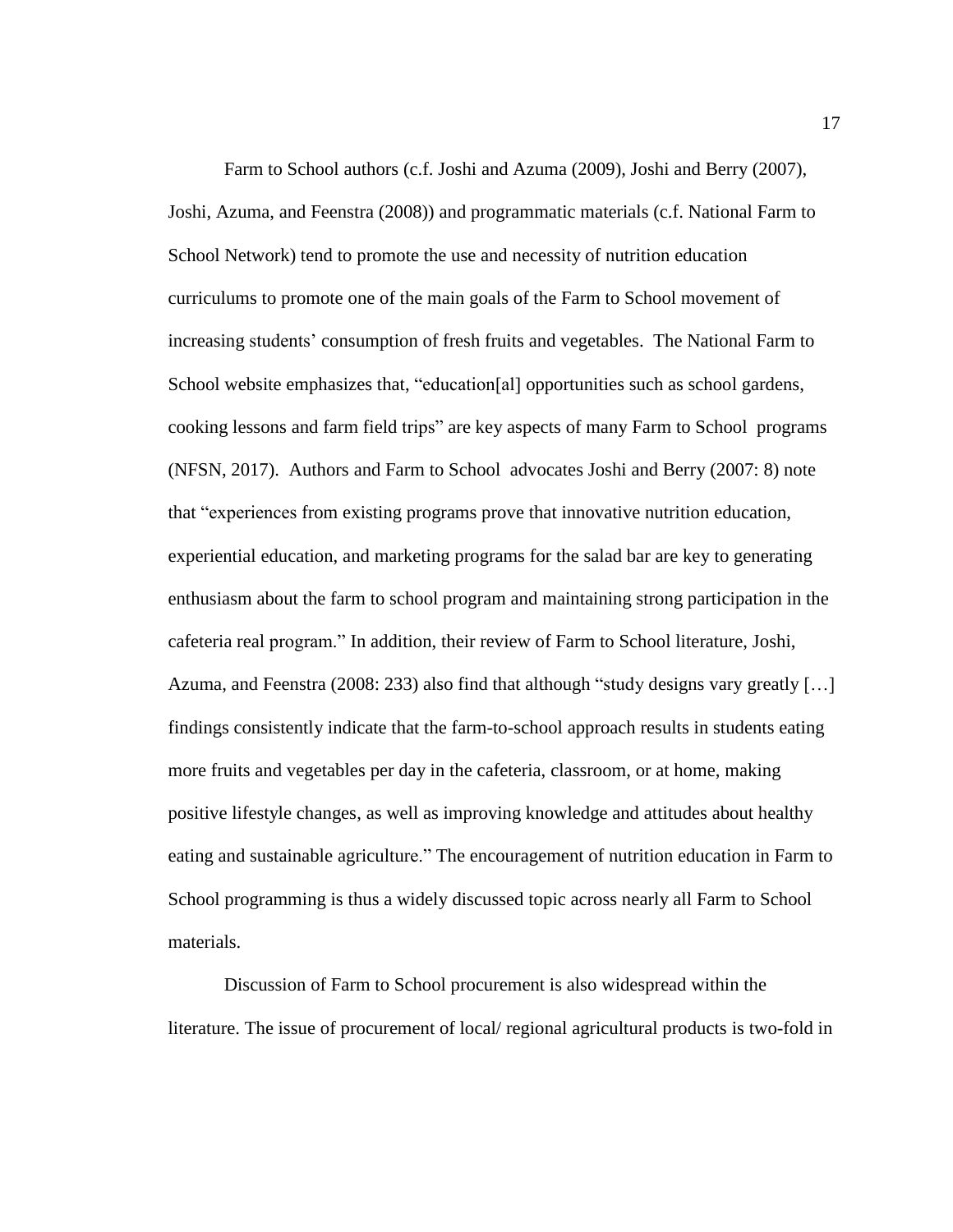many instances. One side deals with the issue of the supply of agricultural products, while the other deals with demand and capacity of school nutrition service programs to be able to receive, store, process, and serve local/regional agricultural products. Like many of the thematic topics concerning Farm to School, the nuances of procurement activities vary from program to program and the geographic region in which the specific program operates; however, a survey and analysis of the literature reveals similar issues across all Farm to School programs.

Farm to School programs are imbedded within a highly structured and efficient paradigm that can be characterized by three main actors: (1) Nutrition service administrators, (2) USDA and Department of Defense (DoD) commodity programs, and (3) large-scale broad-line distributors such as SYSCO. For example, Izumi, Wright, and Hamm (2010: 337) present that,

buying food directly from individual farmers departs substantially from dominant school food procurement practices. School food service professionals operate under extremely tight time and budget constraints. These conditions favor "broad-line" distributors—essentially one-stopshops which carry nearly all of the food, supplies, and equipment needed to operate a food service kitchen.

School food service programs primarily procure food through either the broad-line distributors noted above or through USDA and DoD commodity programs. Conner et al. (2011: 135) also explain this paradigm noting that when "[p]laced in a systems construct, the NSLP is comprised of a complex network of federal-level agencies, large industrial farms, industrial-scale food processing plants, national distribution networks, state and local procurement systems, and virtually every public school district in the United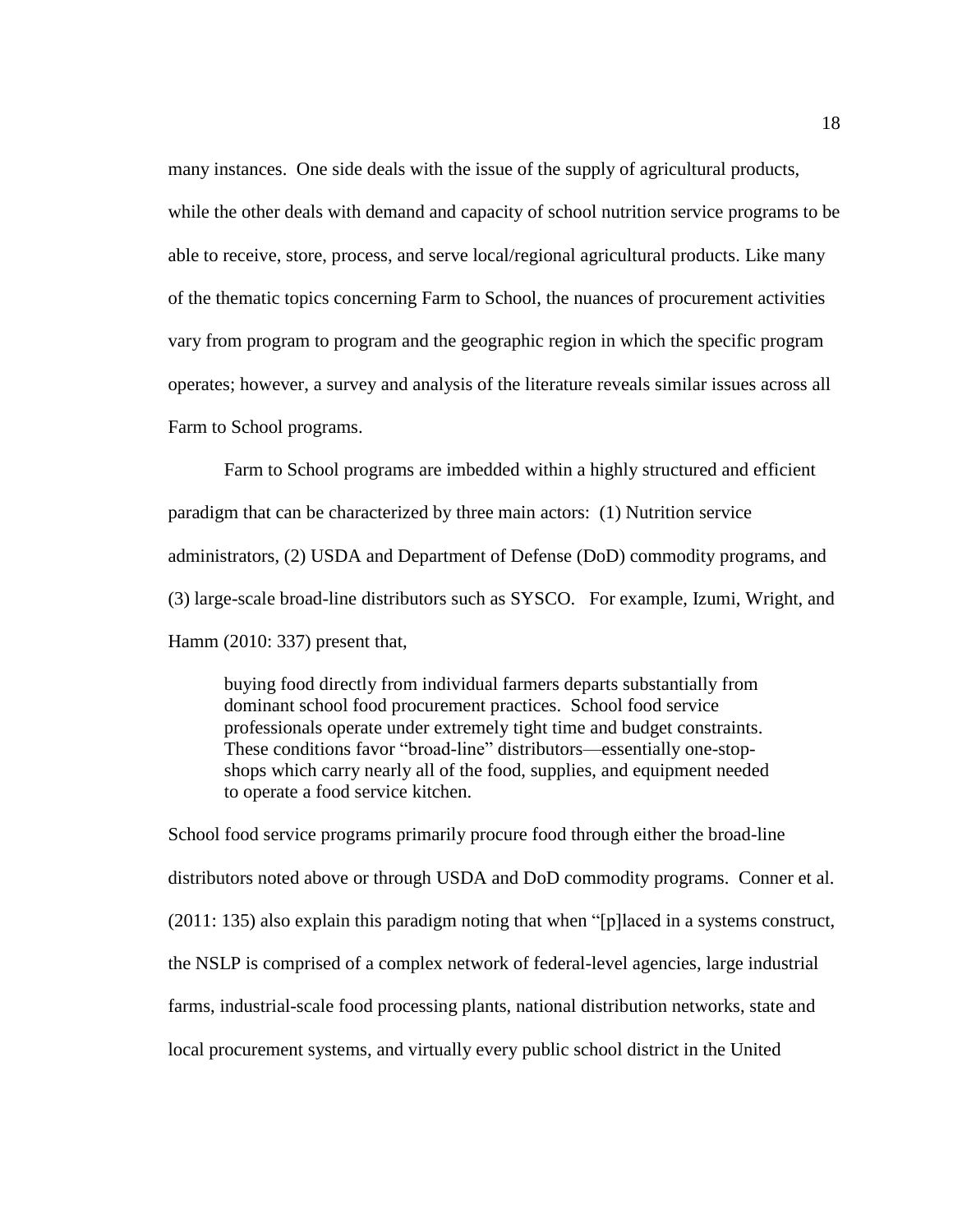States." It is within this complex and entrenched system that the Farm to School movement operates, and many of the procurement challenges that practitioners face are a direct result of the dominant agro-industrial food system.

At its most foundational level, Farm to School procurement requires access to locally and/or regionally produced goods, because a lack of access undermines Farm to School efforts. Fortunately, schools across the country have found innovative ways to gain access to a number of products grown within the defined parameters of their individual program. According to Vallianatos, Gottlieb, and Hasse (2004: 415) "farm-toschool programs designed to increase the amount of food that schools procure from local and regional farms can be found in a variety of forms in number of states." Food can be secured through numerous avenues ranging from on-site school gardens to farms located hundreds of miles away, depending the programs definition of 'local'. Farm to School programs utilize a variety of different methods and markets to supply school breakfast and lunch programs. Moreover, "[a]s Farm to School programs began to mature, it became more obvious that the distribution system for getting food from farm to plate was a major challenge" (Feenstra and Ohmart, 2012: 283). The markets that the literature identifies include farmers markets, direct-sales from farmers, regional distributors, grower cooperatives, non-profit broker/foragers, and for-profit brokers/distributors. Some schools utilize one method of procurement, while others take advantage of various options and source through multiple avenues (Joshi and Berry, 2007). Each of the above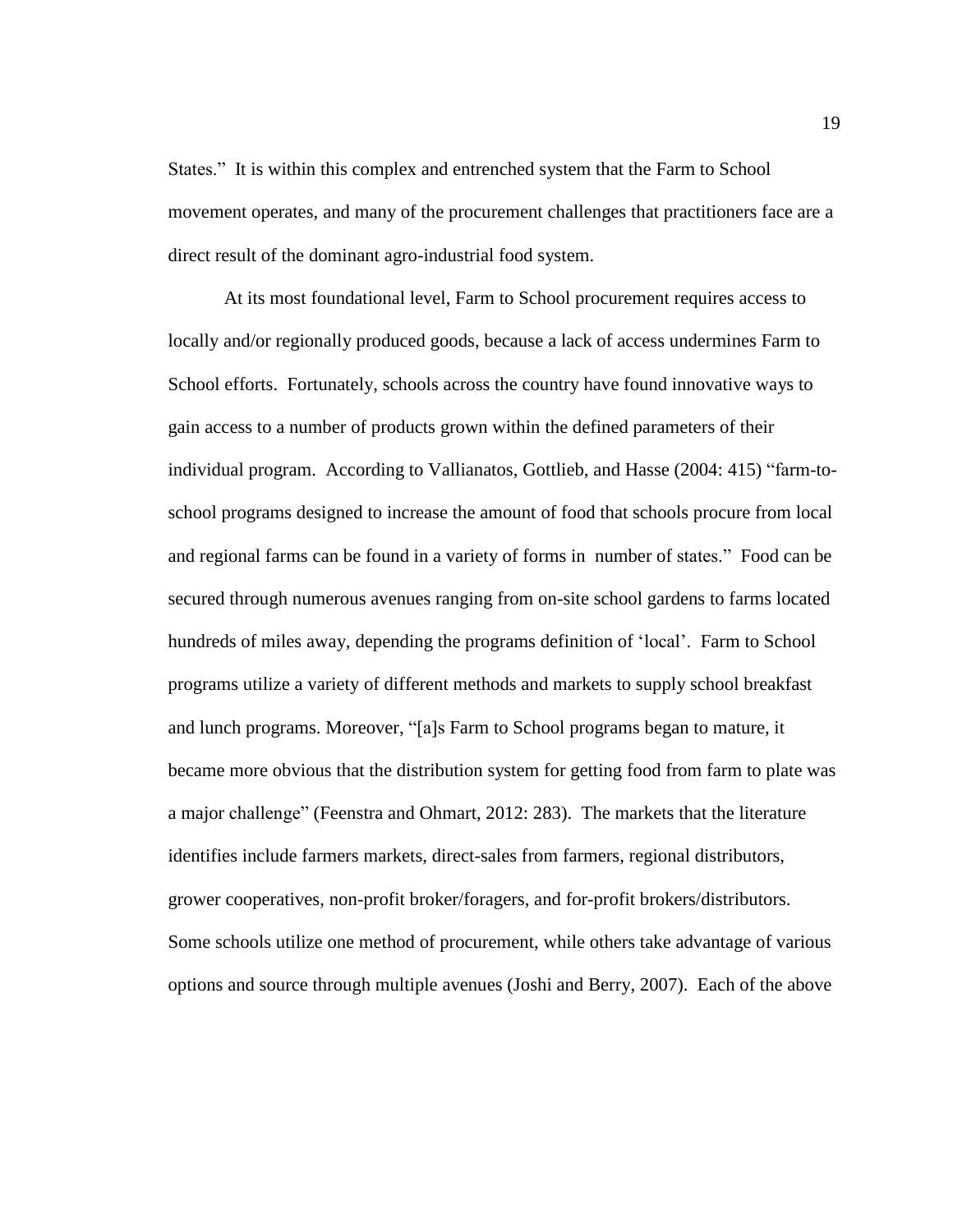mentioned procurement sources provide numerous benefits and barriers that will be broken down below.

One method of procurement is purchasing produce and making connections with producers directly at farmers' markets. According to Joshi and Berry (2007: 10) "in this model, the school district places produce orders directly with growers selling at the local farmers market or with the farmers' market manager. The farmers' market also serves as a pick-up point for the produce ordered, which is usually transported by the school district." This model has numerous advantages: the variety of produce available—the large quantities of specific types of produce that can be purchased from numerous farmers--; competitive pricing, and a single supply point. However, the model also has some barriers, the largest of which is the availability of farmers markets in particular locales because farmers markets do not exist in all towns with schools.

Valliantos, Gottlieb & Hasse (2004: 417) identify a supply side disadvantage of the farmers' market model using the example of the Santa Monica-Malibu Unified School District, revealing that,

purchases from farmers at first were modest, partly a reflection of the number of farmers (as many as twenty-five) from whom the food-service director purchased specific items. By the third year, however, the school food service director decided to purchase primarily from only a handful of farmers, limiting further the revenues of most of the farmer participants but significantly increasing revenues for the primary group.

The authors do not give reasons for the purchasing concentration, but the tendency towards concentration highlights the fact that farm to school purchases may be advantageous for some farmers and not so for others.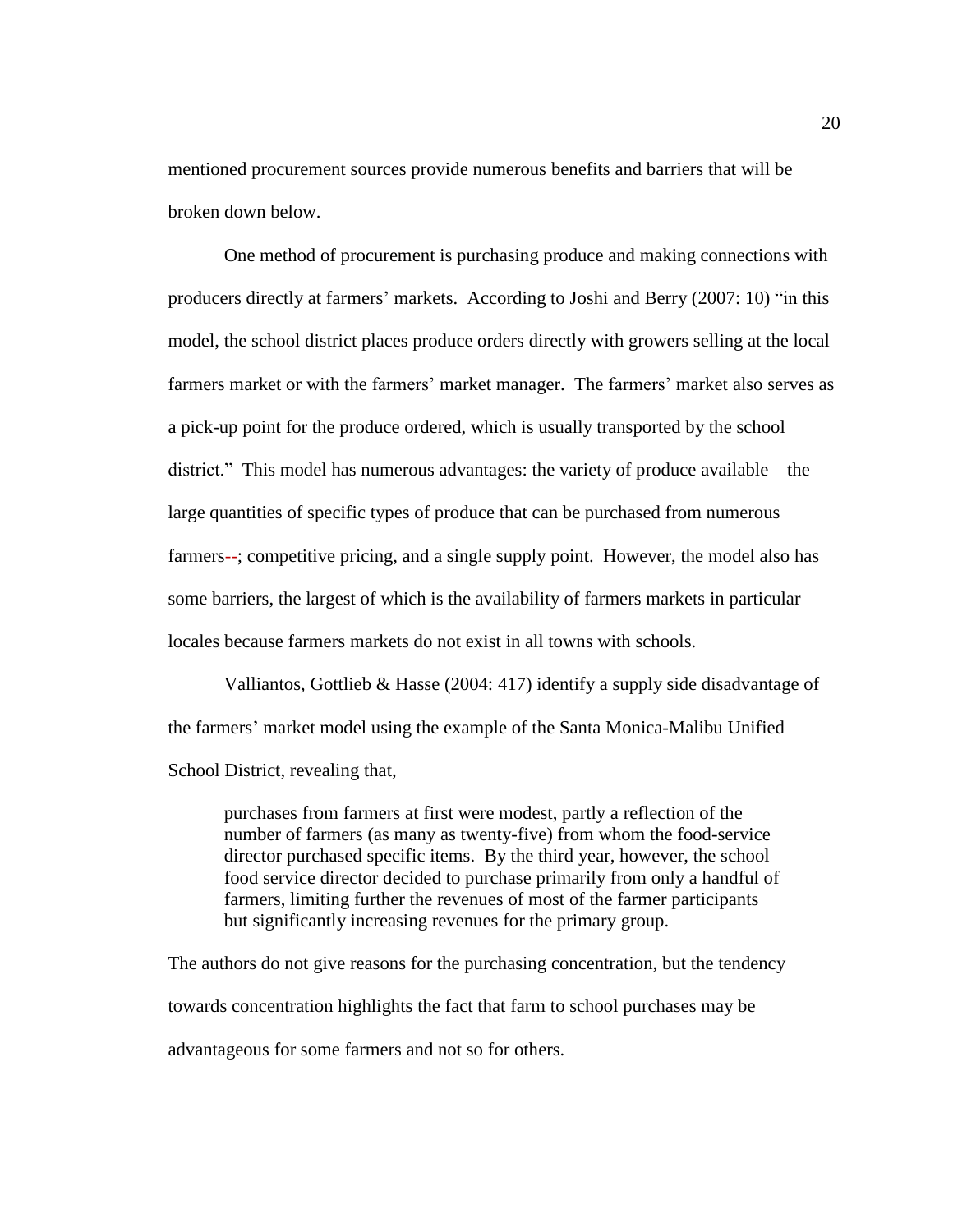Direct sales from farmers and growers is perhaps the most ideal Farm to School model because it is the most intimate connection between the consumption of what is being grown or produced in a particular locale by members of those locales. Despite this 'romantic' vision, direct sales from local farmers and or growers is complex and at times out of the realm of feasibility for numerous school nutrition service programs.

The direct sales model involves direct communication and monetary exchange between the school and farmer/grower, and offers the most transparent procurement models. "[B]y purchasing directly from farmers, schools are able to have the most direct relationship with farmers and be most closely connected to where their food comes from" (Joshi and Berry, 2007: 10). Some other advantages of direct sales include "having easier opportunities to establish close relationships with food growers, and a greater possibility of finding farmers able to grow product specifically for school use" (Joshi and Berry, 2007: 10). Similarly, when discussing Farm to School programs in Vermont, Kloppenburg, Wubben and Grunes (2008: 447) add that "Farm to School projects in rural school districts in particular may also enjoy the additional advantage of a sense of commitment to purchasing from farmers who are part of the community." Another benefit identified in the literature is that schools that deal directly with farmers/growers have the opportunity to participate in farm tours and 'farmer in the classroom' presentations (Joshi and Berry, 2007: 10).

Although a direct relationship with and connection between the producers of food served to school children are highly desirable, authors such as Kloppenburg, Wubben and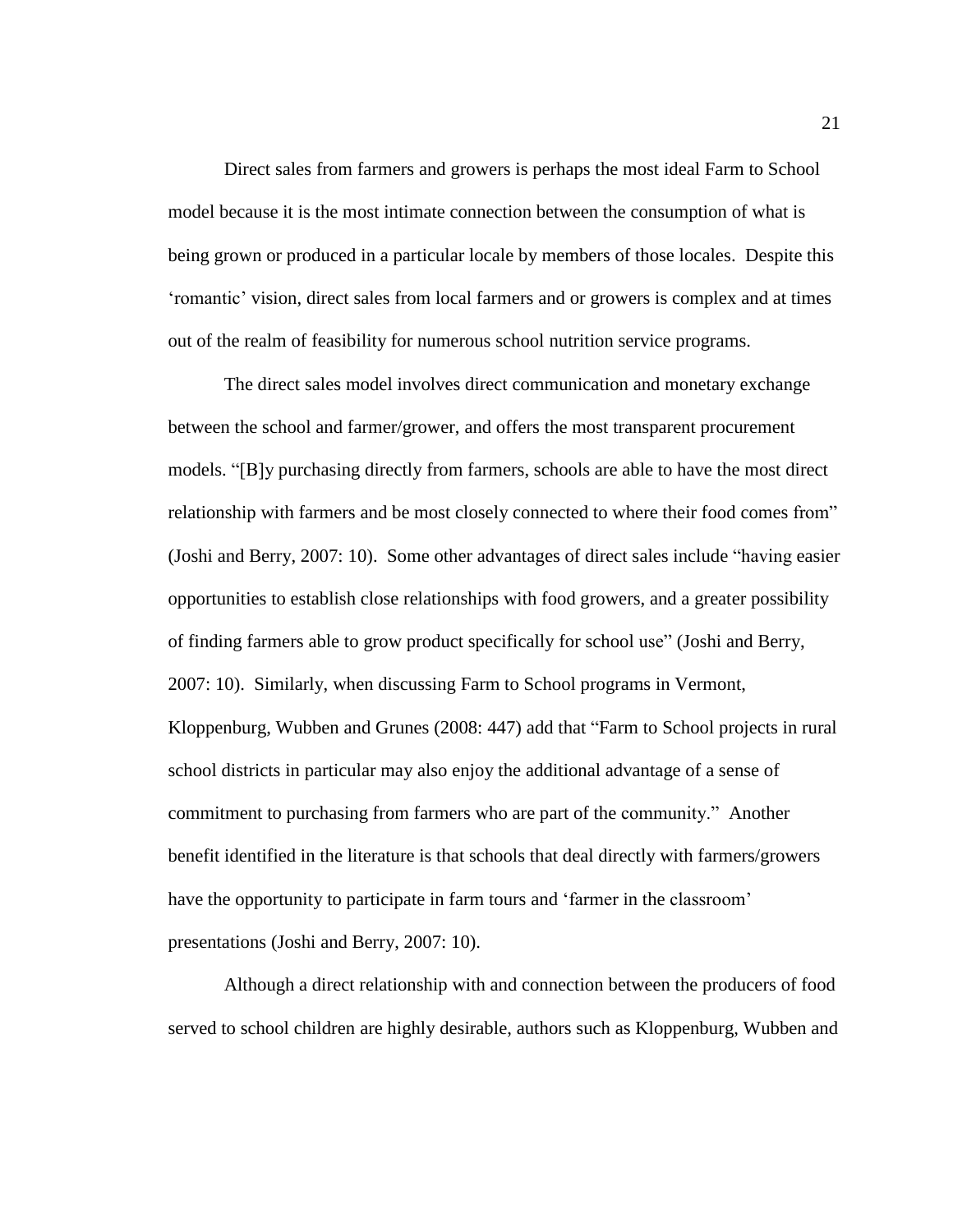Grunes (2008), Izumi, Rostant, Moss, and Hamm (2006), and Joshi, Azuma, Feenstra (2008) highlight the barriers of this model rather than its advantages. Perhaps this focus is due to a desire to tease out these roadblocks in an effort to expand this model which would benefit consumers who are getting a fresh, healthy product while producers would receive the financial revenues from schools.

In their research of the Wisconsin Homegrown Lunch Project, Kloppenburg,

Wubben and Grunes (2008: 446) found that,

[a]ll Farm to School projects encounter difficulties of one kind or another. Though a rare number of such impediments have been identified, they cluster around three central concerns: cost (schools are under budgetary strictures, prices of sustainable/organic produce are high), procurement (institutional buyers prefer to deal with few vendors to maximize the efficiency of ordering and delivery), and supply (farmers need to provide sufficient volumes of product consistently over the seasons in ready-to-use form).

In their review of Farm to School literature, Conner et al. (2012: 322) also found that "[o]ne of the most prominently cited barriers is the higher cost of locally produced food as compared to that of conventional foods sourced through the ordinary supply chains…" The cost factor is very important to nutrition service directors because they must keep the meal costs at a low enough rate to be able to cover the costs with the federal reimbursement rate while covering operational costs such as staffing and equipment. In their survey of 383 food service directors in Michigan, Izumi, Rostant, Moss, and Hamm (2006: 172, 170) discovered that "cost was cited by the food service directors as the primary concern with purchasing local food." In fact, "close to half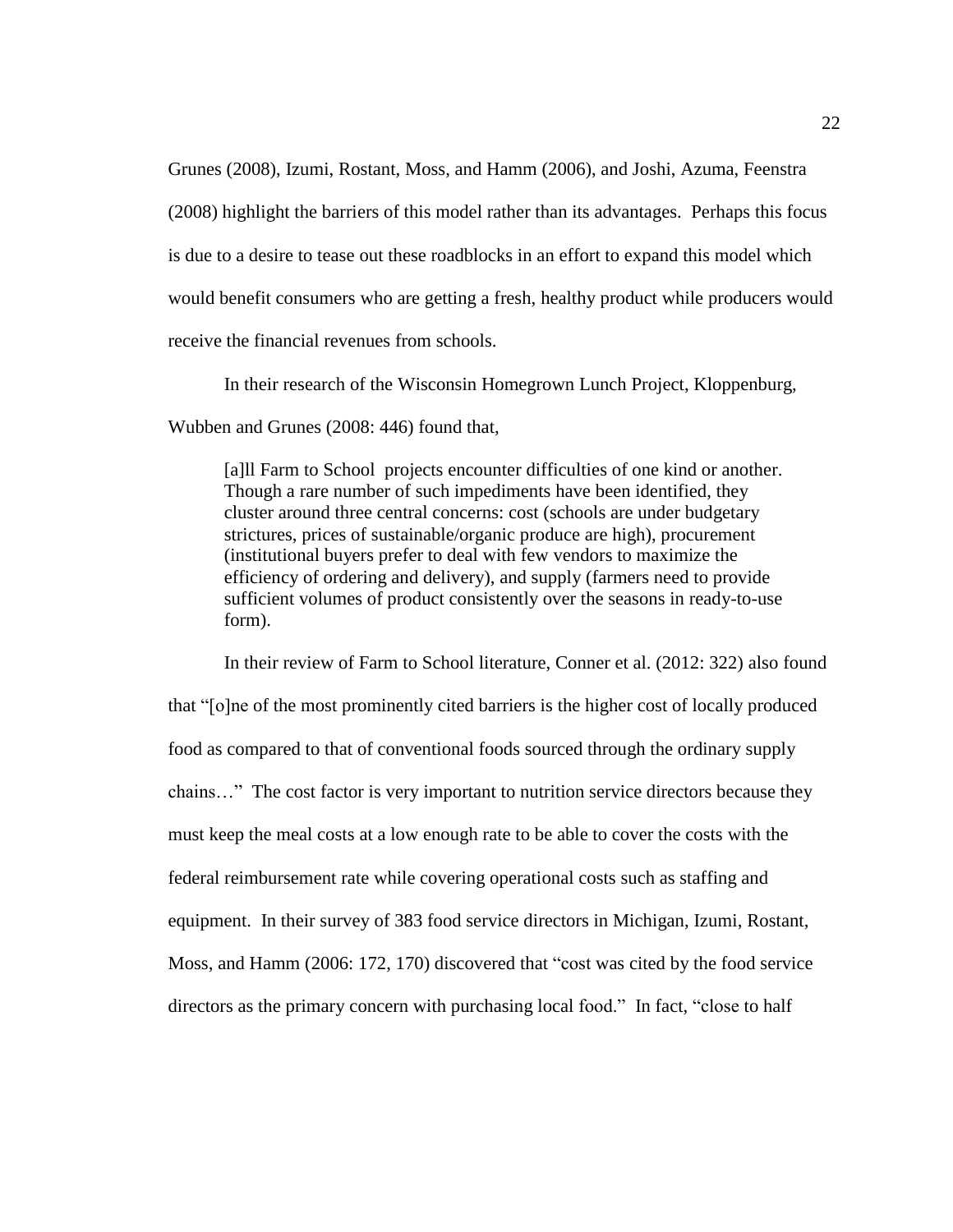(45.5%) of food service directors reported that their institutions would not be willing to pay a higher price to purchase local foods."

On the supply side of the direct sales model, farmers are trying to make a living and therefore must demand certain prices for their goods that are sufficient to cover their operating costs while increasing their profit margins. Little data exists on the actual figures of direct farmer/grower sales, but Joshi, Azuma, Feenstra (2008: 23) provide data that income/revenue estimates for farmers are around 5% of total income for all of their sales not just products sold to Farm to School programs. For these reasons, the oftentimes higher cost of local/ regional foods impedes the direct sale of the goods to schools.

The logistical aspects of ordering, invoicing and billing are also issues that can affect and complicate the direct sales model. Izumi et al. (2006: 336) observe that "developing and maintaining direct face-to-face relationships with individual farmers often creates additional administrative…work." Numerous nutrition service directors spend much of their time dealing with the logistics of serving hundreds, even thousands of school meals, so they may be discouraged from engaging in direct sales with farmers because of the added paperwork and coordination required of the model. According to Valliantos, Gottlieb and Hasse (2004: 418), "the logistics of ordering, billing, and delivery have been an obstacle" in nearly all Farm to School programs. These concerns with ordering and billing are largely issues that reflect the traditional school food service paradigm where programs order the majority of their food and non-food items from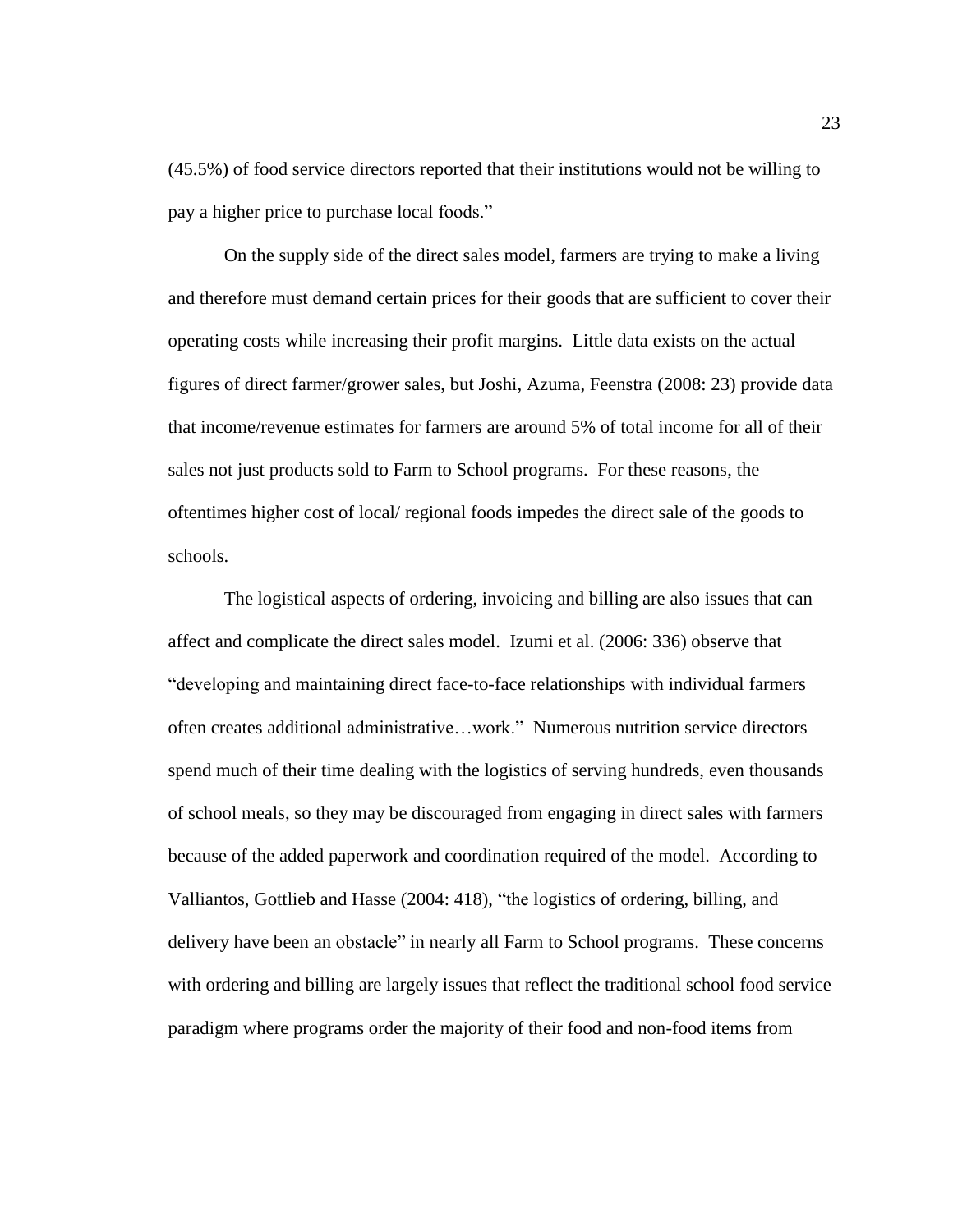broad-line distributors who make the ordering system more streamlined as regular business practice. The convenience of broad-line distributors in the school food system is made very clear by Izumi, Wright and Hamm (2010: 336) as they describe that "school food service professionals operate under extremely tight time and budget constraints. These conditions favor 'broad-line' distributors…that are able to offer competitive prices, financial incentives, streamlined service, and the convenience of buying food and nonfood items."

A number of other structural restraints affect the viability and reliably of direct sales between farmers and schools including transportation, storage, and processing. The majority of school nutrition service programs in the United States have been reliant upon broad-line distributors. As a result, school transportation, storage and processing infrastructure are not equipped to handle farm direct products. In her research on Farm to School in Minnesota, JoAnne Burkenkamp (2006: 8) echoes this point affirming that broad-line distributors "offer standardized delivery systems, streamlined ordering and billing and mitigation of various quality control and liability issues." Not all school districts have transportation to pick up produce directly from farms and farmers may also lack suitable transportation vehicles or may not have the time or employees to deliver products to school kitchens. Kloppenburg, Wubben, and Grunes (2008: 448) found this to be an issue in Wisconsin as well, noting that "many institutional food services…receive the vast majority of their fresh produce in a minimally processed form; that is, having already been washed, chopped/sliced/diced and bagged." Carlsson and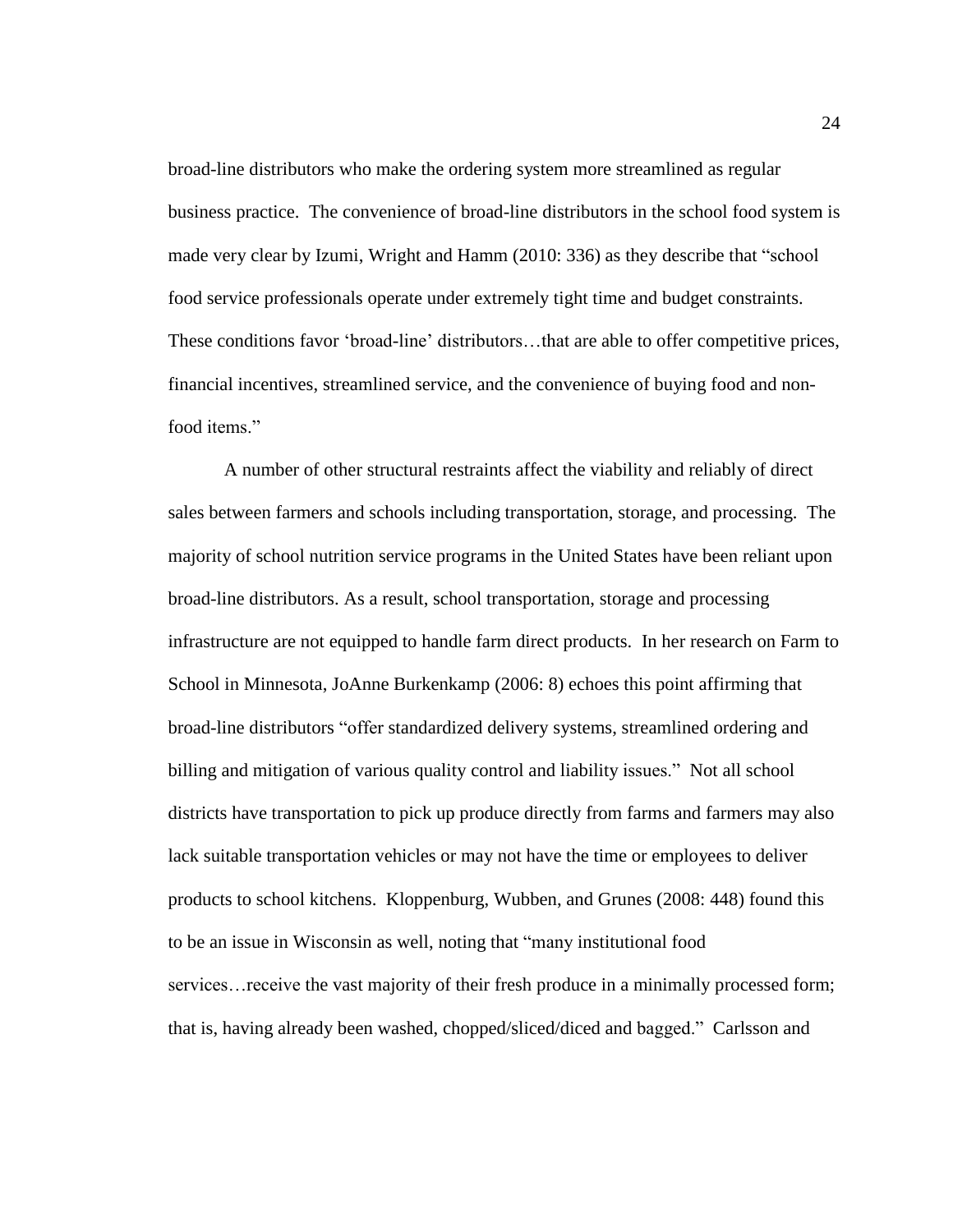Williams (2008: 409) similarly point out that "distribution-related factors in the United States (distance, quantity, frequency, seasonality) and invoicing complexity contribute to the resistance by food service directors to purchase within the [local/regional] food system." Conner et al. (2011: 137) contribute to the discussion on these infrastructure related issues arguing that "many lunch programs require additional financial resources to fund the equipment and human resource development needed to receive, handle, prepare, and serve locally grown whole foods."

The direct sales procurement model is also heavily influenced by the reliability and quantity of supply. Schools typically require large quantities of produce in order to serve the required portions to all students. Schools are also required to meet specific serving sizes mandated by the Federal government. Lastly, food service directors typically make monthly or rotating menus in advance and need to know what fruits and vegetables they will be serving in those meals. These factors create barriers for schools when sourcing directly from one or a handful of farmers. Berkencamp (2006: 12) identified this problem describing that food service directors agreed that the

most common [issues] were quality control problems, product not being delivered on the date or time agreed, and products that did not meet specifications" of size requirements...in most cases, the district was relying on only one farmer and didn't have a back-up plan if that farm's delivery fell through.

Research completed and explained by Kloppenburg, Wubben and Grunes (2008: 448) found similar supply-side factors to be a significant impediments to Farm to School.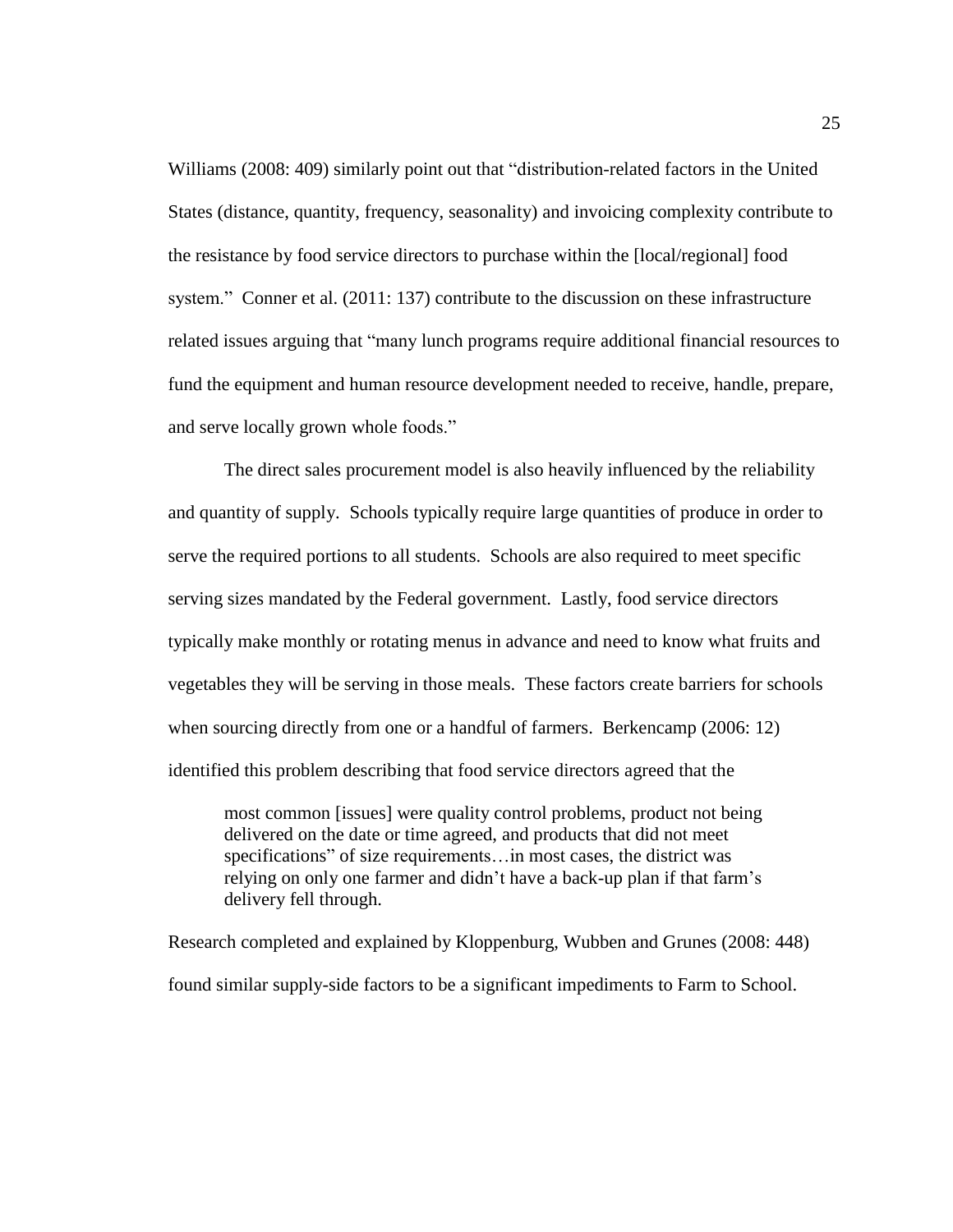Structural barriers, such as a lack of processing equipment, storage space, and transportation affect nearly all Farm to School programs across the United States no matter what procurement model the particular program utilizes. Despite the various structural barriers schools and farmers are utilizing a wide array of procurement methods to make the connection between farms and schools. Although the structural barriers identified above can stymie Farm to School efforts, certain procurement models such as regional distributors, grower cooperatives, non-profit brokers/foragers and for-profit broker/ distributors offer viable avenues to aid schools Farm to School goals.

The most extensive treatment of regional distributors is discussed in the article "Farm to school program: Exploring the Role of Regionally-Based Food Distributors in Alternative Agrifood Networks" by Izumi, Wright and Hamm (2010: 337, 345). According to the authors, "these intermediaries [regional distributors] can be conceptualized as mid-tier agrifood enterprises that buy and sell food on a more regional, as opposed to a more national or international scale. They operate in the space between global marketing of agriculture commodities and direct marketing of food to consumers." The authors used four companies working with Farm to School programs in the Upper Midwest and Northeast regions of the United States as case studies for their research. The businesses "all considered farm to school programs as niche markets that they could directly or indirectly fill better than their larger competitors because of their proximity to and relationships with farmers [and schools]." The authors concluded that overall, the companies succeed in supplying schools with more reliable quantity and quality of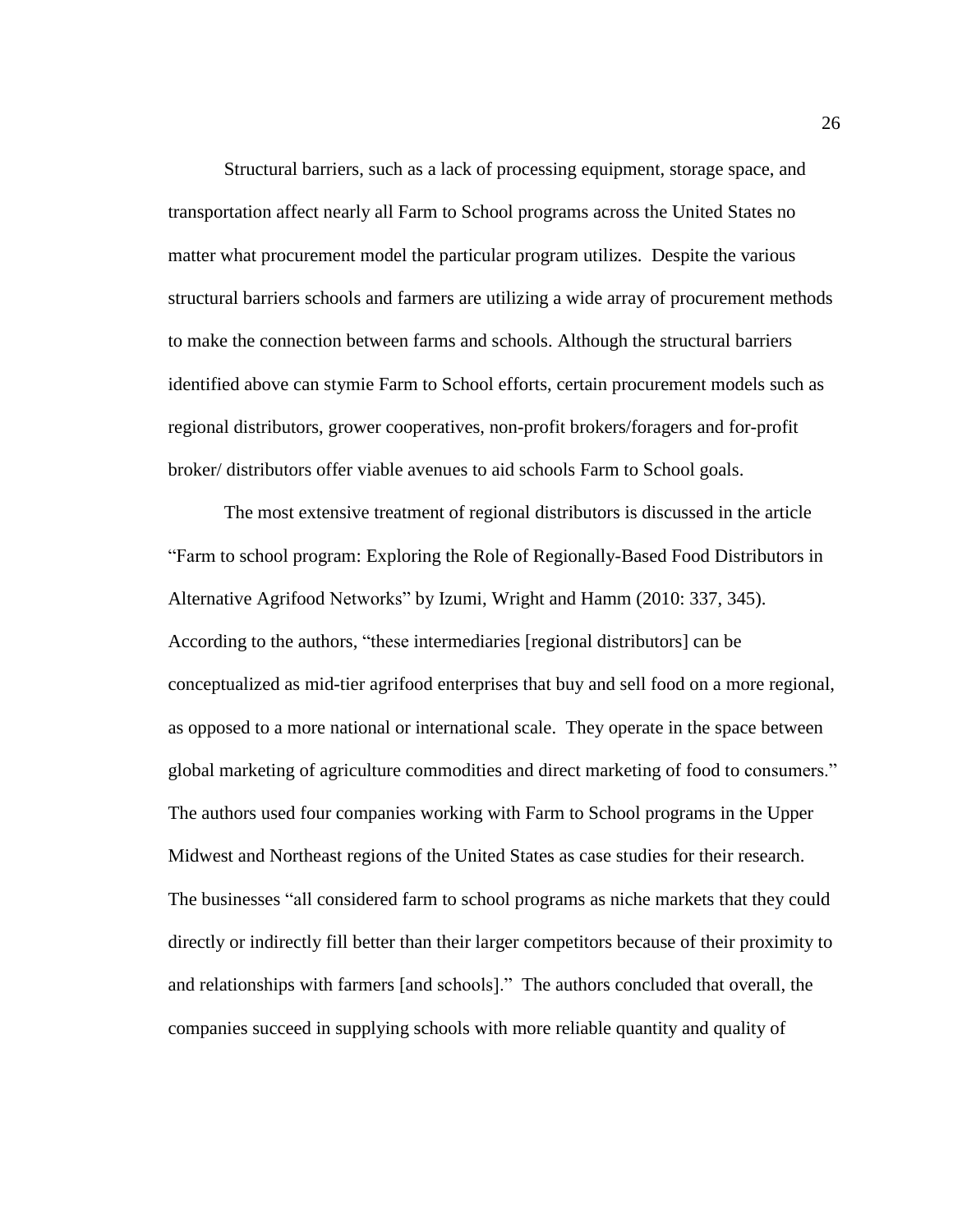produce, at prices that were agreeable to schools. Furthermore, in referencing this research, Feenstra and Ohmart (2012: 285) note that the "product supplied [by regional distributors] retains its seasonality and local identity." It is reasonable to conclude from these sources that the use of regionally-based distributors is a viable procurement model for Farm to School programs to meet their goals of providing local produce on student trays.

Grower cooperatives/collaboratives bring local and regional farmers together to maximize their ability to market and distribute their products. Joshi and Berry (2007: 11) discuss how Community Alliance of Family Farmers groups in various regions of California have begun working with Farm to School programs to meet their procurement needs. They detail how the group has "grown from a small collaborative of farmers selling to local school districts, into a social enterprise that is serving schools, hospitals, colleges, and corporate dining facilities." Feenstra and Ohmart (2012: 285) provide examples of other cooperatives in California and Florida that mobilized to meet the procurement needs of school districts. As they note "some of these arrangements worked better than others, but they all became ways in which FSDs could maintain a nontraditional system alongside a traditional one." Cooperatives appear to be a win-win for small to medium size farmers and schools with Farm to School programs.

Foragers and non-profit brokers are yet another viable procurement model for Farm to School programs. Foragers are "either hired by the district or supported through grant money, [and] act as a liaison between the district and farmers" (Feenstra and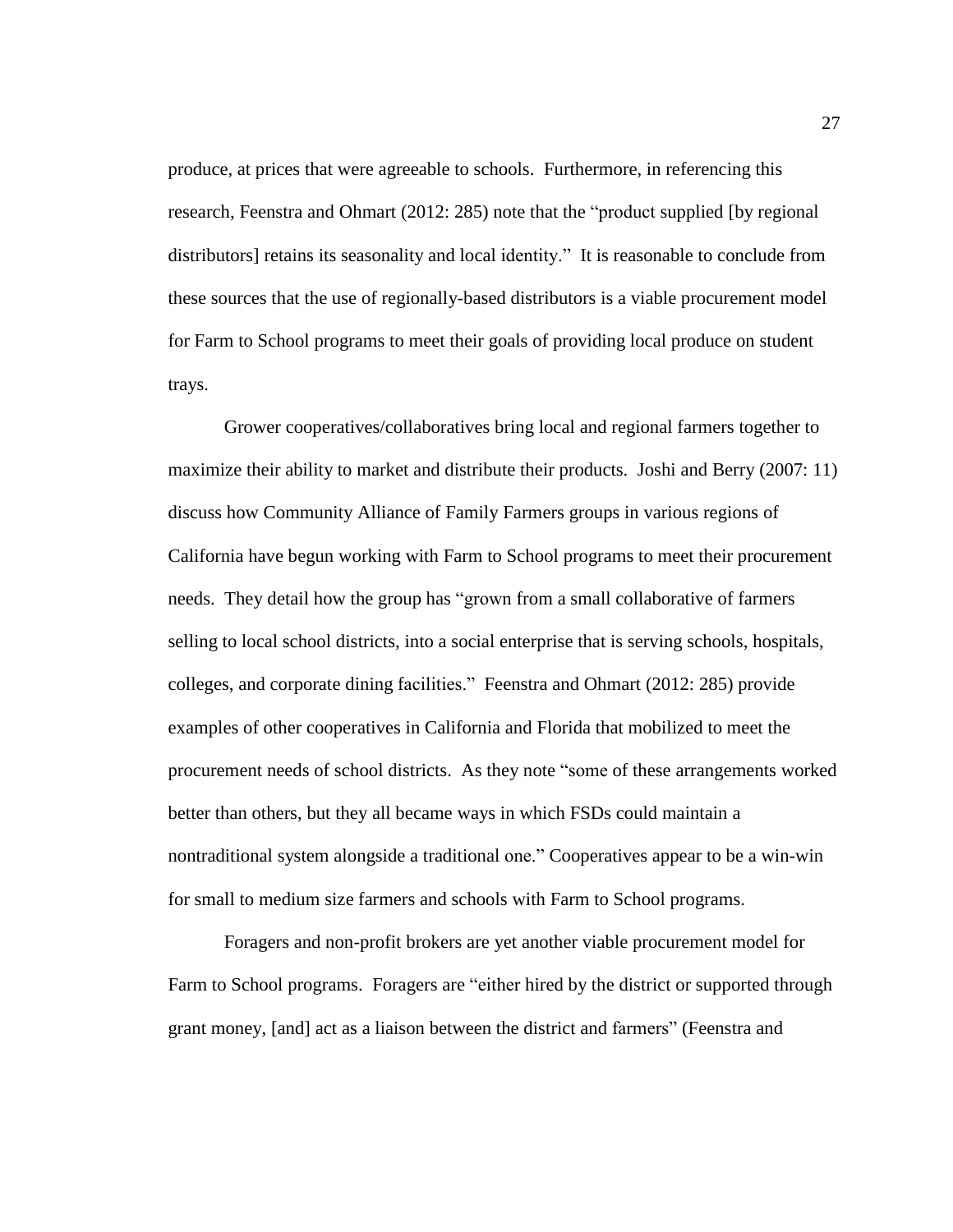Ohmart, 2012: 285). "The forager's role was to find farmers who wanted to sell to the district, and then meet with the kitchen manager, provide information about produce availability and volume, and help the manager to think about how to integrate seasonally available produce into the menu cycle" (Feenstra and Ohmart, 2012: 285). Joshi and Berry (2007: 11) also argue that "the model has the advantage of easing the school district into undertaking the foraging function on its own, which should be the ultimate goal." The forager model has the potential to be a vital part of the sustainability in schools to facilitate and establish long-term Farm to School programs.

Farm to School literature focuses primarily on four main factors: childhood health, nutrition education, procurement and capacity. All are issues that also arose within the Farm to School cases studied within this research and are quite similar to the information discussed above. This research does not fill a particular gap within the literature but instead adds to the rich texture and complexity of Farm to School programs. Additionally, a number of articles reviewed above are based on research and findings done in California such as Joshi and Berry (2007), Valliantos, Gottlieb and Hasse (2004), and Fenestra and Ohmart (2012). The focus of these articles was in regions outside of the Southern San Joaquin Valley, therefore the results of this thesis will add another layer of understanding to how Farm to School programs operate in California. To this end, the data and discussion that follows this review will examine to what extent Farm to School programs in the Southern San Joaquin Valley relate or differ from the discourses examined above.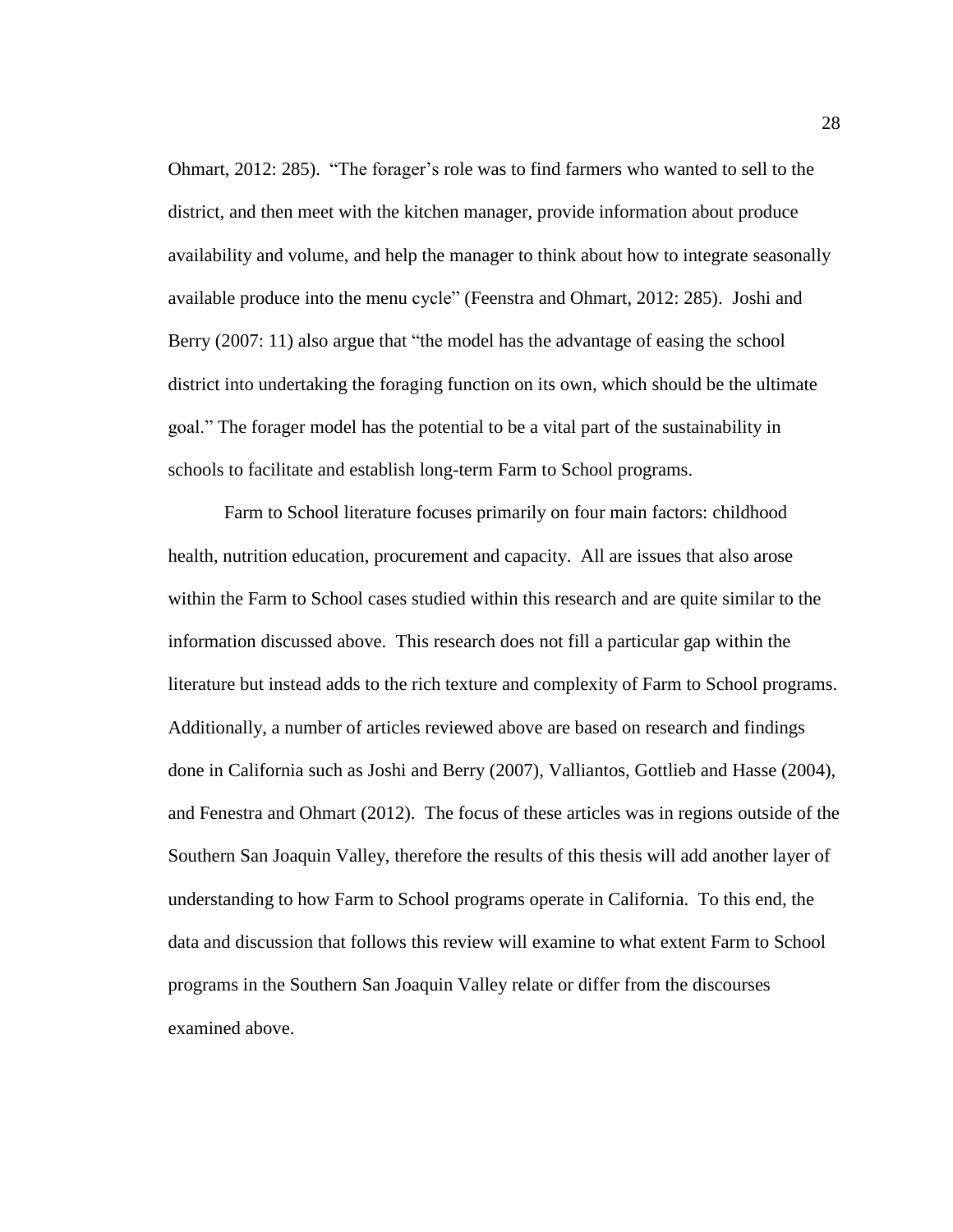#### RESULTS AND DISCUSSION

<span id="page-35-0"></span>Based on the interviews conducted with Farm to School stakeholders during the data collection process of this thesis, motivational components as well as the dual issues of procurement and capacity were identified as the three most commonly cited elements. All interview participants spoke about these three aspects to a certain extent. Furthermore, participants spoke about procurement and capacity in the context of two different paradigms—a traditional and an alternative. In nearly all instances the traditional paradigm characterized by heat and serve frozen, processed and packaged foods served as deterrent to Farm to School programmatic objectives; whereas the alternative paradigm of fresh foods sourced locally and regionally and prepared on-site better facilitated Farm to School programs.

Procurement and capacity will be examined within both the existing agriculture paradigm and the development of a new paradigm to meet the needs and goals of Farm to School programs in the Southern San Joaquin Valley. These two paradigms will be treated as infrastructures that either promote or inhibit Farm to School programming. The two paradigms will be labeled as *traditional* and *alternative.* Furthermore, for the purposes of this thesis the terms procurement and capacity are defined in the following ways: *Procurement* is defined as the locating, purchasing, and transportation of locally/regionally farmed products from the point of origin to schools; *Capacity* is defined as the ability of school food service programs to store, transport within the district, process, and serve local/regional farm products.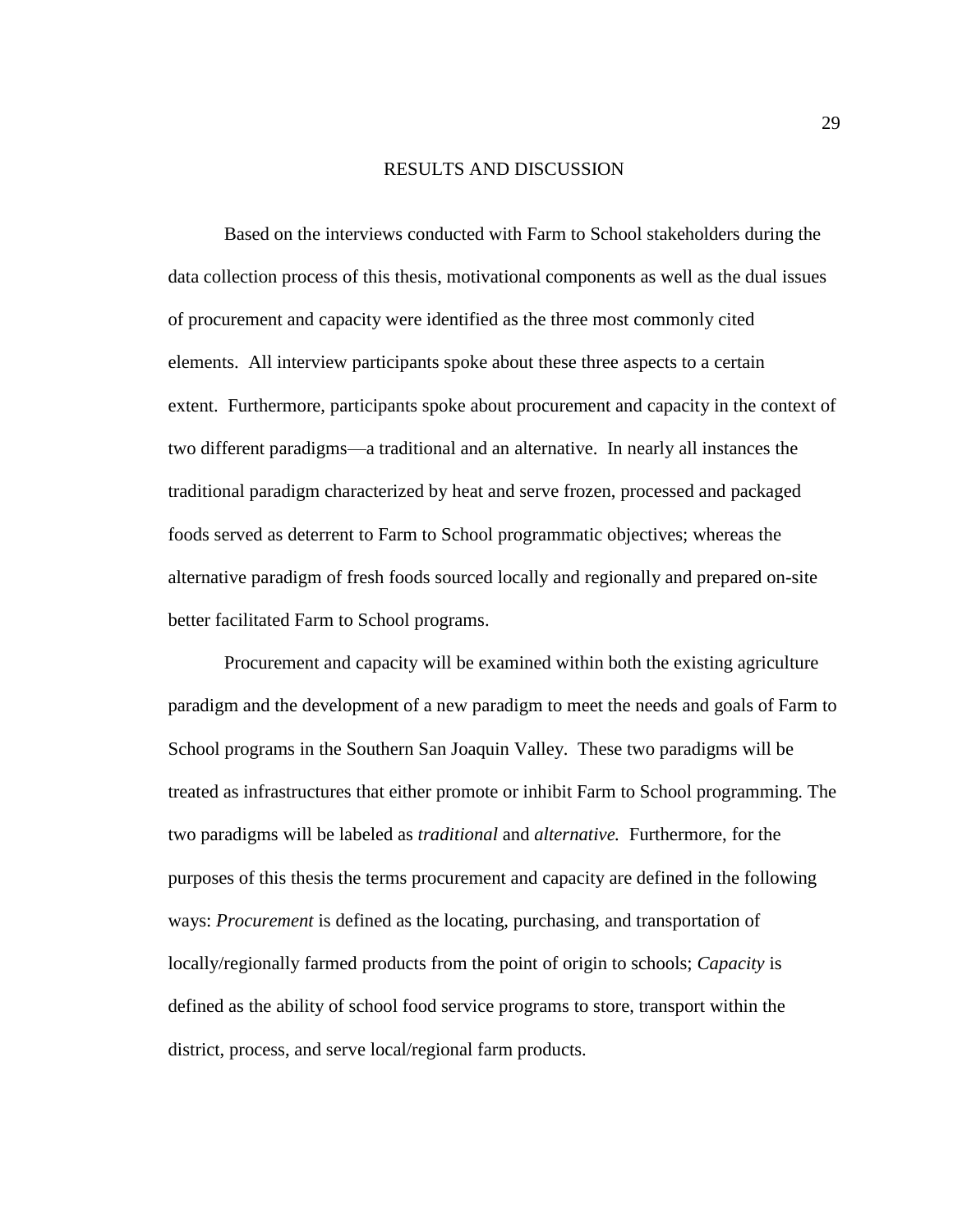What follows is a discussion of the results collected and analyzed from qualitative interviews. Results were analyzed with an orientation toward what aspects they lend to an understanding of Farm to School Programs in the Southern San Joaquin Valley. Similarly, particular attention was given to how local/regional and school-site characteristics serve to inhibit or promote Farm to School.

The results and discussion section is laid out in the following manner. First, I discuss the motivations that interviewees identified as being reasons why they took an interest in Farm to School. After gaining an understanding of participant motivations I then examine procurement and capacity within both the traditional and alternative paradigms.

## Motivations for Farm to School Programming

Motivations for Farm to School programs come from a variety of sources such as individuals, locally or regionally-based concerns, and from the State and Federal level. All of the motivations fall under the broad umbrella term described by participant # 1. She argued that motivations for Farm to School programming in the Southern San Joaquin Valley are borne out of a goal to meet a 'triple-bottom-line' of (1) *economic sustainability*, (2) *environmental concern*, and (3) *equity*. *Economic sustainability* refers to the creation of a local and regional economy that provides fair prices for farmers (both large and small) and consumers, such as school districts. The *environmental concern* is based on the idea that large-scale mono-crop farming is becoming less viable in the region due to environmental factors such as inconsistent hydrologic conditions and over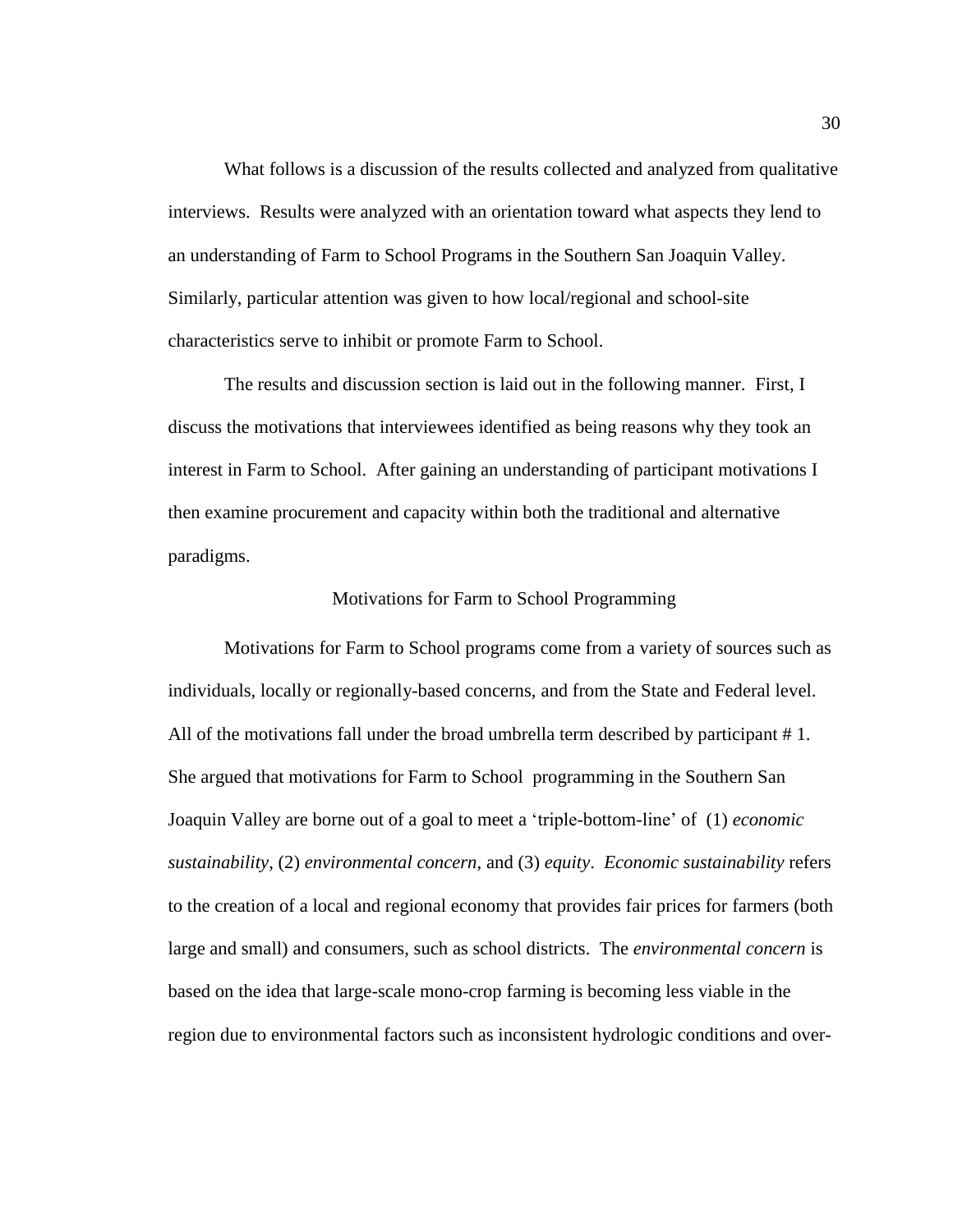production of mono-crops. Finally, *equity* involves a basic concern for access to nutritious foods for all community members in general, and for school-aged children in particular.

 All participants discussed an economic motivation for their involvement in Farm to School. The primary economic motivation discussed is the need to improve the declining state of the local and regional agricultural economy. Agriculture is the main economic driver in the region and therefore many other sectors of the economy are either directly or indirectly tied to agriculture. Stakeholders expressed a concern and desire to re-regionalize the economy for the benefit of all community members. For example, participant # 3 noted that Farm to School "is a way that all schools and farmers can work hand in hand to benefit everyone. And then you are pumping money back into the economy that stays local." Similarly, when asked about the widespread interest in Farm to School programs participant #1 expressed that she "suspects that it is coming from the fact that economically we are in such big trouble that folks are really looking at the assets that exist around them and what can be made out of that other than hope that some big magic thing is going to come and fix things." She continued with a description of the work of a handful of business committees. "There is a big push from the partnership of the regional economic summit but it was all concentrated on agriculture value-chain stuff and it was mostly big farmers, but really looking at how we use what we have and try to stimulate [the local/regional economy]." Economic motivations for programs that would assist the local economy range from interests at the large-scale level as described above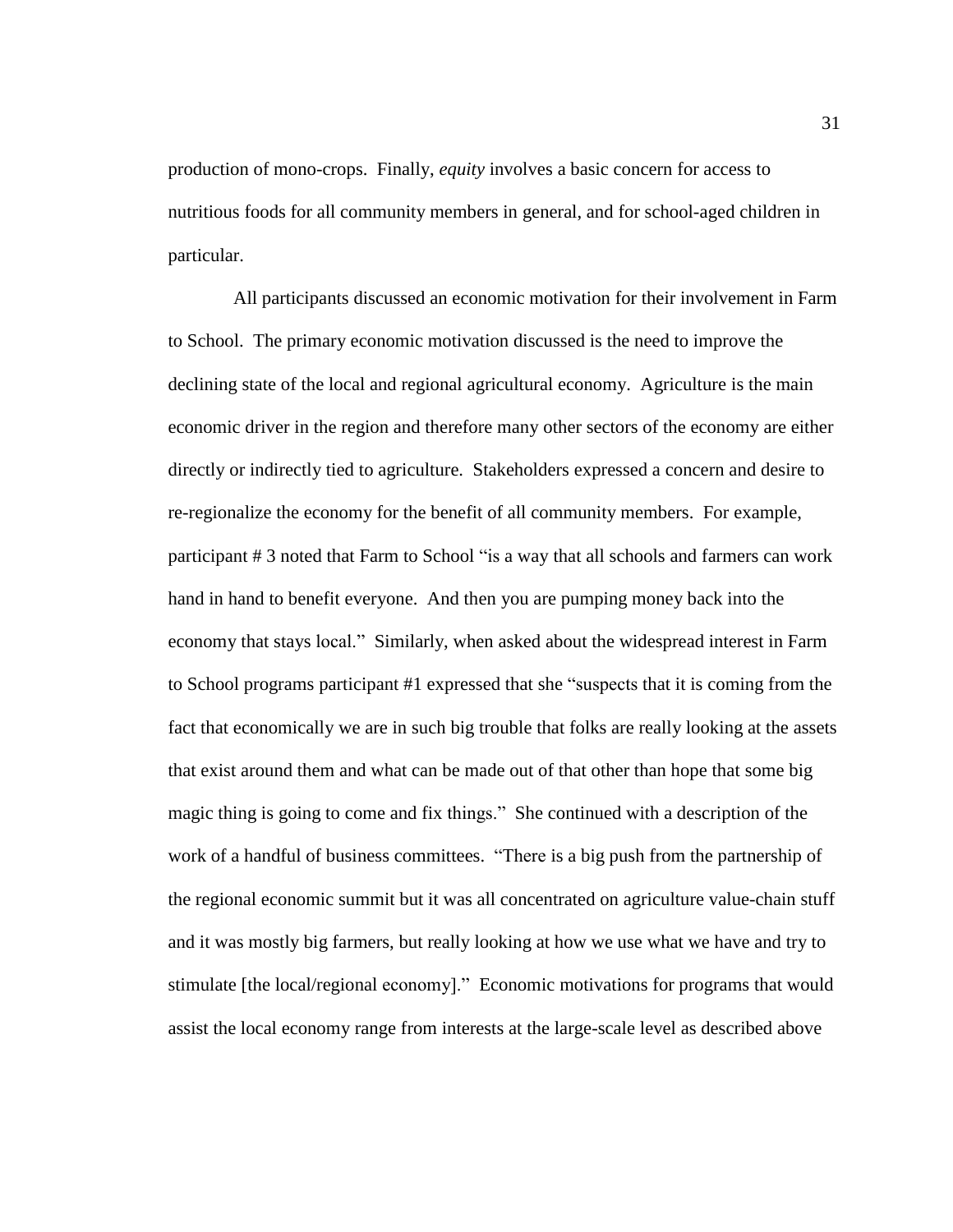with large-scale farmers and regional committees to more grassroots efforts focused more on medium to small-scale farmers.

The emphasis on medium and small-scale farmers primarily focuses on the creation of a system that would not replace the large-scale agriculture but a system in which smaller producers could benefit economically by capturing local and regional consumers such as schools. Participant # 1 describes this system by stating that "it is really looking at triple-bottom line stuff and looking at not to compete with Big Ag but to really create a parallel universe where small and mid-sized farmers have the ability to aggregate and distribute regionally." In order for this parallel system to function sustainably there would have to be a number of financial and personnel supports in place. For example, participant #1 notes that it would be necessary

to stimulate some entrepreneurial stuff around value-chain work. Local value-chains and to aggregate groups in a way that they have a way that they all have an ability to do things like get capital or qualify for loans. That's one of my big issues for trying to stimulate this farm to institution, that people have the desire and knowhow.

Another participant discussed one important economic aspect that motivated him to get involved in Farm to School, that of stable and reliable contracts between small and medium-sized farmers and school districts. He argued that he "wants to help these guys stabilize the economy and also [secure] contracts so they aren't having to sell at the roadside stands." He continued by arguing "that's how you stabilize the economy, in order for [the farmer] to be able to grow enough strawberries to supply a large school district he is going to have to hire twenty workers and…so he created jobs now those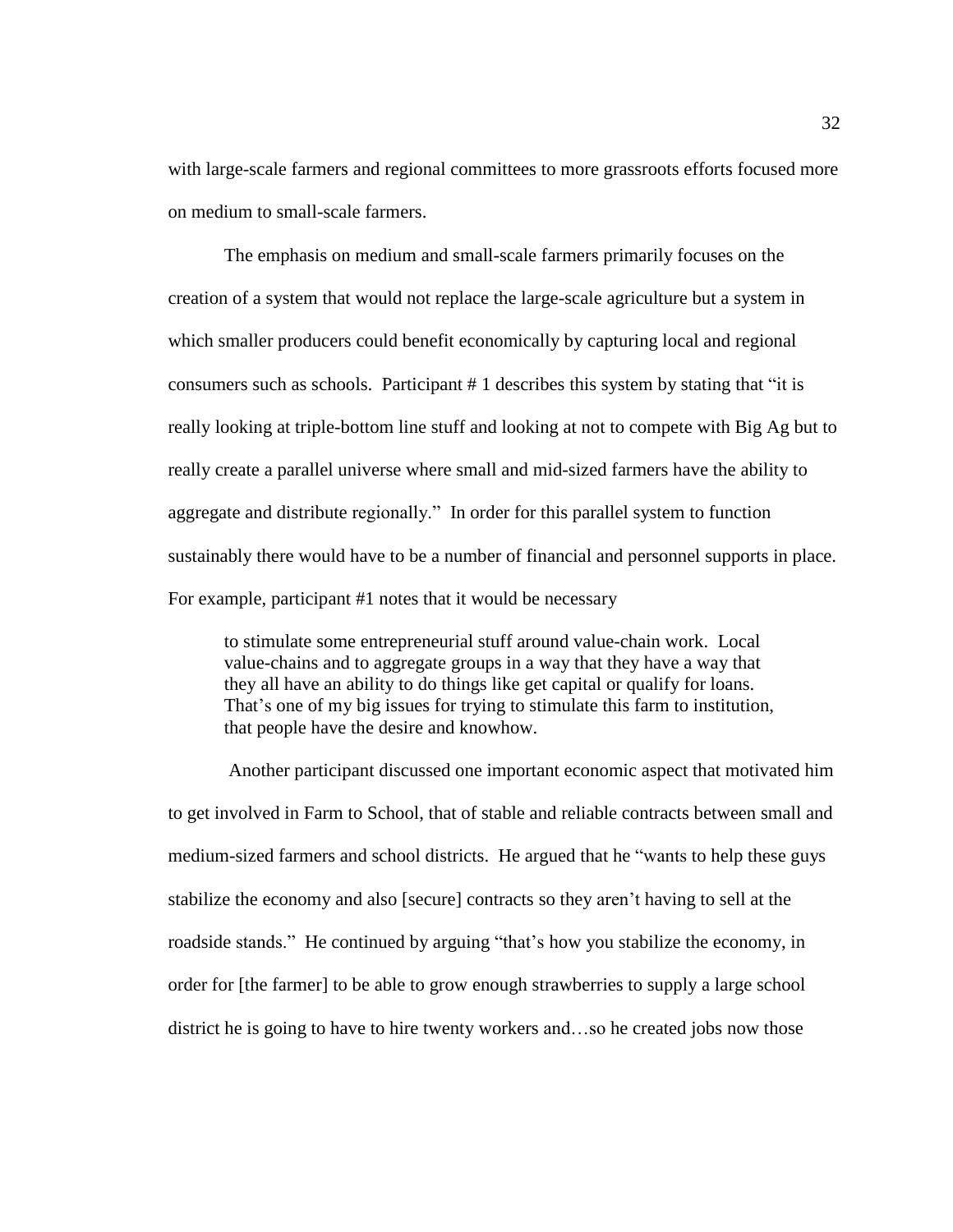people that were working are going to go and spend [their wages] in the stores and so now you start to get the little town's economy back." Economic motivations concern the entire local and regional economy and focus on farms of all sizes.

Although the environmental concern represents the least mentioned motivational category, it is nonetheless a powerful motivating force behind Farm to School programs. As defined above, the *environmental concern* is based on the idea that large-scale monocrop farming is becoming less viable in the region due to ongoing drought conditions. Participant # 1 discussed the first portion of the category when she argued that "I see the big Ag folks being really scared, their era of getting bigger and bigger at whatever cost to the environment" is coming to an end. All natural environments eventually meet their limits when used in capitalist production, just as forests can only be clear-cut for a certain amount of time, soils and water systems can only be pushed so far before the viability of the resources begins to decline.

The second portion of the *environmental concern* has to do with the intrinsic value of agricultural spaces such as school gardens. Participant # 10 spoke to this motivational element by relating the story of a student at one of her school sites who was experiencing difficult circumstances at home. She told of how the garden became a place of refuge for the student and that he was "incredibly lucky to have a garden and to be able to have a place to go. So to be able to take that pain and to filter it." She said "that connection with Farm to School and the garden, it's just not about feeding the kids, it created one more area to be able to save kids." This student's story demonstrates the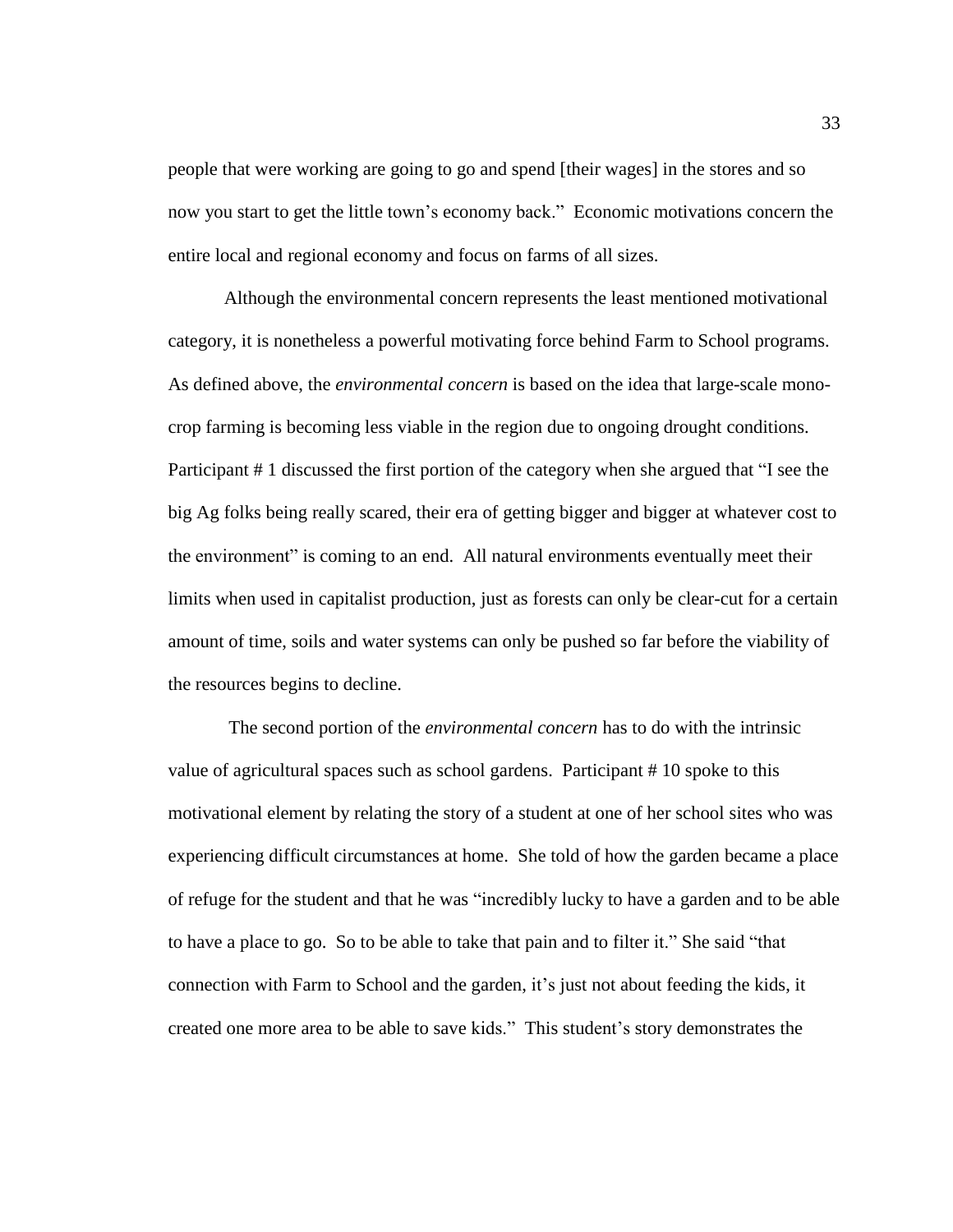positive and healing connection that can exist between people and the spaces in we inhabit and with which we interact.

The most commonly cited motivational category which was discussed by six of eight participants, was equity. This category encompasses a range of motivations that aim to provide equity in access to nutritious foods for all community members in general, but for school-aged children in particular. Stakeholders discussed a number of reasons for being motivated by a drive for equitable access. Many participants explained that despite the region being the leading agricultural producing region of the state and the nation, a great number of its people are unable to consume the bounty of locally grown produce. For example, participant # 6 argued that "we have more agricultural commodities grown in the valley and less than five percent of them are consumed here locally, that means through schools, through stores, through any source. We are shipping it out." Likewise, participant # 7 related we "had a sense that we had this tremendous amount of agriculture locally and we need to figure out how to create local access for the fruits and vegetables. Because in our research a lot of it was being packaged and sent out and not staying here locally." A farmer/ broker carried this motivation further by saying that "we are fighting a battle you know I don't know how we are going to fix it. We hear about food deserts, we have food deserts [in the South Valley] in many little communities, and there are a lot of communities."

Many of the small communities in the area are dependent on agriculture for jobs, yet many of the members of those communities that work in agriculture lack access to the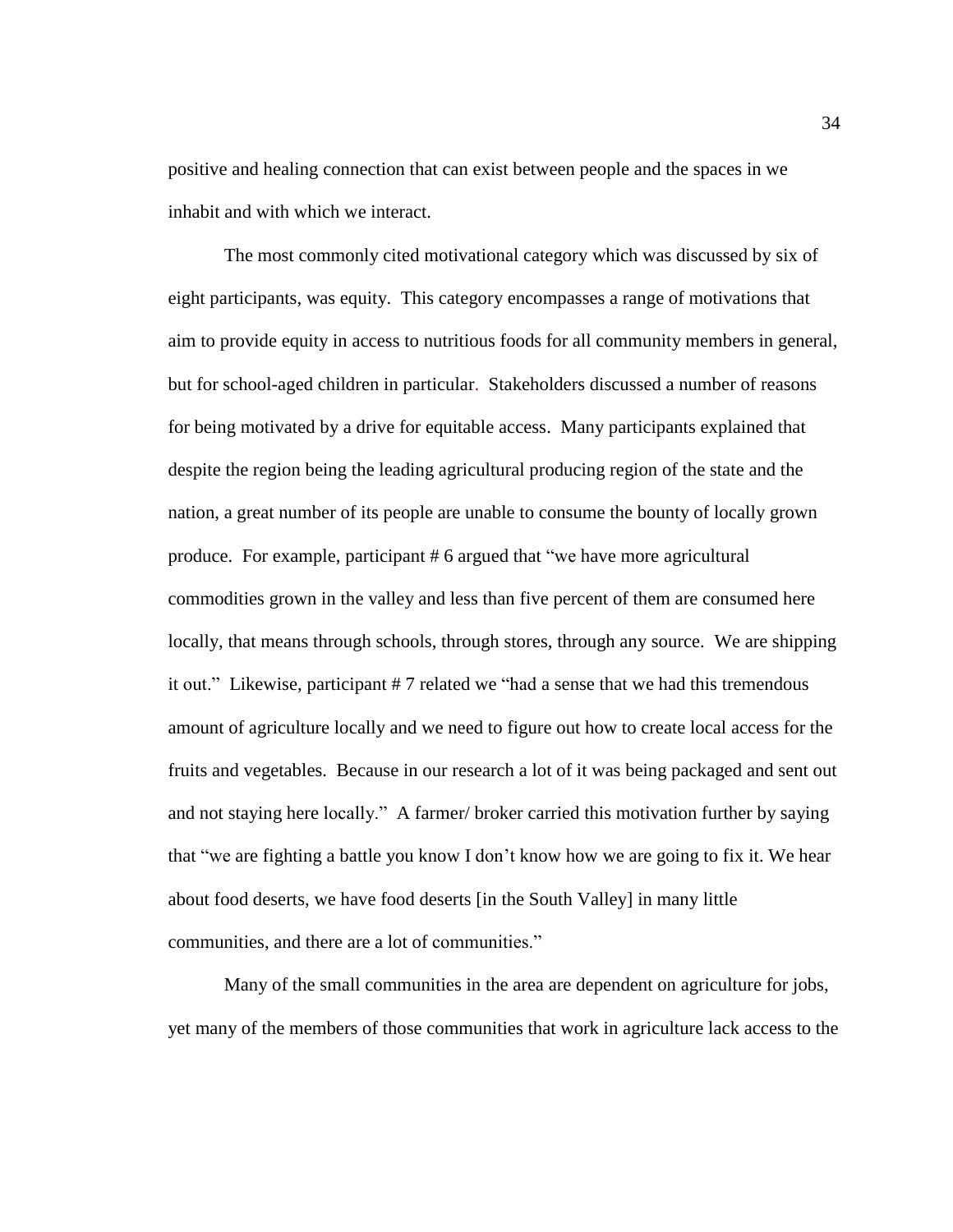foods that they help produce. Brown and Getz (2011: 134) support this claim in their research in Fresno County by discussing "the challenges of seasonal variability in agricultural production and the fact that farmworkers have borne the brunt of these burdens through low wages and unstable employment, often accompanied by food insecurity and hunger." Farm to School provides an avenue to narrow the accessibly gap that exists with the dominant agriculture system by facilitating more direct connections between producers (both owners and workers) and consumers.

Motivations of equity also come from the top-down through government agencies and programs. Participants discussed that they and many other stakeholders are motivated by what participant # 5 termed a "perfect storm" in which "you have the USDA with these new requirements, you've got the school trying to figure out how to do it and we're trying to figure out how to link schools with farms." The analogy of the perfect storm describes the alignment of local disparities in equitable access and federal mandates to redefine regulatory methods to address these issues across the country.

Accordingly, one nutrition service director expressed his interest in Farm to School as being partly motivated by USDA regulations because "we have to serve more fruits and vegetables, so that is why I am very interested in connecting with farmers in the Valley. I mean we grow the most fruits and vegetables as anybody. It is a perfect marriage to me." In a very real sense the new USDA regulations provided the Farm to School movement with the legislative and executive support needed to institutionalize its programmatic targets.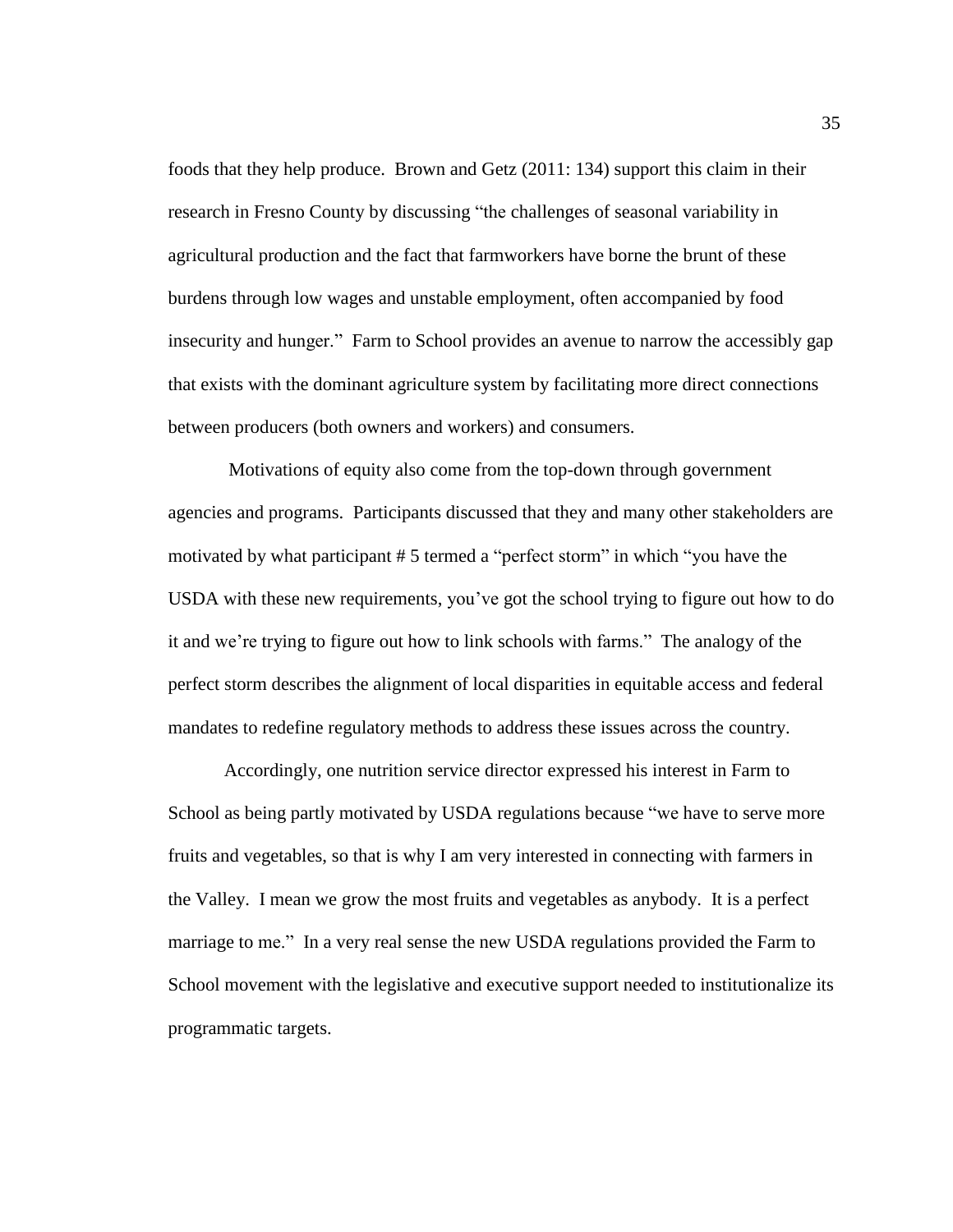A nutrition education specialist pointed to another Federal mandate that has motivated Farm to School programs, "the Healthy Hunger Free Kids Act (HHFA) has really changed how school food service looks at their delivery and the local wellness policies that are in place in schools." The HHFA demanded that schools examine the extent to which these systems and policies provided equitable access to nutritious foods. Another governmental agency and program that motivated stakeholders to gravitate towards Farm to School was a Community Transformation grant from the Center for Disease Control. This grant identified Farm to Institution as one proposed area that communities could work on in order to increase access to nutritious foods as a way to mitigate the negative health effects of food deserts such as diabetes and other diet-related health problems. Participant # 1 elaborated on the details of another grant aimed at the promotion of local products saying that the grant will "help them work on a scope of things such as branding of local/ regional things, and certifying people who are using local produce…so there would be some incentive for people to begin to source locally." Regardless of whether equitable access comes from the ground-up or from the top-down, access to fruits and vegetables plays a key role in Farm to School programs.

Despite these motivational frames the relative successes and limitations of Farm to School programs in the Southern San Joaquin Valley are influenced by the procurement, storage, processing and serving capacities of existing infrastructure as well as the political economy in which they are embedded. Due to these realities it is useful to adapt the concept of a 'vortex' as discussed by Fairhead and Leach (2003: 26) in their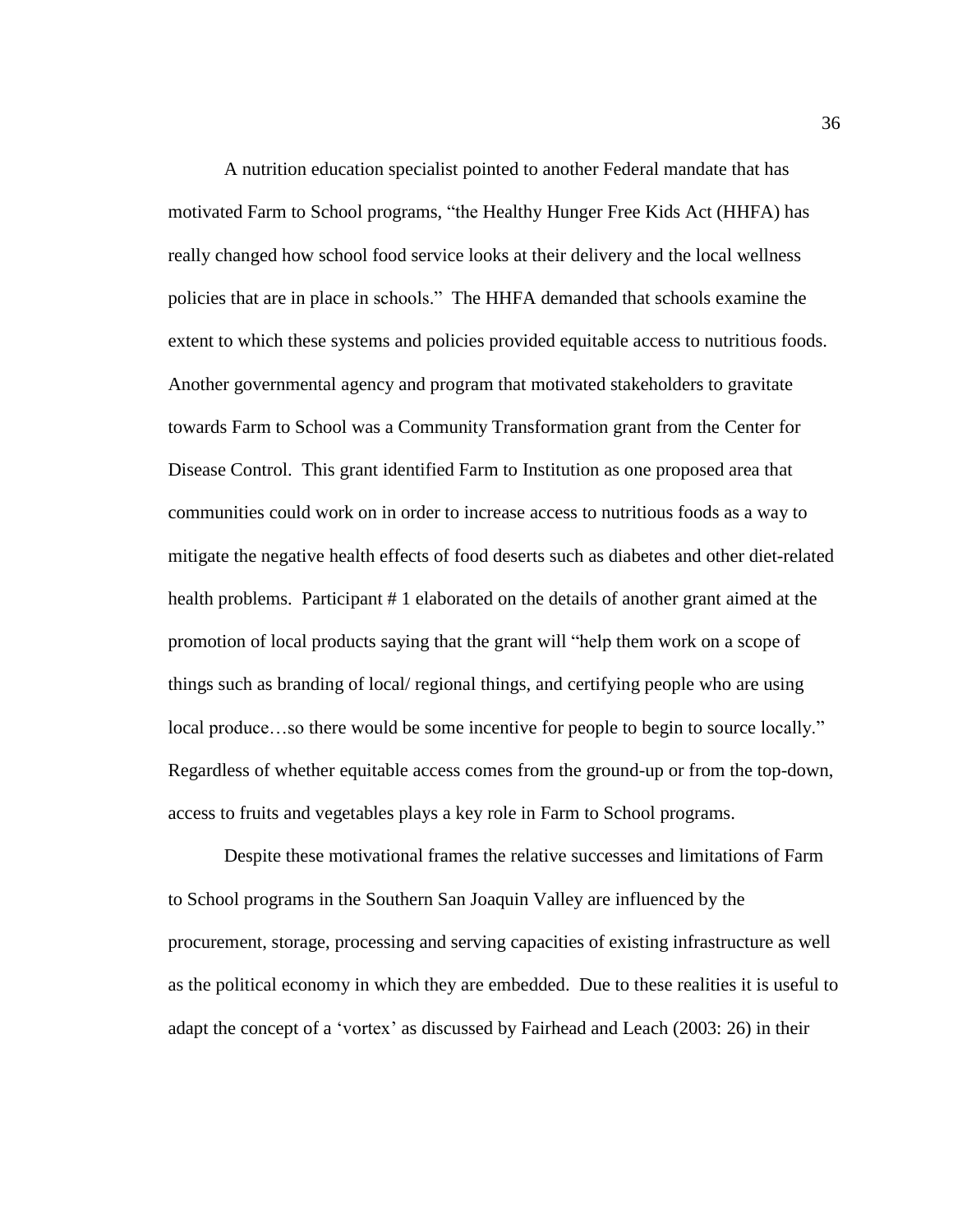book Science, Society and Power: Environmental Knowledge and Policy in West Africa and the Caribbean. The research of Fairhead and Leach focuses on "the production of knowledge about tropical forests, and [how] attempts to govern them, have become increasingly internationalized." They describe the global discourse as a vortex in which a multitude of theories combine into a cyclonic body of rhetoric that can only be truly understood with a consideration of the unique local circumstances when the vortex touches the ground. For example, the authors argue that "the manner in which localized experiences are drawn into this vortex is a matter for empirical inquiry, as are the extent and ways in which consensus and conformity in knowledge and approaches to management of the forest are generated" (27). The Farm to School movement can be conceptualized in a similar manner in which discourses, laws and regulatory practices at the federal, state, and local levels shape and are shaped by the realities existing in the particular locales in which Farm to School exists.

The ability of Farm to School Programs to create connections between locally and regionally farmed goods and school children primarily depends on procurement and capacity. Farm to School practitioners must utilize existing infrastructure to achieve these aims when possible and in some cases must forge new procurement models and capacities. The issues of procurement and capacity of the traditional agricultural paradigm and shifts in this paradigm are the primary focus of this project for two main reasons. The first is the simple fact that these issues were the most commonly discussed by Farm to School stakeholders within the course of data collection. All ten participants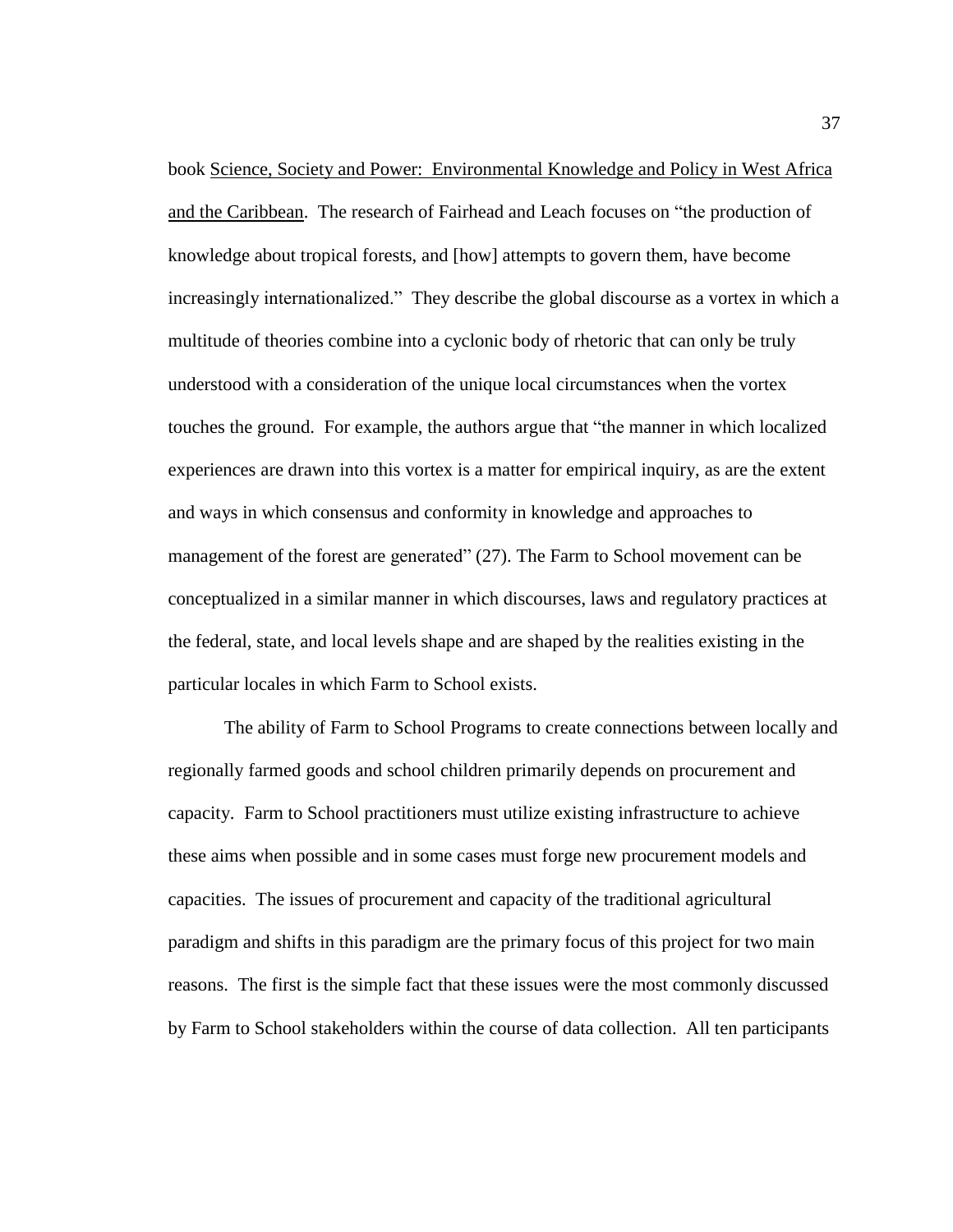discussed various aspects of procurement and capacity to a particular degree. The second reason for the focus is that procurement and capacity lie at the heart of the primary objective of the Farm to School movement, as listed on their homepage, which seeks to "enrich the connection communities have with fresh, healthy food and local food producers by changing food *purchasing* and education practices at schools and early care and education settings" [\(www.farmtoschool.org](http://www.farmtoschool.org/) [emphasis added]). Without the ability of schools to procure, store, process, and serve locally/regionally farmed products Farm to School programs can not realize the primary mission of the movement to "enrich the connection communities have with fresh, healthy food and local producers" identified above. Therefore, the factors of procurement and capacity will be analyzed in the following discussion.

#### Procurement within the Traditional Paradigm

School nutrition service programs have long been a part of the agribusiness network in which they simply represent another customer for broad-line distributors such as SYSCO and regional distributors. This arrangement is largely borne out of convenience and perceived reassurance for the school nutrition program. But as a result, many school food service programs lack the time and resources to make the connections with local farmers. The relationship between large-scale distributors and school districts is relatively simple but includes numerous factors that make it difficult to re-orient operations to align with the local/regional procurement goals of Farm to School. The data collected over the course of this research found no nutrition service directors that were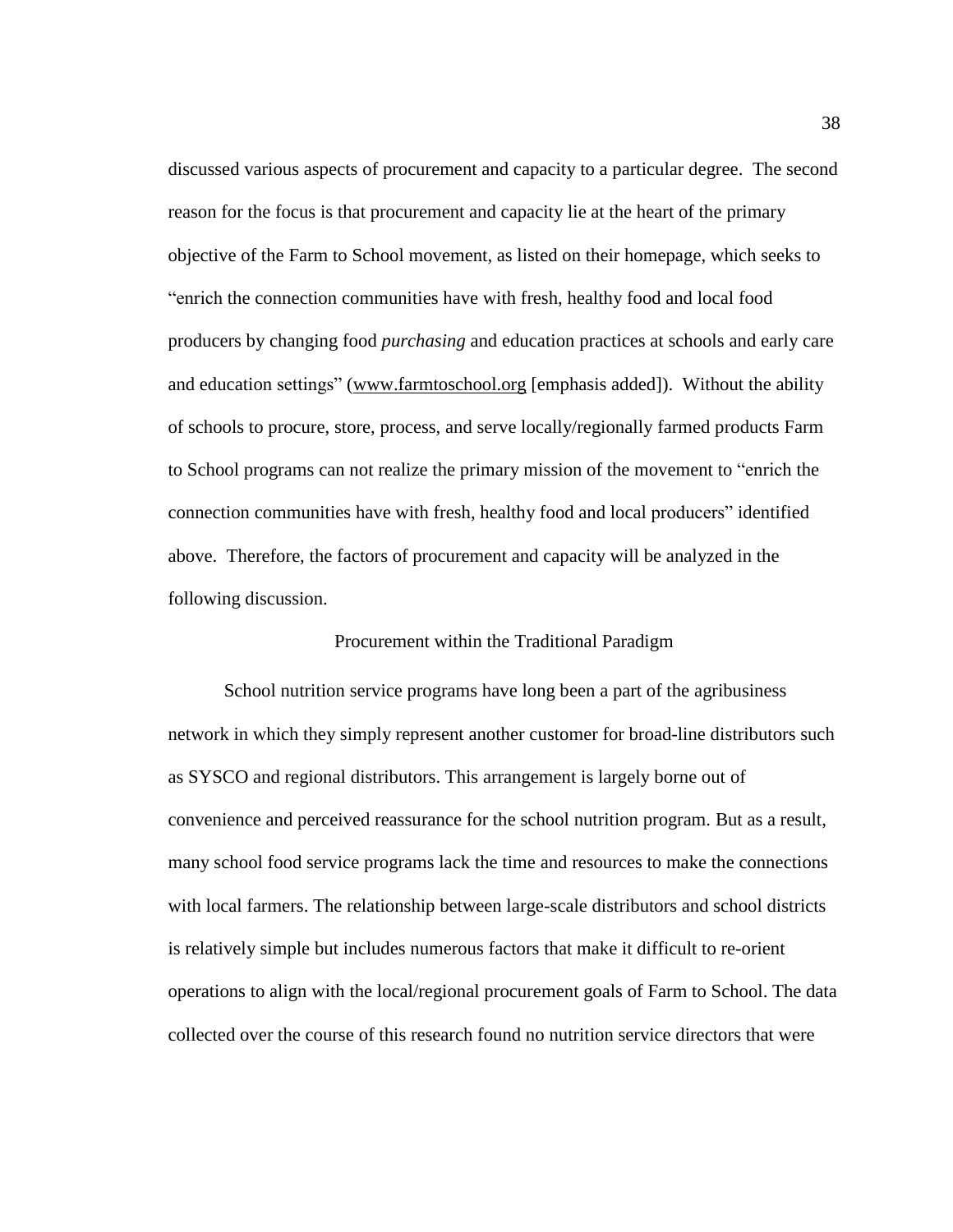fundamentally opposed to sourcing locally, they simply just struggled to find the time or resources to make it happen. This difficulty was due in large part to the deeply rooted nature of the dominant paradigm in which large distributors supplied schools with their products that went directly into the nutrition service program.

Prior to a critical examination of the prohibitive aspects of the traditional procurement paradigm, it is necessary to understand the lure of the paradigm. As noted above, there are two reasons why the traditional paradigm is beneficial to the needs of school food service programs, namely convenience and reassurance. Convenience comes in the form of ordering/billing, transportation, and a relatively regular and dependable supply of necessary products. This convenience in part facilitates the widespread practice of nutrition food service programs drafting menus months in advance or rotating menus seasonally from year-to-year.

Reassurance for school food service programs comes primarily in the form of trust in food quality and safety. Large broad-line distributors make it relatively easy for school food service programs to operate for a number of reasons. Procurement from companies like Sysco and other regional produce vendors is made easy through the extensive network of ordering, processing and storage facilities, reliable supplies, and transportation. For instance, ordering is often streamlined through traveling salespeople, and complex invoice and billing technology which combine to make placing and purchasing products much easier than it may be with individual farmers under the Farm to School model. Extensive processing and storage facilities and transportation networks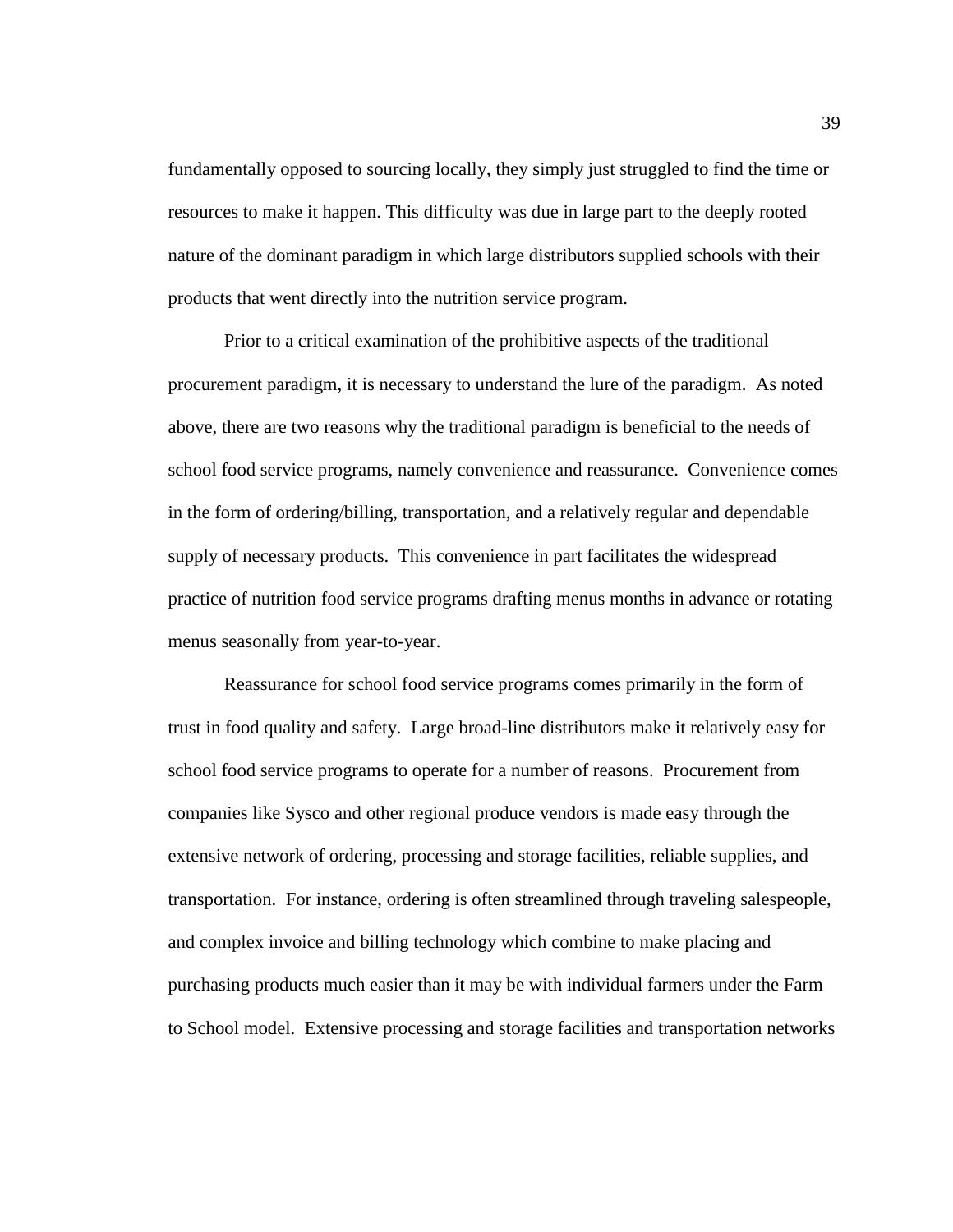allow these large companies to aggregate produce from all over the world and process, pack, and deliver service ready foods for school lunch trays. Reliability is a great concern for directors because they often plan menus at least a month in advance and therefore rely on having the products they put on the preplanned menus.

Nutrition programs also often create revolving menus in the sense that the previous years' menus are reused the following year or menus don't change month to month but rather season to season. The reliable supply of products provided by largescale distributors allows for these typical menu types. Schools must ensure that the foods that they serve meet certain nutritional category requirements such as grains, fruits, vegetables, protein and dairy (see Appendix B for 'My Plate'). Broad-line distributors can usually guarantee that their products meet these specifications because they have been specifically designed or cultivated with them in mind. This issue is complicated when considering the fact that Farm to School based menus must be more flexible and amendable to local/regional availability. One participant highlighted this argument in support of the reliance of food service programs on large companies when he noted that fruits and vegetables are grown "seasonally, so it's only going to be available once its ready to be harvested, whatever it is, for a week maybe 3-5 days, maybe 8-10 days depending on what it is and so the inability of the school to know when that is [makes planning difficult]." These barriers certainly don't eliminate Farm to School participation but they certainly favor traditional procurement practices.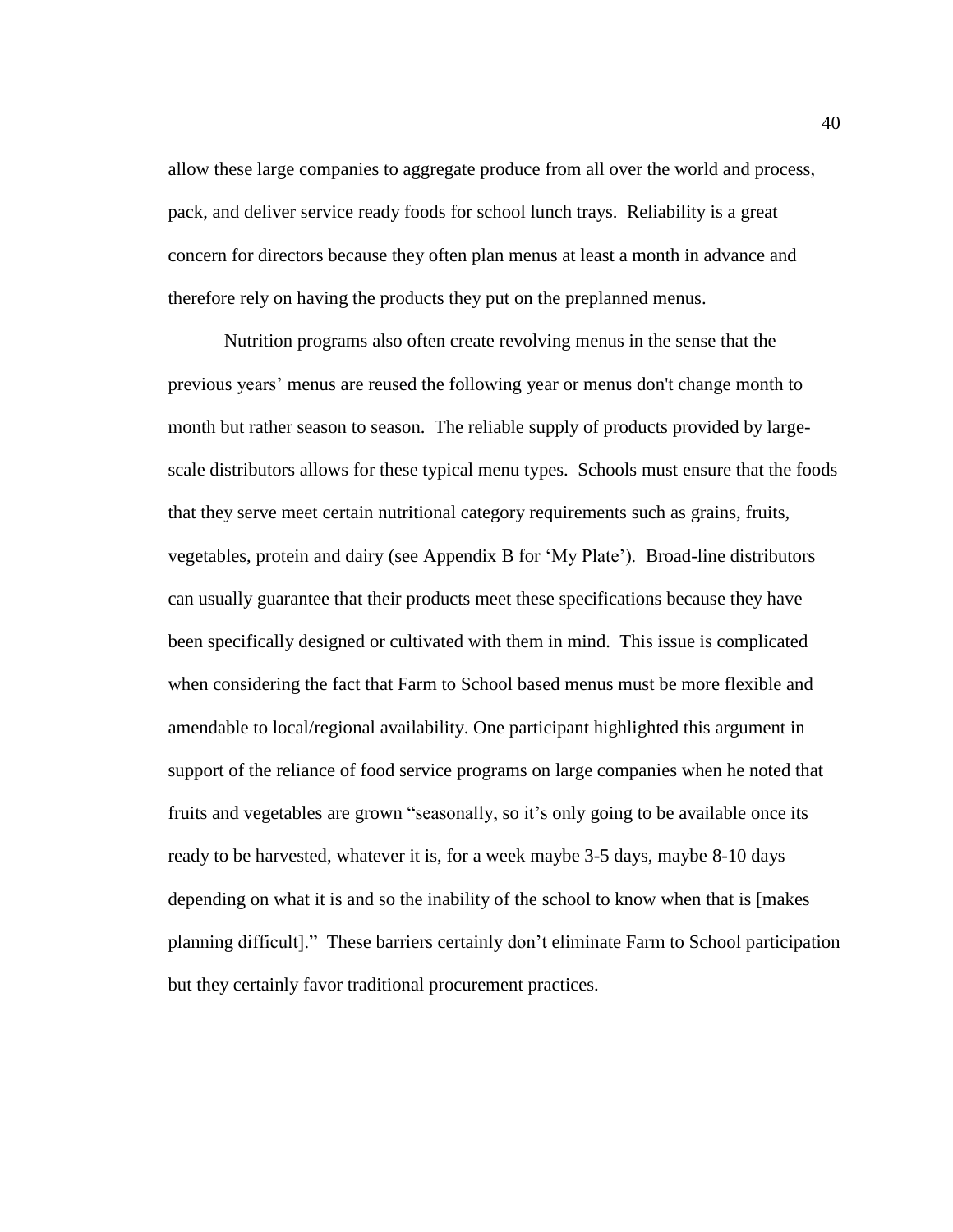Another lure of the large distributors that participants related was the assurance of food safety that is provided by large distributors. One director noted that "to me it's about safe, then fresh, and then cost—those are my goals." Another director related that he was "really concerned with any hurdles that have to do with food safety. I want to know about what [rules and regulations] vendors that I buy fruits and vegetables from…have to do to their fruits and vegetables before they send them to us." He went on to note, that "we are required in food service to buy from certified food vendors like SYSCO." Ensuring that the foods served to students are not only nutritious but are also free from pathogens that may cause sickness is of primary concern to food service directors. These concerns draw and keep food service directors trusting in the traditional paradigm and hinder Farm to School efforts and goals.

As previously discussed, the dominant sourcing paradigm is a large obstacle of Farm to School programing. A health/nutrition advocate argued that "the entrenched nature of the food delivery system to schools and the food purchasing practices of schools is one of the reasons why the commonsensical locally grown produce in schools isn't happening." She continued by arguing that "corporate America really does make it easier for school districts and I think that it is very difficult for me to believe other than there is so much money sloshing around, school food systems are about the money." Although they are publicly funded programs, school food service programs are not exempt from the dominance of corporate capitalist influences. This reality is due to the peculiar situation of school food service programs from their conception during the 1930s. From the start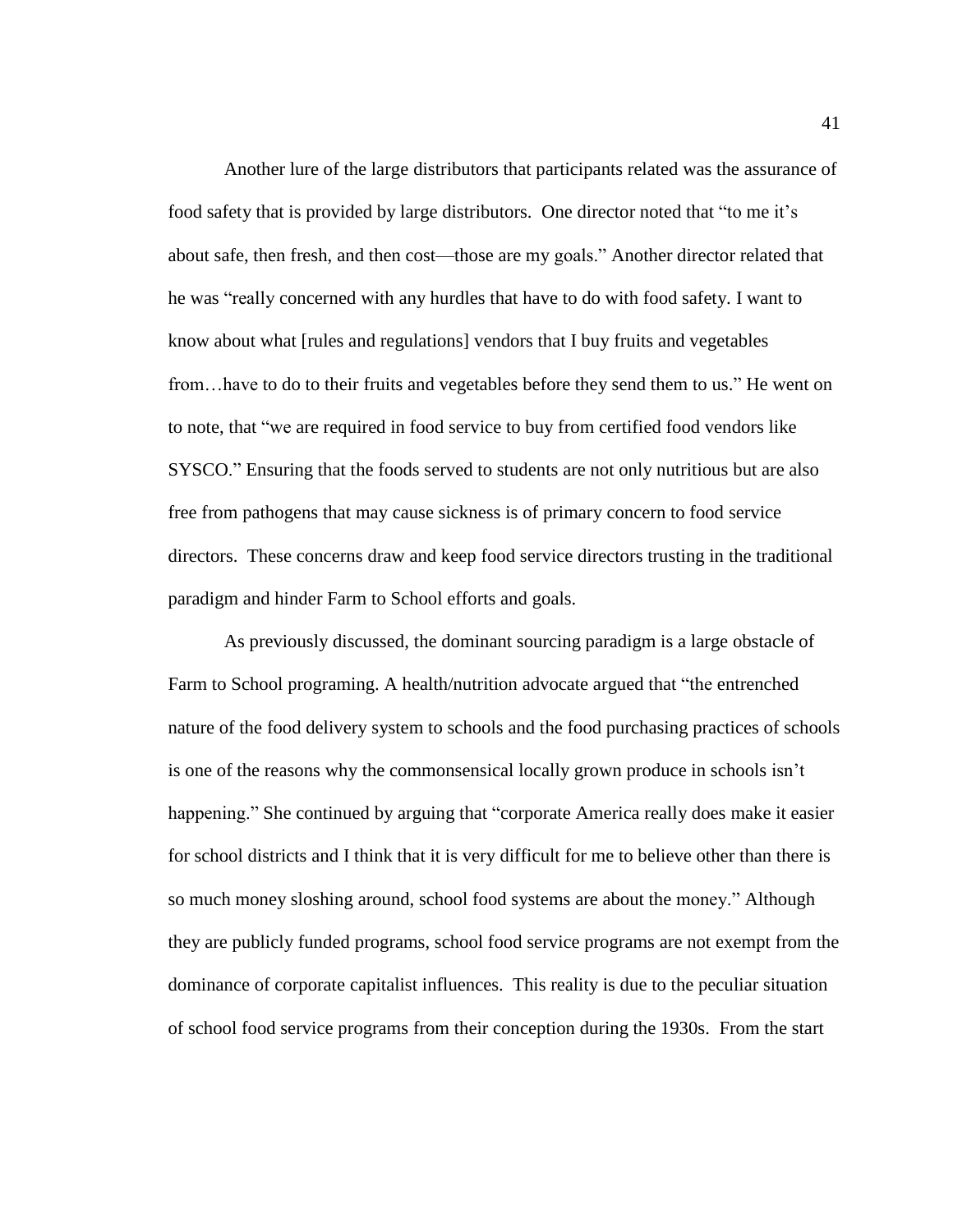school food service programs have had a two-fold purpose which is to provide both nutrition to children as well as markets for agricultural products. Historian Susan Levine argues "the school lunch program that emerged during the depression was shaped by a market-based model of surplus commodity disposal even more than on theories of nutrition or plans for children's welfare" (2008: 40). Based on this historical reality it is not surprising that the dual agricultural goals of the USDA to provide economic markets and childhood nutrition frequently favor economic imperatives.

Corporate and USDA imperatives often dictate more than just school food service programs. In a similar way farmers are constricted by the dominance of the large produce vendors because the vendors often represent one of the only available market for their products. Local farmers, like many producers operating within a capitalist system, are driven by profit above any moral obligation to the local/regional economy. In this case, Participant # 8 noted for example "a farmer could probably make twice as much by selling [produce] to Japan, so is the farmer going to do what's right and introduce it to local kids or [operate] in the business realm? Do they send it to Japan and get twice the amount per case?"

Another stakeholder argues that the main reason that produce is not staying local is mainly dictated by profit motives. He argues that "if I'm the buyer and I buy your product you don't care because as long as you get paid as the grower. So wherever one can get the most money they're going to send it to them. So we are not getting the fresh stuff here."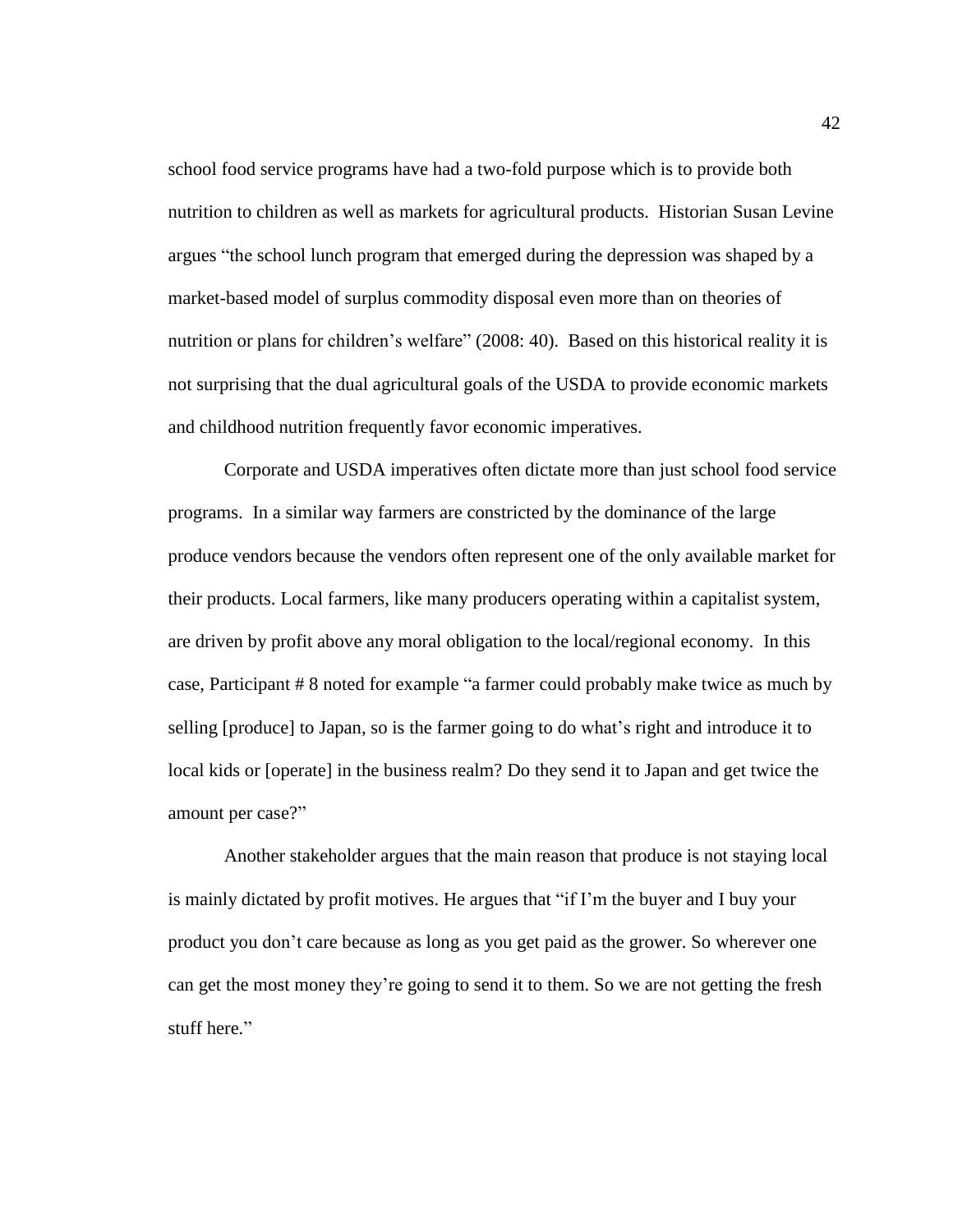Participant # 8 added another nuance to this point when he discussed the inability of small-scale farmers to compete with the large producers that sell to the large distributors, which effectively drives down produce prices. He discussed a recent encounter with a client who grows "broccoli...[and] can plant it, grow, pick and ship it for a cost of about \$2.75 a box, that's his cost so he is doing 70,000-100,000 boxes per day seven days a week. And a small farmer that is doing 40 or 50 acres and he sells to schools he's not going to beat that price he is going to be more like 6-7 dollars a box. And the Westside (of the Valley) farmer can sell his broccoli for \$4 a box guaranteed on the contract so he is guaranteeing himself \$1.25 a box. You can't compete with them." These points demonstrate that farmers and growers are subject to the agro-industrial complex of large scale distributors and complexity of the agricultural market.

In addition, produce vendors control farmers' production methods. In particular, one participant noted that "they [the farmers] have been trained by all of the middle-men to do their farming in a certain way." Correspondingly, another participant adds that "the grower is getting screwed all the way around because it is the middle guy that's squeezing, the produce brokers they are the ones that are making all of the money." Participant # 8 also discussed the control that 'the middle' has over the produce market by arguing that "he is tired of hearing [that produce must go through a produce company], the grower is ready to go it's not the grower's fault it's the institutions' [the schools and governmental agencies] fault." Moreover, one stakeholder worried about the co-option or the suppression of Farm to School programs when she notes that "those are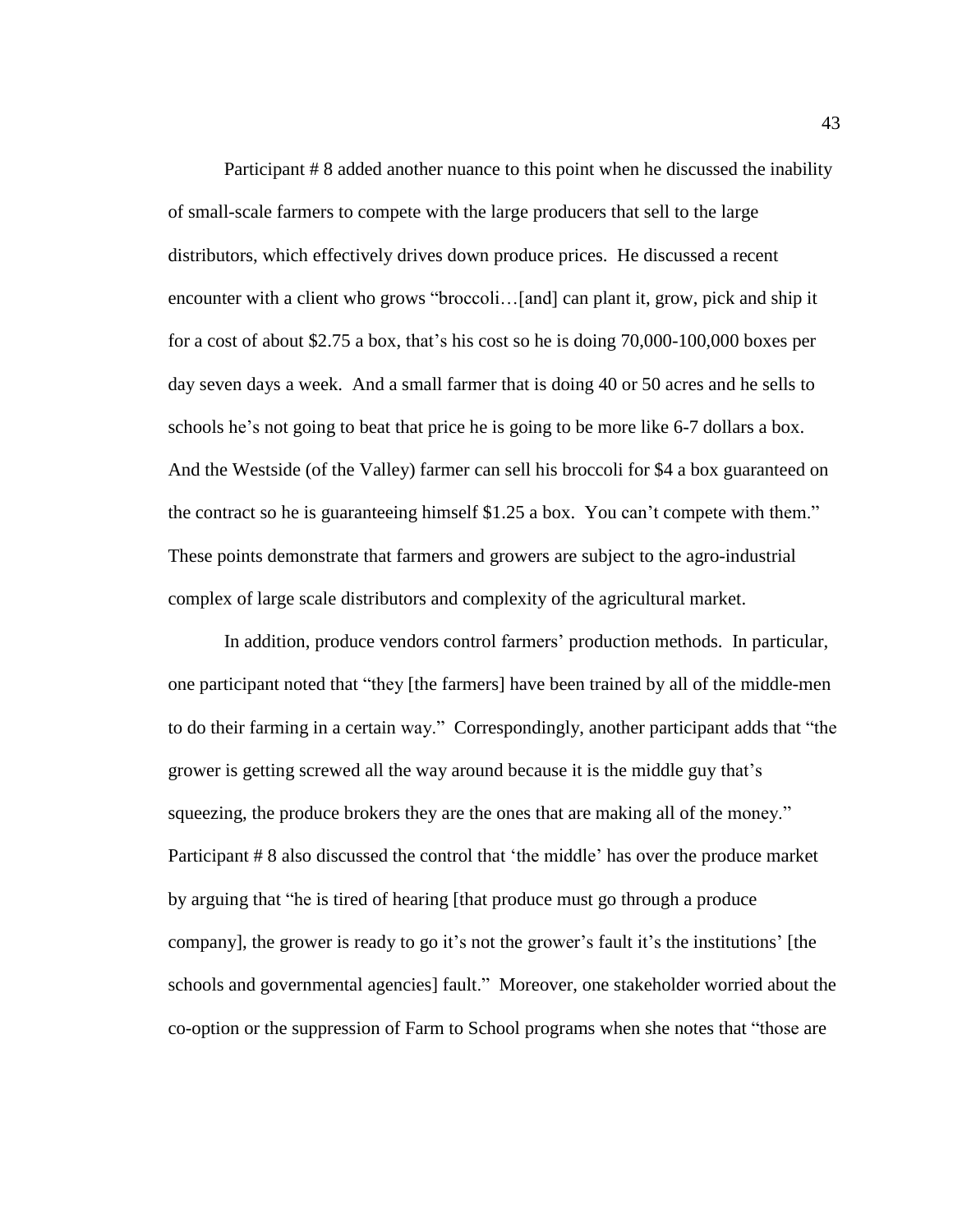the kind of realities involved in changing the current system. Those guys have so much more money and resources to suppress the beginning efforts that people are making to initiate a new system." Whether this fear is true or not does not negate the fact that some Farm to School stakeholders are fearful of the negative influence of agri-business.

The traditional procurement paradigm offers both benefits and costs for the system in which school food service programs and Farm to School programs are situated. These aspects not only affect the schools or the Farm to School programs but also complicate and at times dictate production practices and available markets for farmers and growers. Despite the complexity and strength of the traditional paradigm and its relative incompatibility with the goals of the Farm to School movement, food service districts that are participating in Farm to School have forged a path within and around the established system. These paths demonstrate efforts to cultivate a new system that mutually benefits farmers, schools and produce vendors.

# Procurement within the Alternative Paradigm

Farm to school practitioners in the Southern Central Valley are working to create a new system that connects consumers to the land and people that produce our food. As one stakeholder argued "we are saying that there is another market over here, a very substantial market, it's huge, but they will need to think about doing business a little-bit differently." Stakeholders described two systems to ensure that locally grown produce will make it into schools and onto student trays.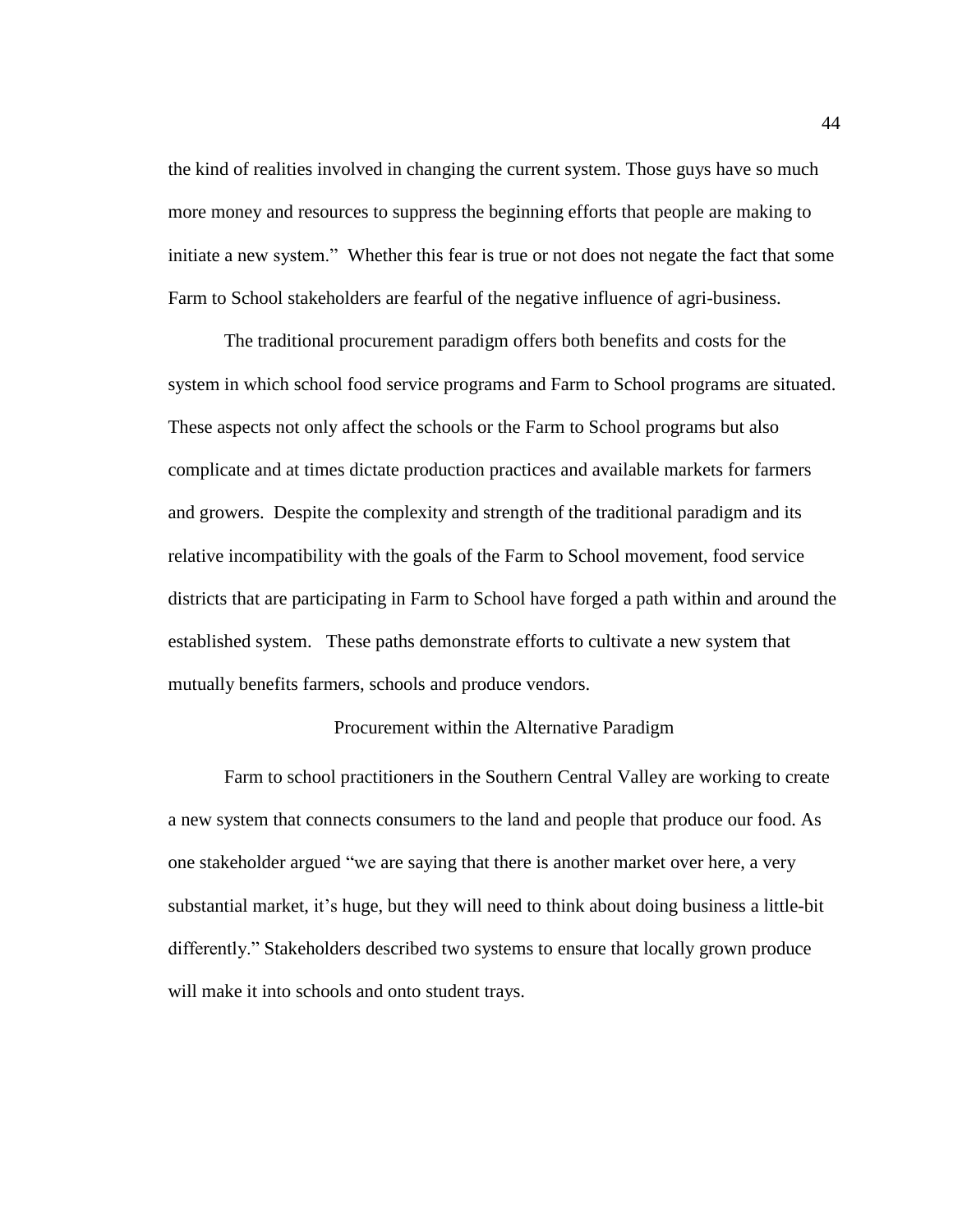One system is the development of a network of local or regional stakeholders to act as conduit between schools and producers. This system would eliminate the reliance on large produce vendors and replace them with smaller vendors that act more as mediators or brokers between farmers and schools. One stakeholder described this system by stating that,

There is going to [be a] need for companies that specialize and say 'okay I am focused on this' and say 'okay I know what you need, I have the facilities and wherewithal to retrieve it and bring it to my facility, structure it in a manner in which to deliver to the schools or leave it in its original packing state, turn it around in a period of time where it is fresh and at a reasonable cost

One nutrition service director discussed her success collaborating with a small,

local broker. She related, "we partnered with him…and we turned everything over to him to go out and talk to farmers." She continued by discussing the beneficial relationship between the broker and farmers because, "these local farmers have the fruit, they know how to pick it and are willing to deliver it to your school site but they don't have the communication technology that they need. Such as fax machines and that sort, and so I said to the broker, what do we do? And he said, we'll buy them a fax machine." This relationship demonstrates the symbiosis that can exist between producers and consumers when mutual benefits are recognized, and community members work together toward a common goal of a nutritionally and economically healthy community. The relationship between the small broker, food service director, and farmer is a beautiful example of the type of cohesion and stability that can be fostered through Farm to School programs.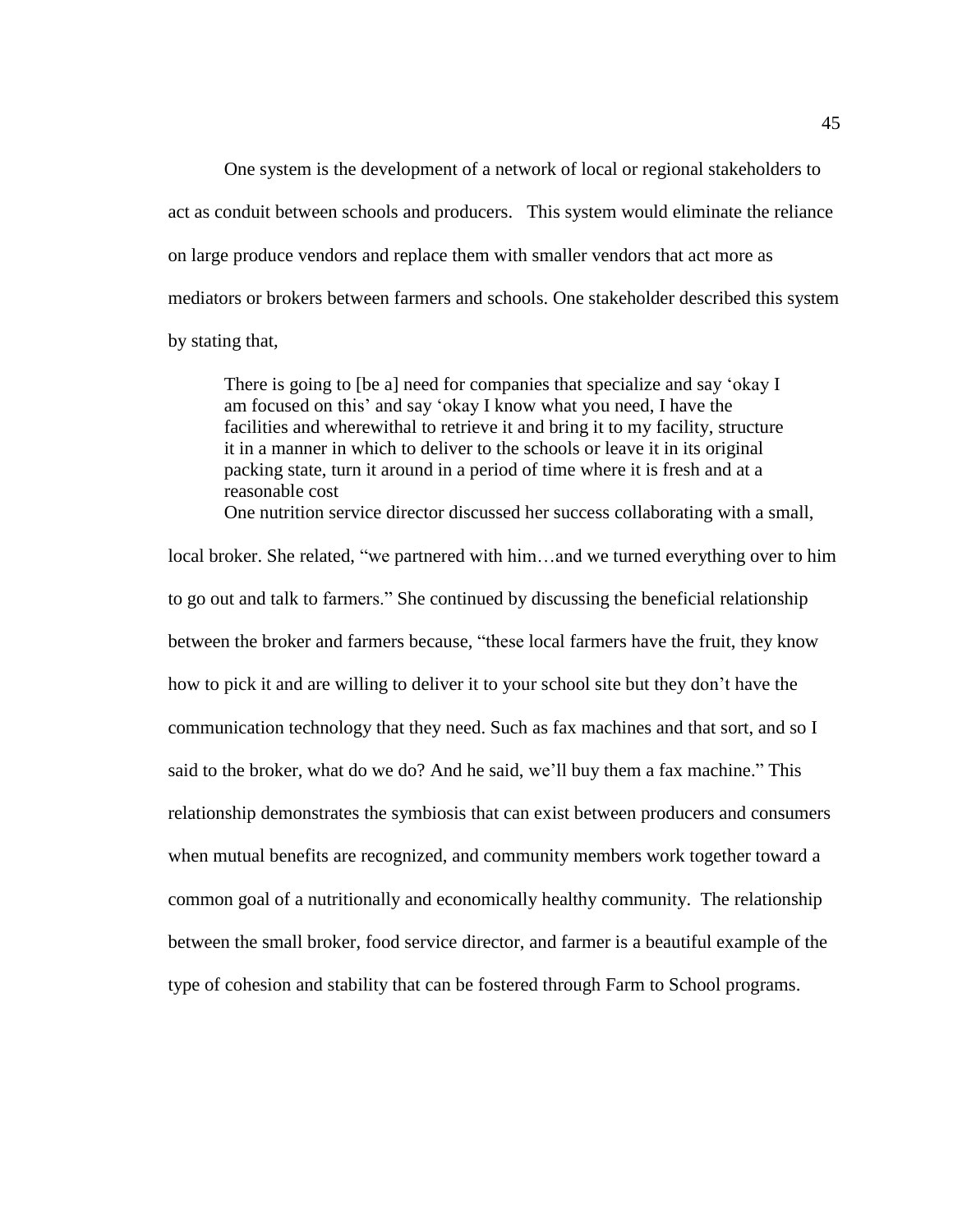The second system involves dissolving the middleman altogether by having schools deal directly with farmers. Stakeholders argued that cutting out the middleman would increase the profits of farmers and decrease the cost paid by school districts. For example, one stakeholder argued that the farm direct model is dependent on the fact that all farmers become food safe certified and that school districts trust the certification. He argued that "you have to get rid of the middle person, when you eliminate them or when they [schools] quit buying produce from them and eat the fresh produce come in from the grower that is when it going to change." Eliminating the middleman will not be an easy task because of the entrenched nature of the dominant paradigm but can be a surmountable obstacle if the middleman is invested in the Farm to School program and its goals of procuring local products. Eliminating the middleman should be a long term goal of the Farm to School program if the ultimate objective is a direct relationship between the farm and school; however, in the short-term the middleman represents a vital conduit between farmers and schools.

## Capacity within the Traditional Paradigm

As noted above, the term 'capacity' refers to the infrastructure and skills/knowledge of staff that exist within the school food service programs. Infrastructure includes storage facilities such as refrigerators, freezers, dry storage, processing equipment, and sinks and other produce washing equipment. The skills and knowledge of nutrition service staff includes the receiving, processing, preparation, and serving abilities of the employees at the school sites. The relative successes and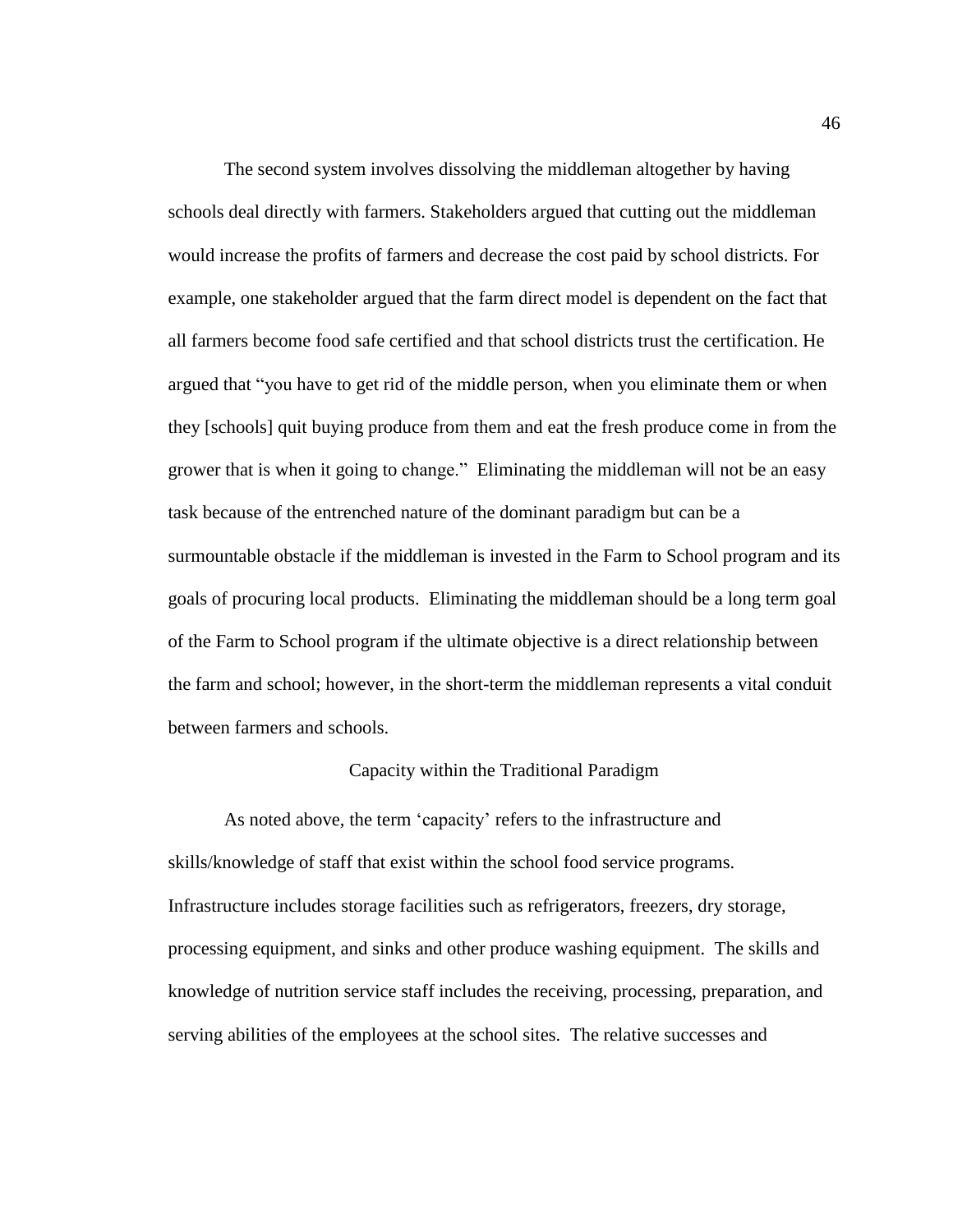challenges associated with nutrition service programs practicing Farm to School greatly depend upon the capacity available to get products from the farm to the lunch tray.

Although participation in Farm to School is possible under the traditional paradigm, traditional facilities and skills/ knowledge can pose barriers to Farm to School programming. Nutrition service directors discussed the difficulties they faced when implementing Farm to School programs due to the limitations inherent in the traditional school-site facilities. For example, many school kitchens lack the storage facilities, refrigerators or equipment to adequately store and process farm fresh products. Under the traditional paradigm, foods often arrive at school kitchens from broad-line distributors already processed, packaged, pre-portioned, frozen or canned, and nearly ready to serve and therefore site-based facilities to store and prepare fresh produce are non-existent and unnecessary.

The reasons for a reliance on the traditional paradigm are numerous and extends beyond the realm of the nutrition service program itself. One director noted that increasing the infrastructural capacity of school facilities is oftentimes constrained by the financial resources of schools. She argued that "it is budgets and I think, you know rightfully so, they [district officials] want to run our department as they run the rest of the district. And sometimes they forget that we manage our own budgets and that we have our own budgets." The lack of these facilities can also be attributed to fiscal realities such as constrained construction budgets that districts face when building new schools or renovating existing buildings or high student numbers. Nutrition service budgets are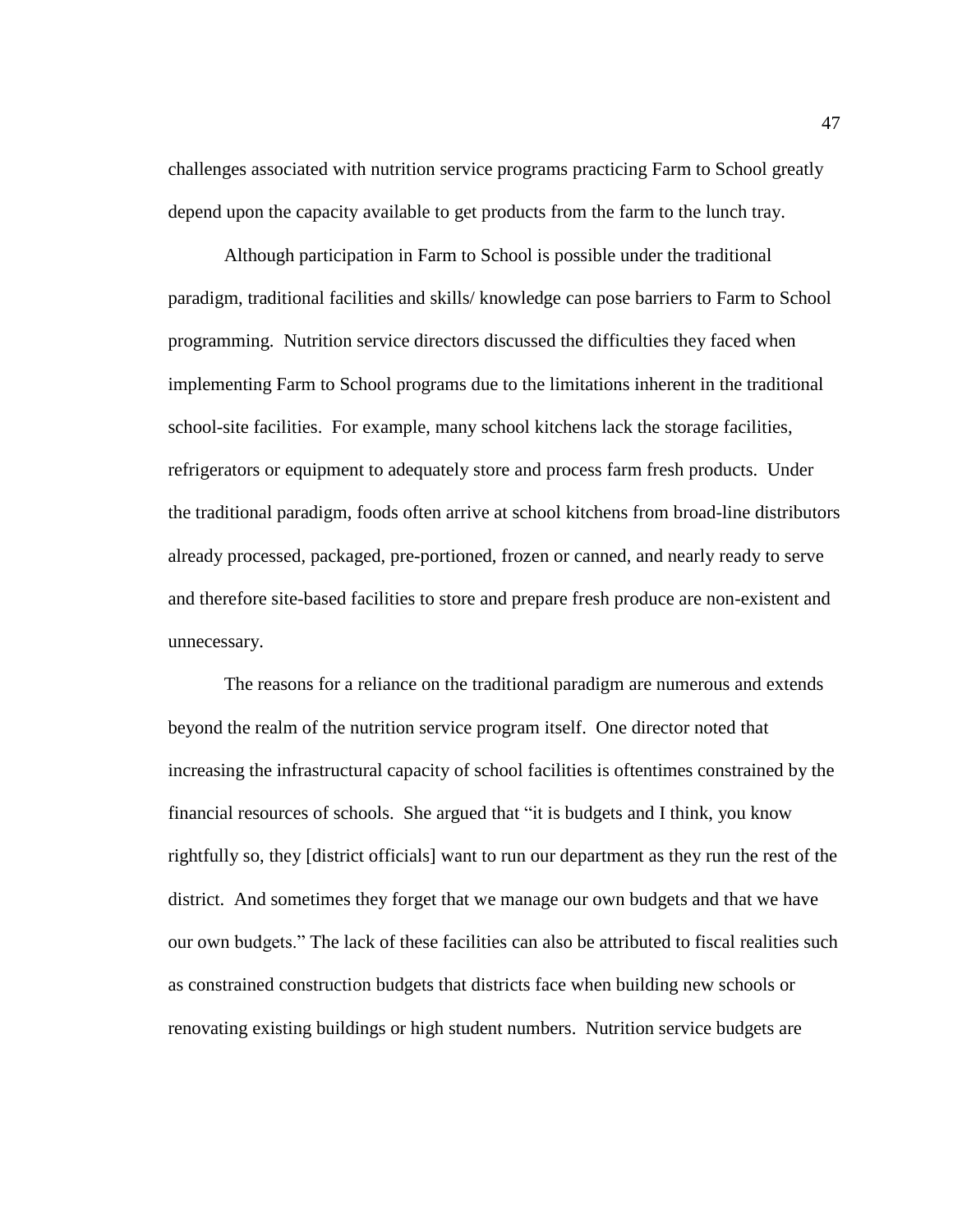complex and are subject to district, State, and Federal purchasing protocols that can

hinder day-to-day operations and program needs.

In addition to these fiscal situations school nutrition service programs are also shaped by non-fiscal barriers. For example, the alignment of school nutrition programs to the fast food paradigm that dominates our society can restrict Farm to School objectives. Participant # 9 elaborated on this issue indicating that

we don't have typical cafeterias anymore in the Central Valley, we have 'grab and go stations' outside because for instance our schools are so impacted. Like for instance this school that you are on right now there's 915 kids on this campus. We have a bubble class coming up next year, so we will have over a 1,000 kids. We have one lunch period of 30 minutes, so we have carts set up all over campus and we have to take the food to the kids. And with the food safety rules you can't take food outside unless it is covered. And I really think that my fruit and vegetable consumption would increase, because they like to have a variety, and right now it is just too difficult [under the current conditions just described].

These insights illustrate a number of aspects of the traditional paradigm. Not only does the foods served resemble the fast-food model of thaw, heat and serve, but the service methods resemble those models as well.

Facility and equipment capacities or limitations also complicate Farm to School objectives. To demonstrate this point, one director discussed the fact that his ability to meet the food safety requirements of local and state health department officials limits his ability to serve large quantities of fresh produce simply because he does not have the sink capacity to properly and efficiently wash farm direct produce. He related his frustration saying that "we have a three compartment sink that is used quite a bit and it… [dictates], depending on the size of your school, your ability to rinse 3,000 apples. That takes a lot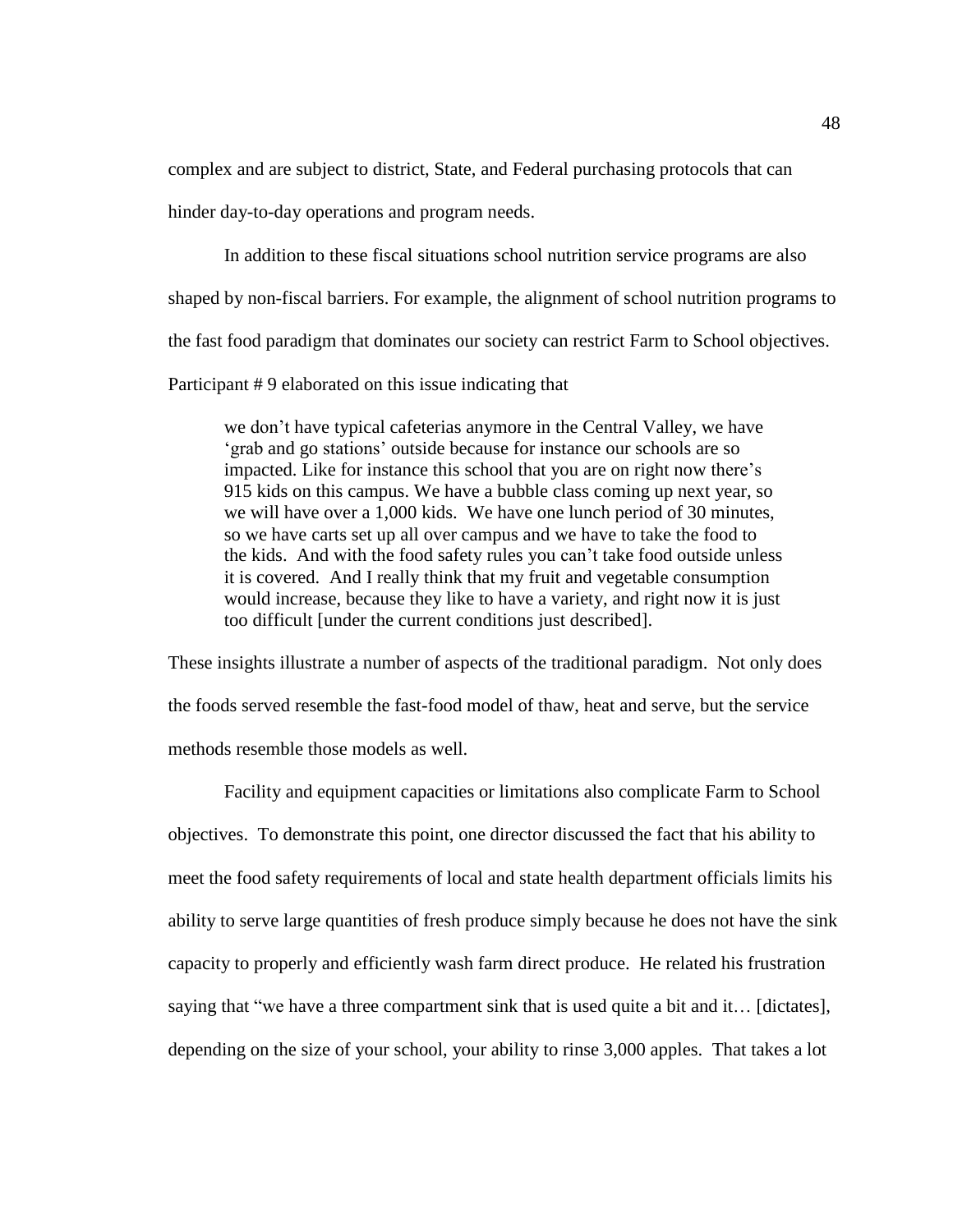of labor, time and you don't have those capabilities. [So therefore], I am looking into what it takes to do that in a more efficient manner." This director argued that because of these factors he is wary of participating in Farm to School. With regard to the potential of food borne illnesses, the traditional paradigm provides him peace of mind. To put it differently, broad-line corporations like SYSCO are food safety certified and therefore it is easier to purchase from them and not have to be as concerned with ensuring safe products.

Farm to School programing is also complicated by the lack of skills and knowledge of staff members. In order to meet the food safety requirements of local and state health departments as well as the preparation and portioning aspects of food services requires a well trained staff. One director noted that "it was painful at first, training staff how to handle the fruit fresh out of the orchards or off the vine." It is necessary to train staff how to process and portion when implementing Farm to School because under the traditional paradigm foods often only require minimal preparation such as opening cans or cooking or thawing frozen food items prior to placing them on student trays. Participant #9 spoke to the barrier created when shifting from traditional to Farm to School saying "I think that a goal of the process is that it could be a little less time consuming on my staff. It seems like it takes a lot of man-power to do the extra washing, sizing, and cutting and all of that… But a goal would be to have a better process in place for them so that the process for my staff is better. Because it is a lot of hand-on work and I think that may be one of the reasons that people don't get into Farm to School." The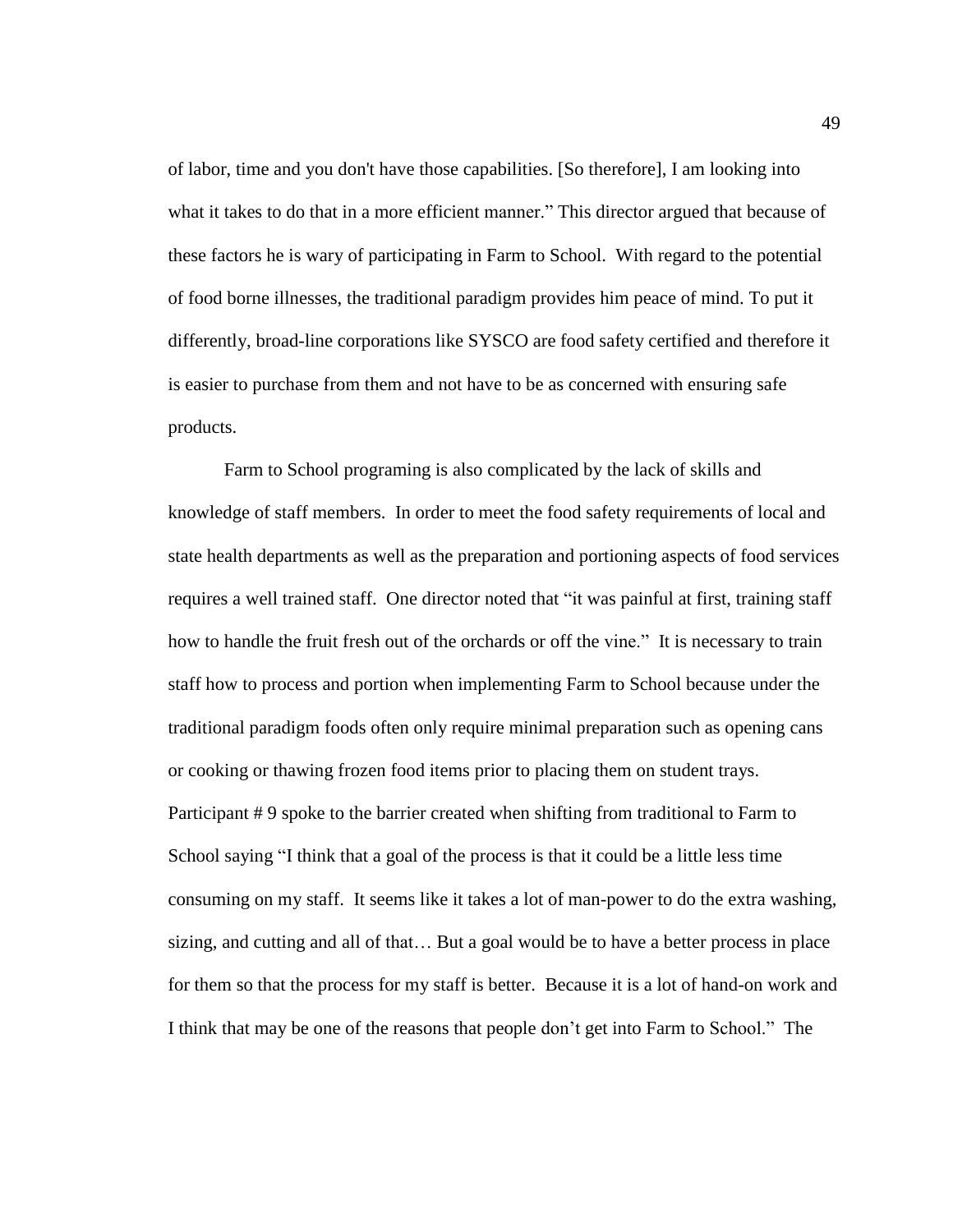shift to the Farm to School model requires a different and at times more specialized skillset from employees but again this is not an insurmountable obstacle.

# Capacity within the Alternative Paradigm

Despite the significant barriers imposed on Farm to School programing by the traditional school nutrition service paradigm, programs have opportunities to increase their ability to participate in Farm to School by shifting their capacity toward an alternative paradigm of practice. As has been previously detailed, Farm to School programing requires infrastructure and staff that are equipped to meet the inherent demands and requirements of storing, processing, and serving farm direct commodities. At the school site level, participants discussed the increase of staff training in the areas of the skills and knowledge required to store and wash produce as well as portion and process it for consumption. One participant noted that after focused training

now we have a good system in the kitchen where we are able to do most of the processing ourselves. We actually get oranges by the bin, and this is the difference. You are getting farm fresh, the best fruit you can possibly get. It hasn't been gassed it was picked off of the tree maybe the day before. One day we had grapes in here that were picked the morning that they were served on the lunch trays and you might be getting odd sizes but you are able to control the portions you are putting on the trays and so for us it has really been a gift.

Although a well-trained, skilled and efficient staff is a major factor in advancing Farm to School, programming it is just one piece of the alternative paradigm.

The other, and perhaps more significant aspects of the alternative paradigm, are the storage, processing, preparation, and distribution infrastructure at the school sites. When these factors are in place and properly oriented, Farm to School programing is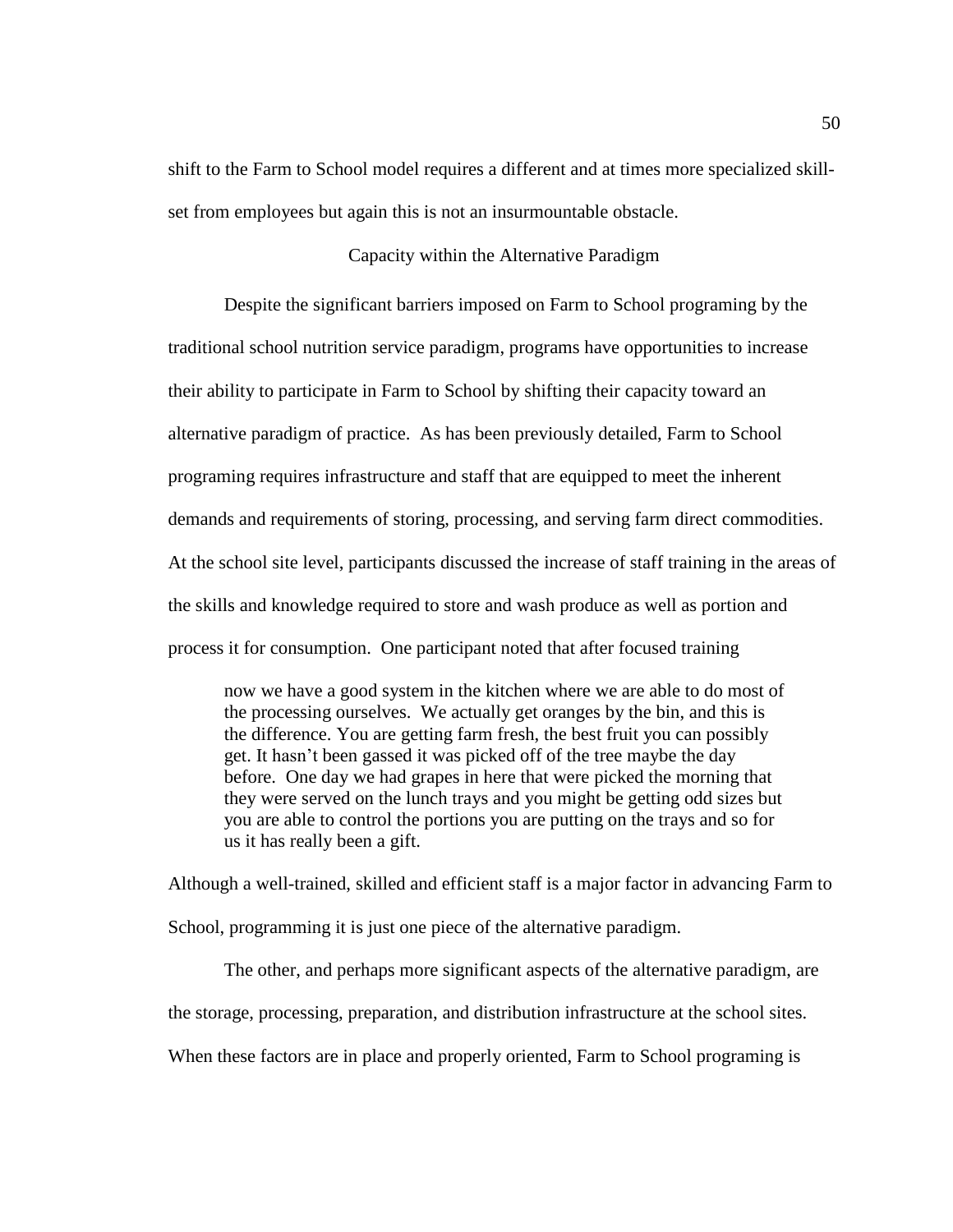greatly increased and strengthened. Participants discussed a range of these types of capacities from industrial-type automated processing and packaging machines down to simple salad/ fruit bar carts. One stakeholder spoke about the facilities of a large school district in the region that serves about 18,000 students. She related that "he has storage facilities, processing equipment, and he has the tracking capability which some farmers have and some farmers don't. He has all the loading bay equipment, he has the washing space and then he's got a packing machine so he can take carrots, wash them, prep them, and then wrap them in individual packages." She continued to argue that "it [all] takes up space in his kitchen and the wrapping and packaging equipment, well it is conveyor belts so if [other nutrition service facilities] don't have the space in your kitchen then you can't do that." This nutrition advocate hit on an interesting point in that there exists a great difference at times between the capacities of large more urban school districts as opposed to smaller more rural districts.

Smaller districts that do not have the space or the budgets to build and operate the large-scale facilities that are described above can modify their kitchens and storage capacities in other ways. For example, participant # 4 mentioned that he had been in discussion with regional personnel to acquire "a grant through the USDA to get equipment that… [he] might need." He also elaborated how his program is seeking to acquire processing equipment as well as serving equipment to expand their stock of salad bars. Motivation for these improvements is based on his observation of current "fruit and vegetable bars… [that have good] participation. Students enjoy taking an apple, a pear,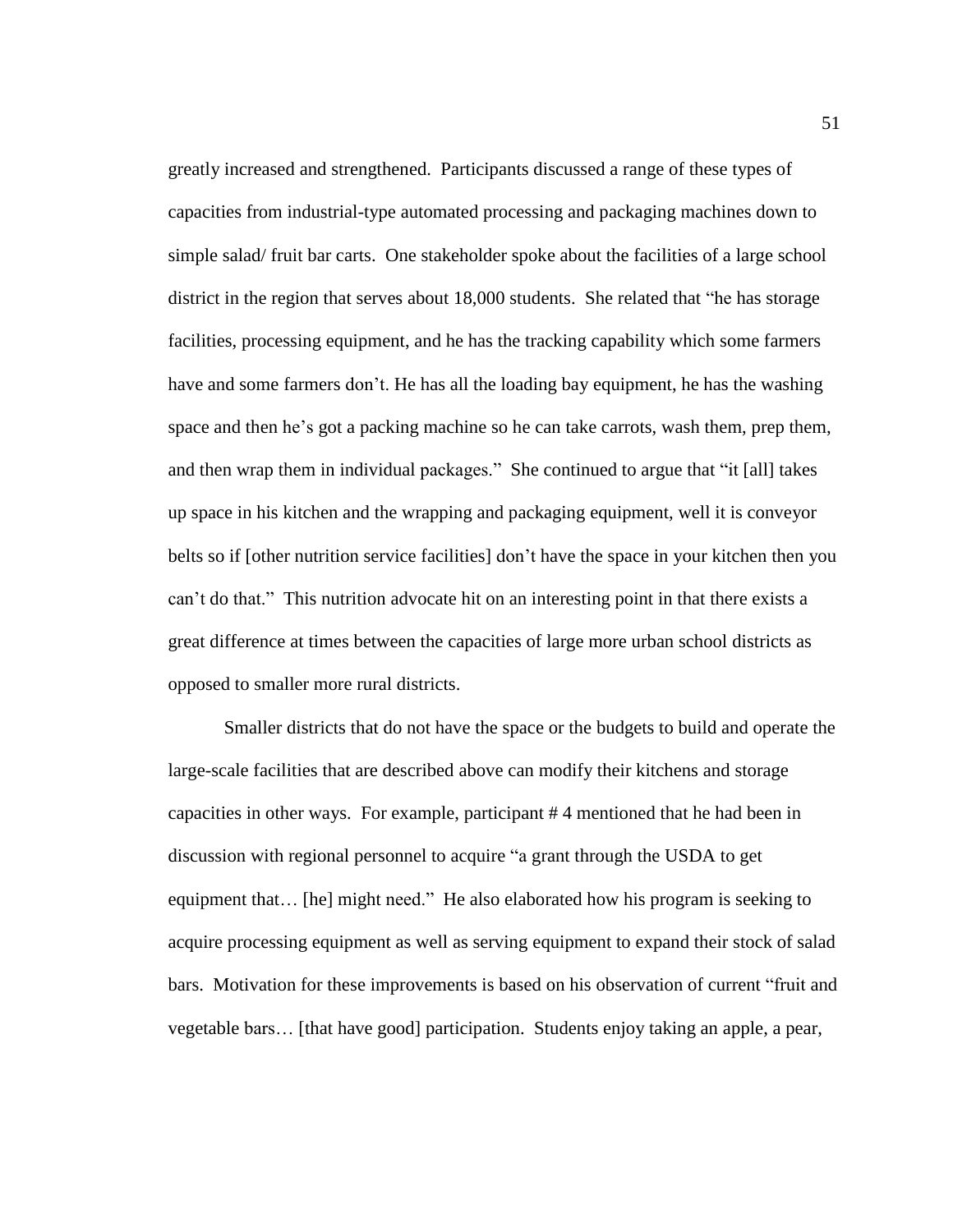carrot sticks, zucchini sticks and jicama." Likewise, one nutrition education advocate related her work with "the California Grape Commission…to secure 28 brand new salad bars for our schools that were doing nutrition education." She continued excitedly saying "we also just heard that we are going to get another round of salad bars for the schools that didn't get them last time around." Although it can be difficult to improve upon the existing infrastructural capacity of school food service operations, there are numerous opportunities to make the necessary modifications in order to increase Farm to School participation.

Farm to School programs in the Southern San Joaquin Valley face numerous challenges, yet in many regards these challenges are surmountable. The challenges faced by practitioners in the region are not necessarily unique and affect Farm to School programs in other parts of California and the nation. This thesis primarily investigated the issues of procurement and capacity and the ways in which Farm to School stakeholders navigate these factors. Throughout the course of the research two paradigms emerged--a traditional which was characterized as a' business as usual model' where stakeholders relied on broad-line distributors for procurement along with existing infrastructure and staff skills for capacity. Correspondingly, an alternative paradigm was also at play in which stakeholders began to create new methods of procurement such as farm direct or through local or regional produce distributors. In addition, the alternative paradigm utilized available resources such as funding and staff development to improve their capacity to intake, store, process, prepare and serve locally/regionally sourced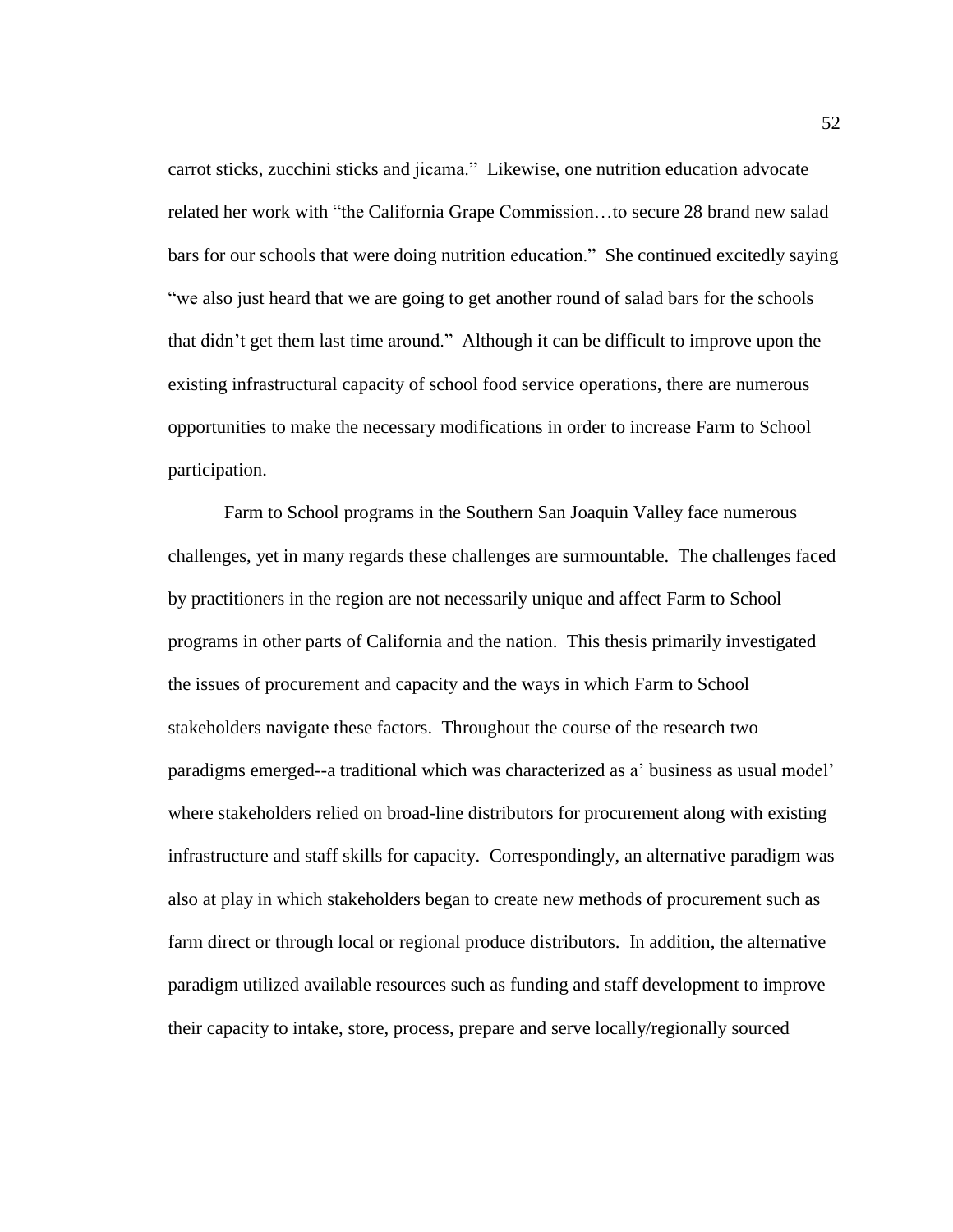products. For the most part the traditional paradigm tended to constrict or limit Farm to School efforts whereas the alternative paradigm provided for an expansion of Farm to School efforts in the case study region.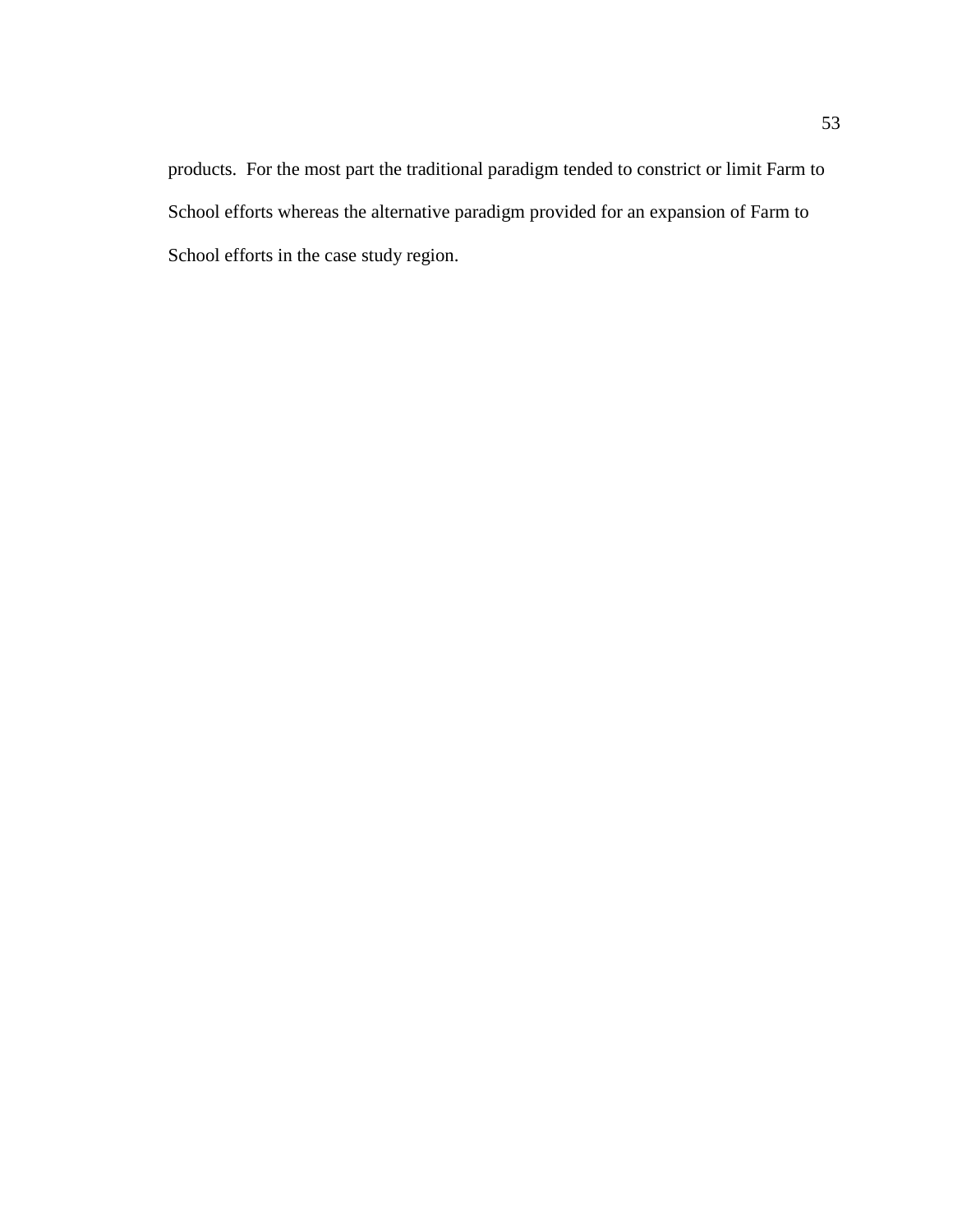#### **CONCLUSION**

"Getting your boots dirty" describes the intense effort necessary to make things happen. Through this thesis, it is clear that the Farm to School movement and stakeholders in the San Joaquin Valley possess the desire to move forward. However, there are many limitations. The pathway of food from the soils or the animals that produce them to the consumer is not straight and direct but rather it is contoured by the complex social, political, economic realities associated with modern agriculture.

This thesis and the research of which it is comprised provides texture to and expands upon an understanding of the factors at play when developing and operating Farm to School programs. In addition, the data adds to the corpus of work on Farm to School across the United States in general, and provides insights into programs within the case study region. Despite these contributions, there exist at least two limitations to the study.

One limitation is the limited number of operational Farm to School programs in the region during the time data was collected. The above discussion might have been expanded if the data set was larger. More operational Farm to School programs would have added to not only the amount of data collected, but may have also strengthened the research findings. In addition, a larger data set may have provided more pragmatic examples of the shift from the traditional and alternative paradigms which would be beneficial to educating stakeholders about barriers, opportunities and best-practices.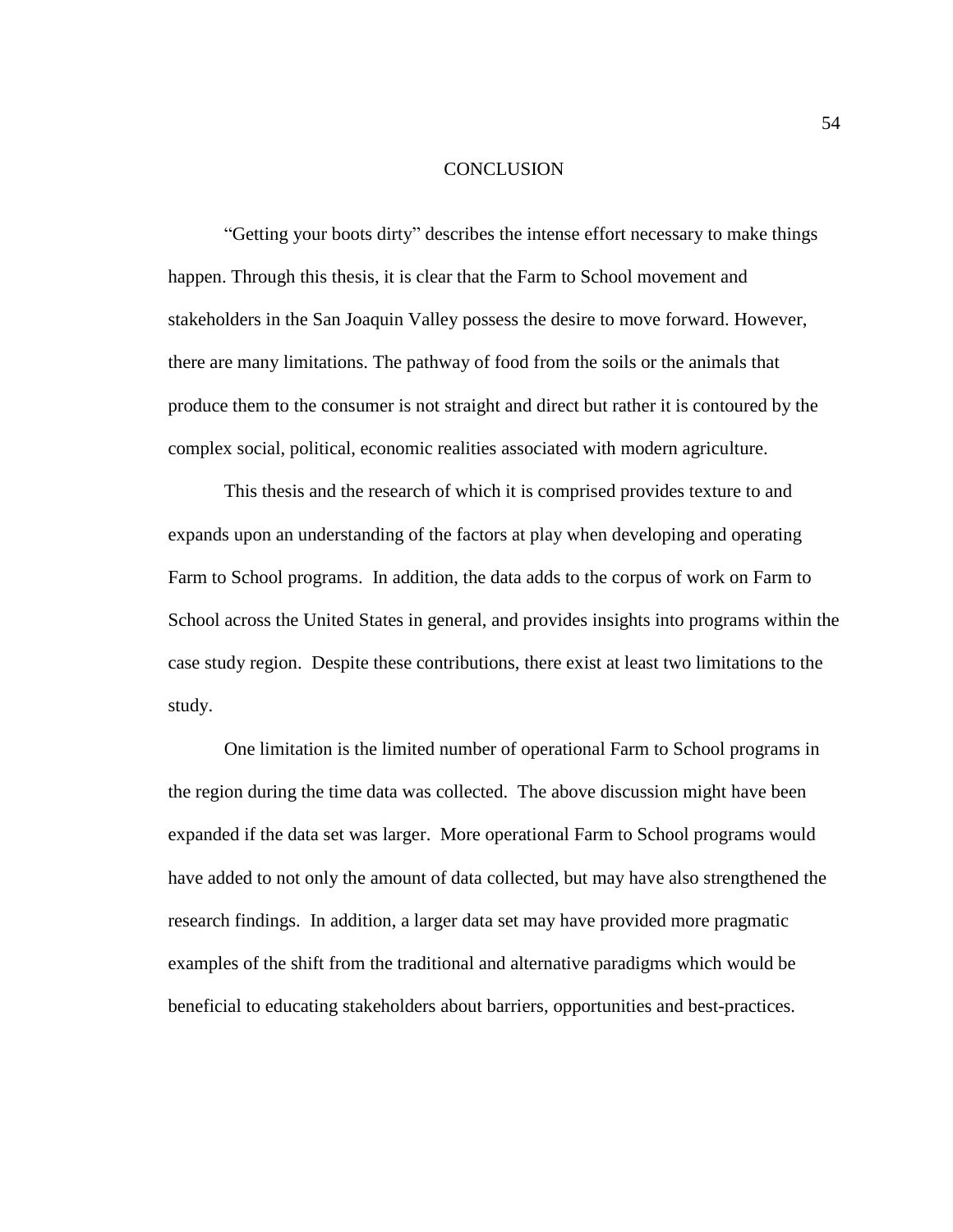The second limitation to the thesis is that the majority of research participants were nutrition service directors or health advocates and only two participants were farmers/brokers. This limitation did not allow for a detailed perspective on the supplyside factors involved in local/regional Farm to School programs. The data set included one farmer/broker and one Farm to School liaison who used his relationships with farmers and nutrition service directors to facilitate working relationships. It was difficult to make contact with farmers and even more difficult to schedule interviews with them as the nature of their job schedule was not conducive to in-depth interviews. These issues could have been overcome, but the focus of the thesis question was to understand Farm to School from the nutrition services angle. The focus choice was shaped in large-part by my personal connections to and experience working on the school-site side. It would be interesting to expand upon the thesis to include the supply-side of Farm to School and to look at all of the moving parts and components that operate within both the traditional and alternative paradigms.

Currently Farm to School Programs continue to grow across the United States with the National Farm to School Network reporting in 2017 that there are 42,587 programs operating at some level in 42% of US schools, engaging some 23.6 million students with the help of forty states with Farm to School supportive policies. In California programs continue to expand across the state and the California Farm to School Network has recently moved under the umbrella of the California Department of Food and Agriculture Office of Farm to Fork. The network shift demonstrates that Farm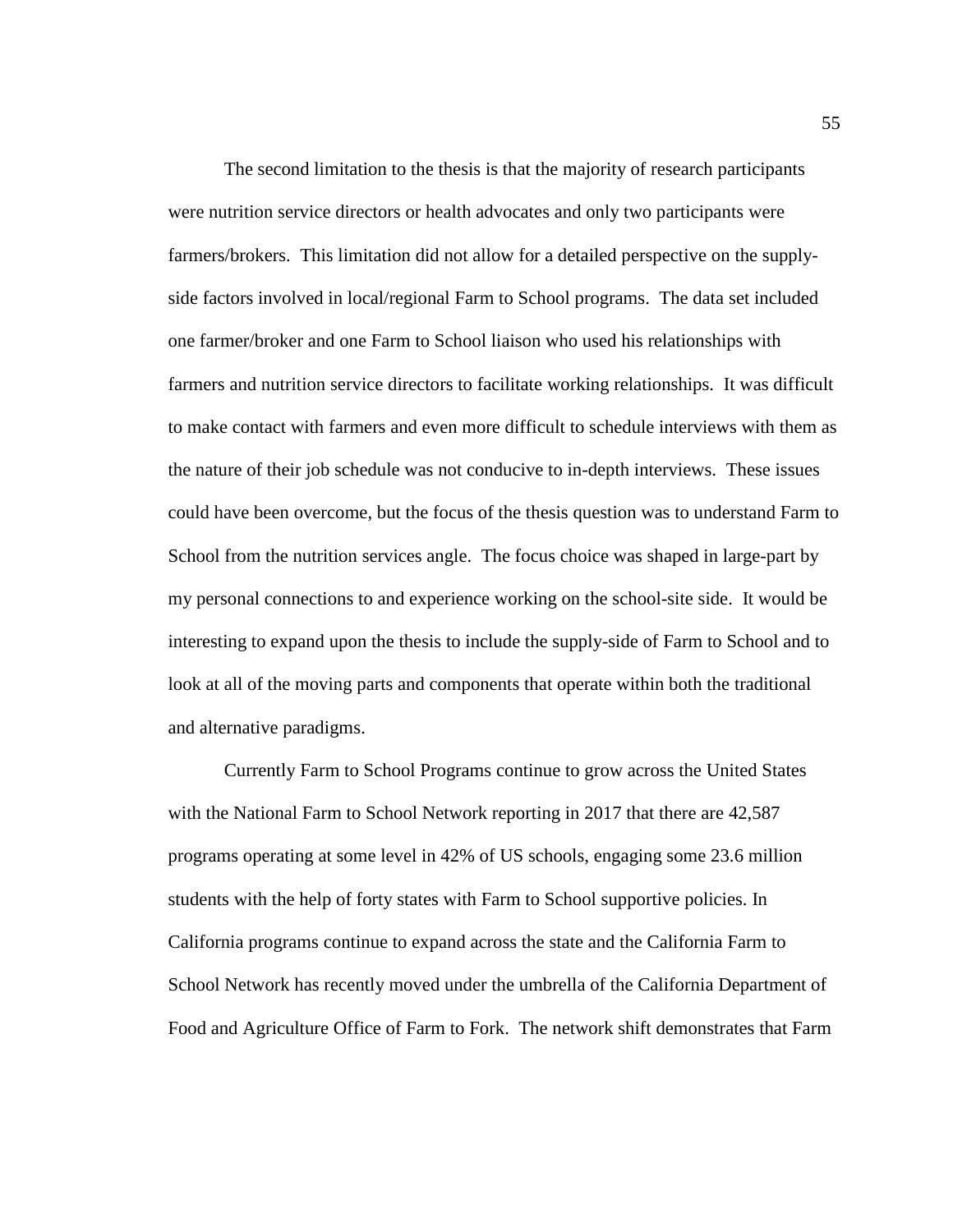to School stakeholders continue to expand the goals and objectives of the program and that Farm to School is becoming more codified within the government of California. Regionally in the Southern San Joaquin Valley it is difficult to find information about the current state of Farm to School due to scant references or information on the California Farm to School Network website. There is no contact information for the region as there is for all other regions of California. Due to this lack of information it is difficult to ascertain any information about the status of Farm to School programs in the region. Regardless of the lack of available information Farm to School programs will continue to navigate the traditional paradigm as well as trek and make a pragmatic alternative path geared toward meeting Farm to School objectives.

As the literature and this research have shown, Farm to School requires much more than a farm-to-table model. The globalization and industrialization of agriculture that has taken place over the past 300 years, and has intensified since 1945, has created numerous economic and political exchanges between producers and consumers. Farm to School is not insulated from these various characteristics because school nutrition programs are nested within the modern food system in similar ways to other exchange points such as supermarkets, restaurants, or other common methods available to purchase food. Due to the embedded nature of Farm to School, it is necessary for programs to embrace these realities and operate pragmatically within them in order to realize the particular goals of each program.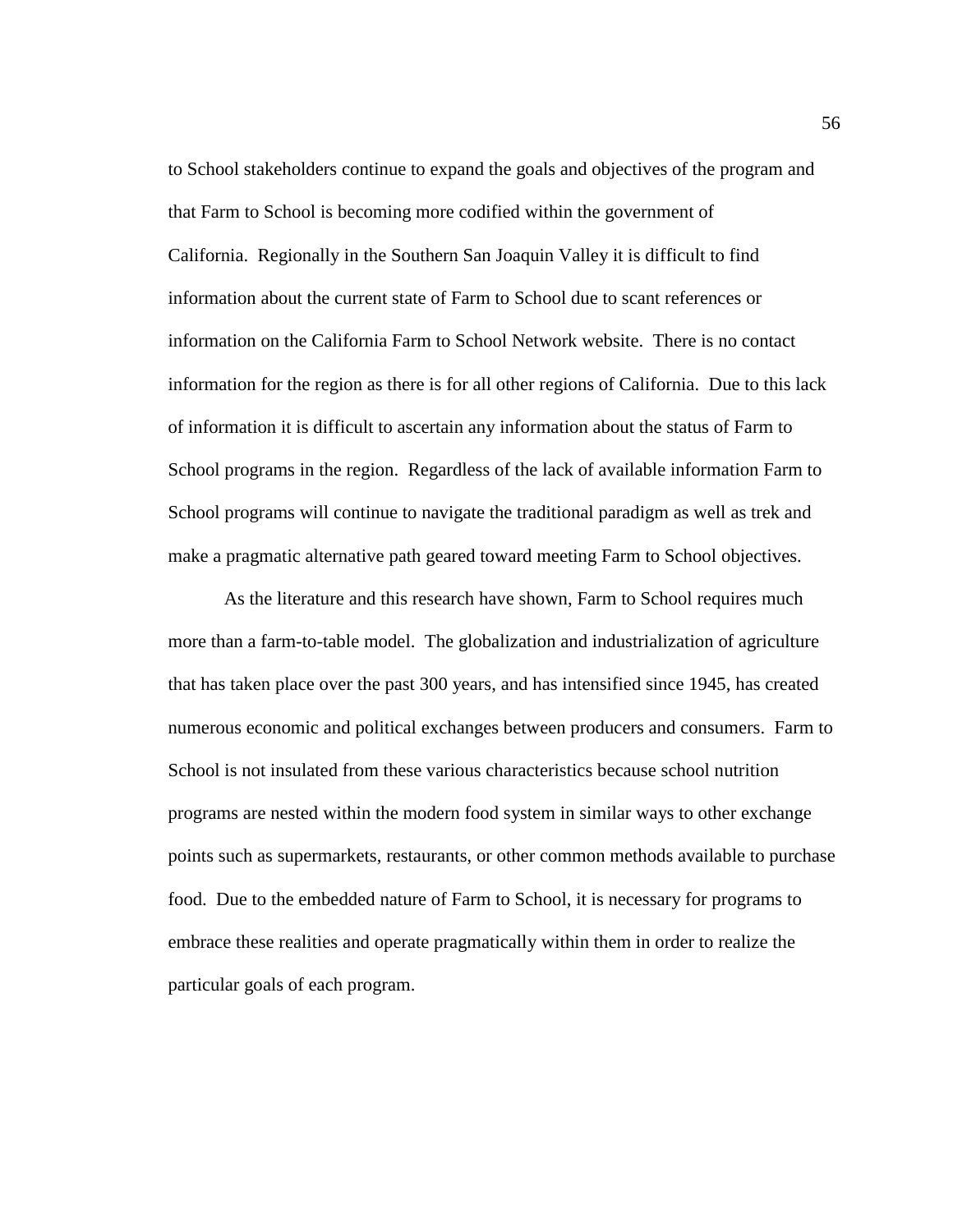Many policies and safety procedures that hinder forward movement. For example, the National Food Service Breakfast and Lunch Programs and the National Farm to School Program are part of the Department of Agriculture and are therefore subject to USDA rules, regulations and goals of the executive agency. Further, because the programs are part of the larger executive branch they are also subject—to and can at times be complicated—by bureaucratic structures that may limit or promote Farm to School depending on the current administration. For example, under President Obama Congress passed legislation that promoted the implementation of new dietary guidelines and school wellness policies that favored a shift toward Farm to School with increased fruit and vegetable requirements. Although there has not and may not be a significant shift away from or strengthening of these aspects under the current administration, changes within Congress and the Presidency always have the power, through legislation and executive action, to influence USDA rules, regulations, and requirements.

In a similar way, school nutrition service programs—regardless of whether they are practicing Farm to School or not—must meet the food health and safety regulations of the state, county or local municipality in which they are located. The potential risks associated with food-borne illnesses are of great concern to nutrition service practitioners—justifiably. It follows then that many nutrition service directors are wary of assuming full responsibility for these risks in the event of food-borne illnesses from products procured directly from local/regional farmers. Within the traditional paradigm the assumption of risk is often placed on the large distributors who ensure that they are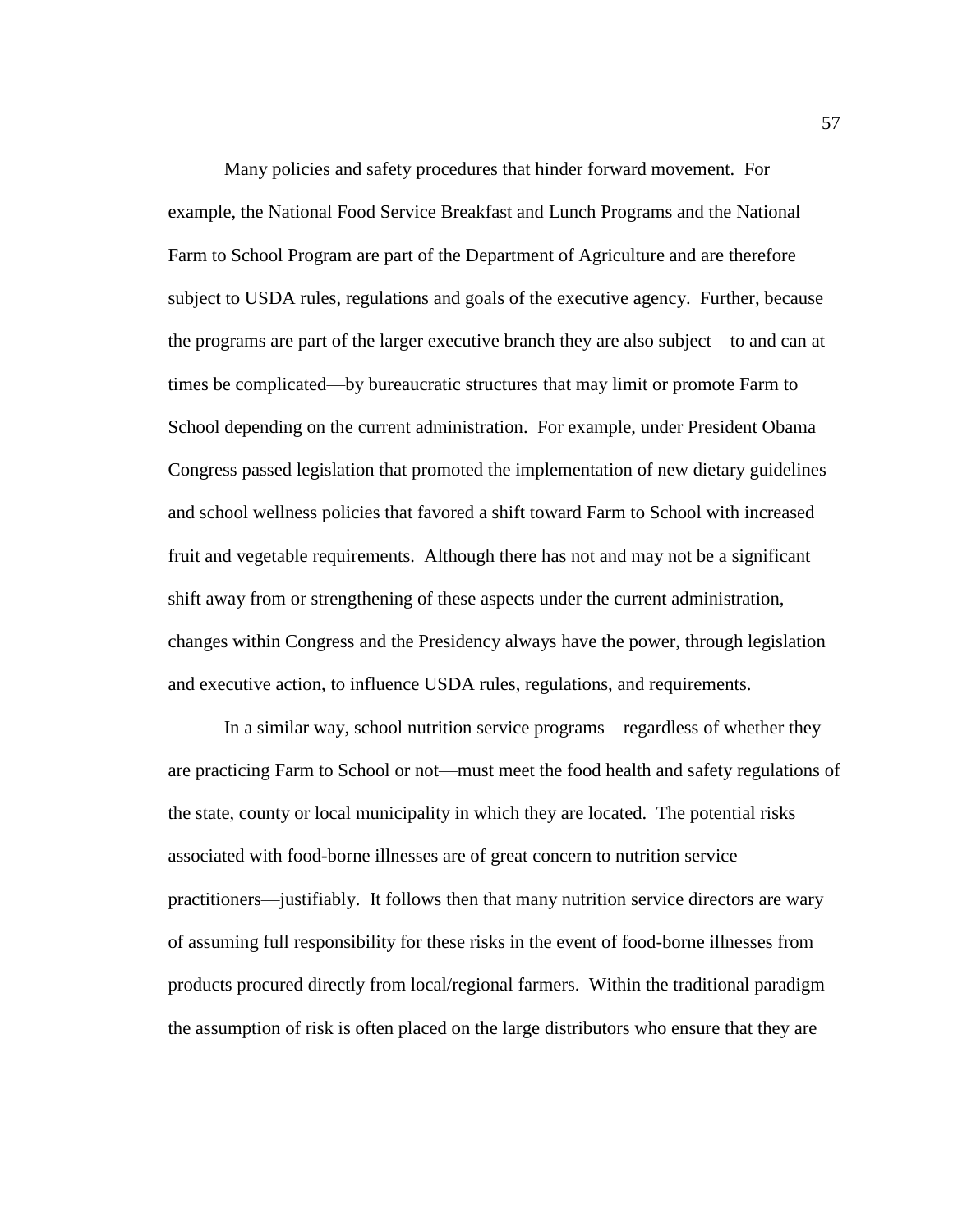selling safe foods and bear the brunt of responsibility should a problem arise. This concern was echoed throughout the Farm to School literature as well as during this thesis research. While, these points do not make Farm to School any less viable, they represent issues that must be addressed to ensure Farm to School goals.

Traditional infrastructures allow for rudimentary Farm to School programs, but unfortunately, they can also limit opportunities to make progress. The traditional paradigm creates barriers to Farm to School programs primarily because it undermines the ultimate goal of creating a more direct and meaningful connection between producers and consumers or farmers and school-aged children. Despite this, the traditional paradigm can be altered in minor ways to act as a starting point for Farm to School, for example, food service directors can request local and/or regional products. The traditional system can also provide for some of the storage and processing requirements of Farm to School such as refrigerator space and minimal processing equipment. However, as noted in this thesis, oftentimes Farm to School were limited by existing infrastructure, due to inadequate facilities and poorly trained staff.

The emerging alternative paradigm creates avenues to move beyond the limitations imposed by the traditional paradigm and to realize more transformative opportunities. It includes numerous elements such as expansion of school-site facilities, transportation networks, retraining staff members, and closer relationships with farmers and local/regional distributors. In addition, it is rooted in a nuanced understanding of the varieties of agricultural production such as seasonality, crop production levels, and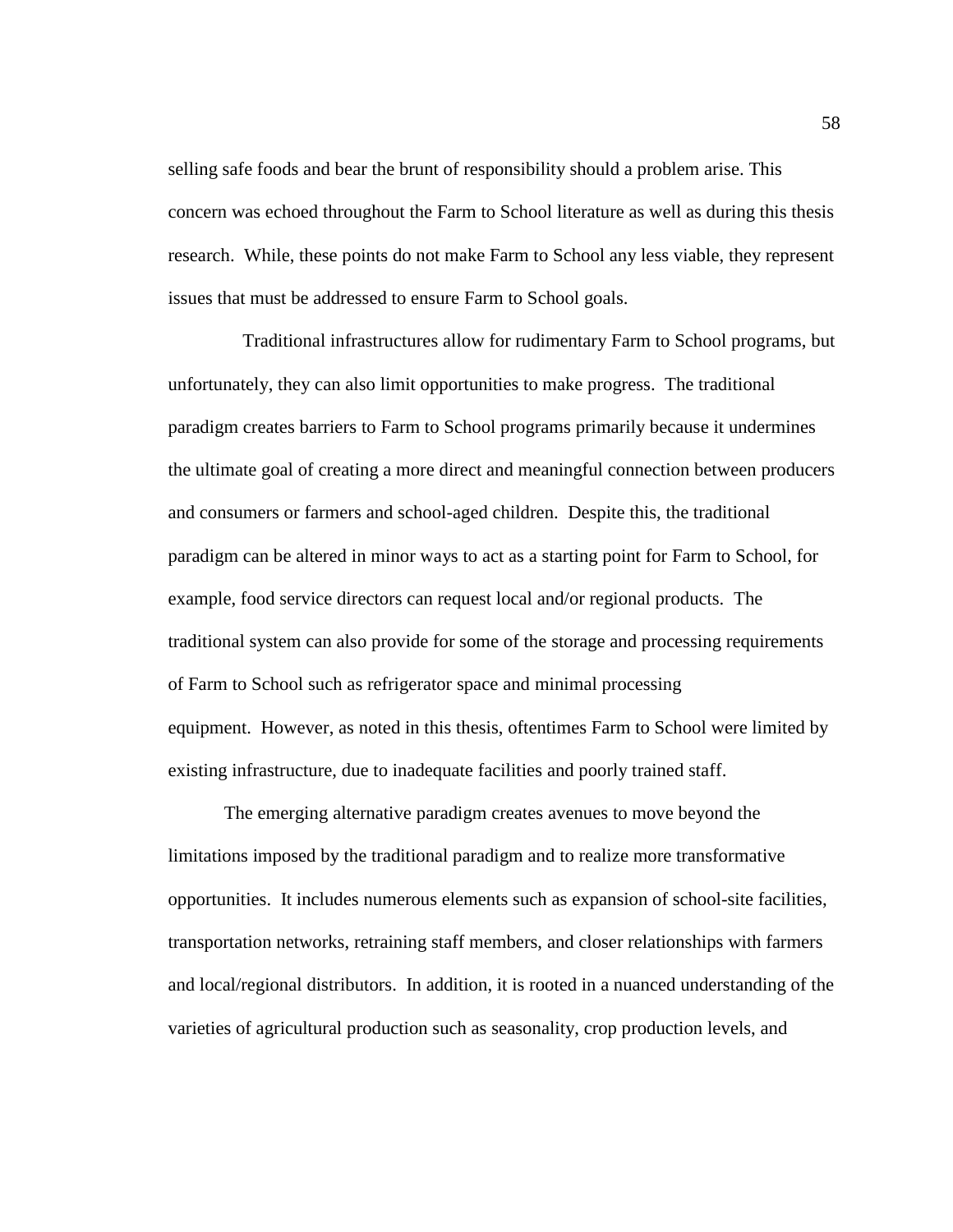adverse climatic factors. Farm to School literature as well as data gathered from thesis participants demonstrate that the transition from the traditional paradigm toward the alternative is not easily or quickly accomplished, but takes time and concerted effort on behalf of all stakeholders. Furthermore, the shift is not immediate but is rather an evolutionary and reciprocal process, and must be viewed as such for forward progress toward Farm to School goals and objectives. This is largely the case because of the entrenched and established nature of the traditional methods of school nutrition service guidelines, health requirements, procurement, processing, preparation, and service. Notwithstanding these limitations, the Farm to School program continues to expand throughout the United States and within the Southern San Joaquin Valley because of stakeholders that are willing to "get their boots dirty."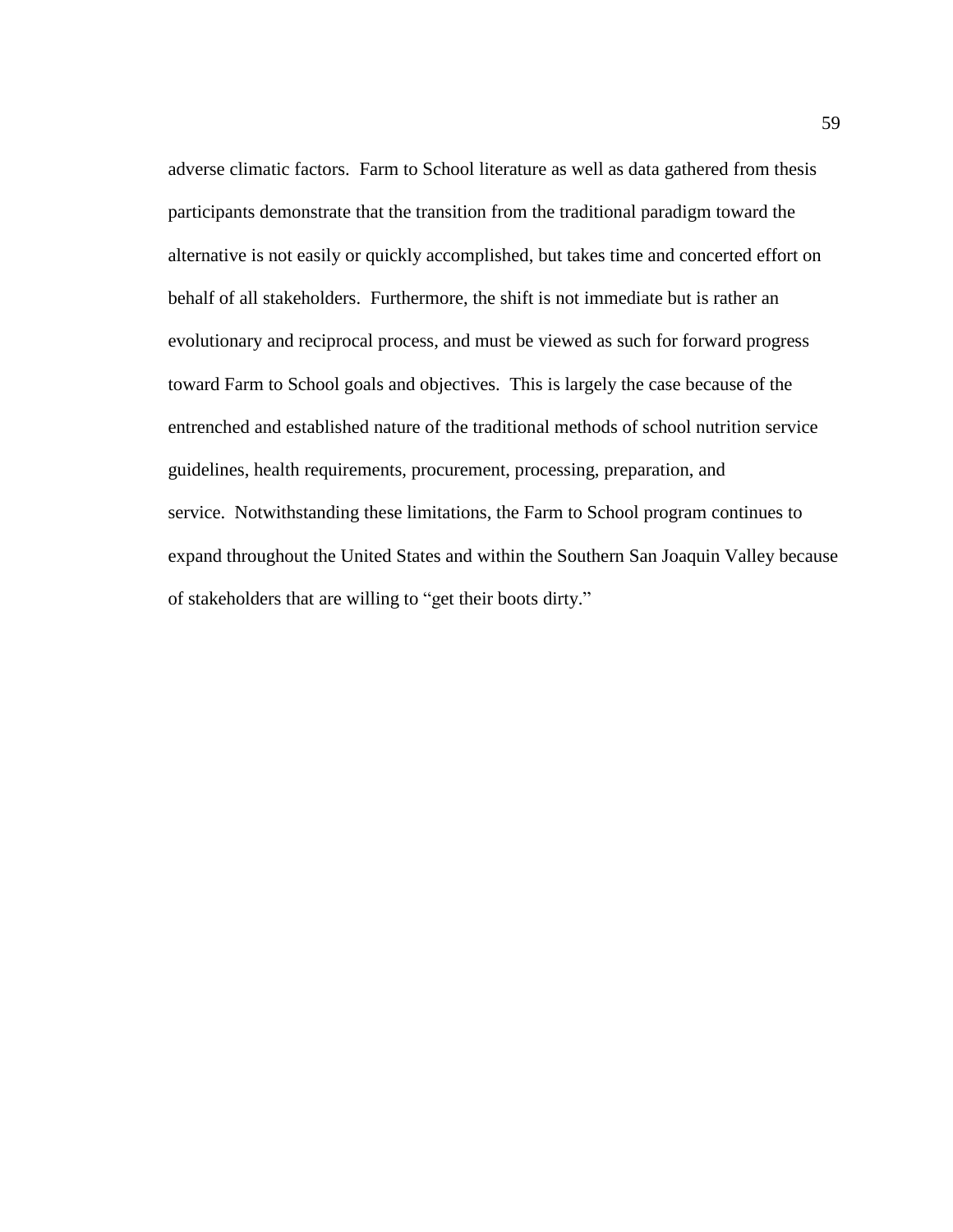#### REFERENCES

- Adamick, K. (2012). *Lunch money: serving healthy school food in a sick economy*. New York, NY: Cook for America.
- Allen, P., and J. Guthman. 2007. From old school to farm-to-school: Neoliberalization from the ground up. *Agriculture and Human Values* 23 (4), 401–415.
- Bagdonis, J.M., Hinrichs, C.C. & Schafft, K.A. (2009) *Agriculture and Human Values* (2009) 26 (1-2), 107-119.
- Berg, B. L. (2009). *Qualitative research methods for the social sciences*. Boston, MA: Pearson.
- Berkenkamp, JoAnne, "Making the Farm / School Connection: Opportunities and Barriers to Greater Use of Locally-grown Produce in Public Schools" (2006). Leopold Center Pubs and Papers. 153.
- Berry, M. & Joshi, A. (2007). A Growing Movement: A Decade of Farm to School in California. Center for Food & Justice, Urban and Environmental Policy Institute. Retrieved from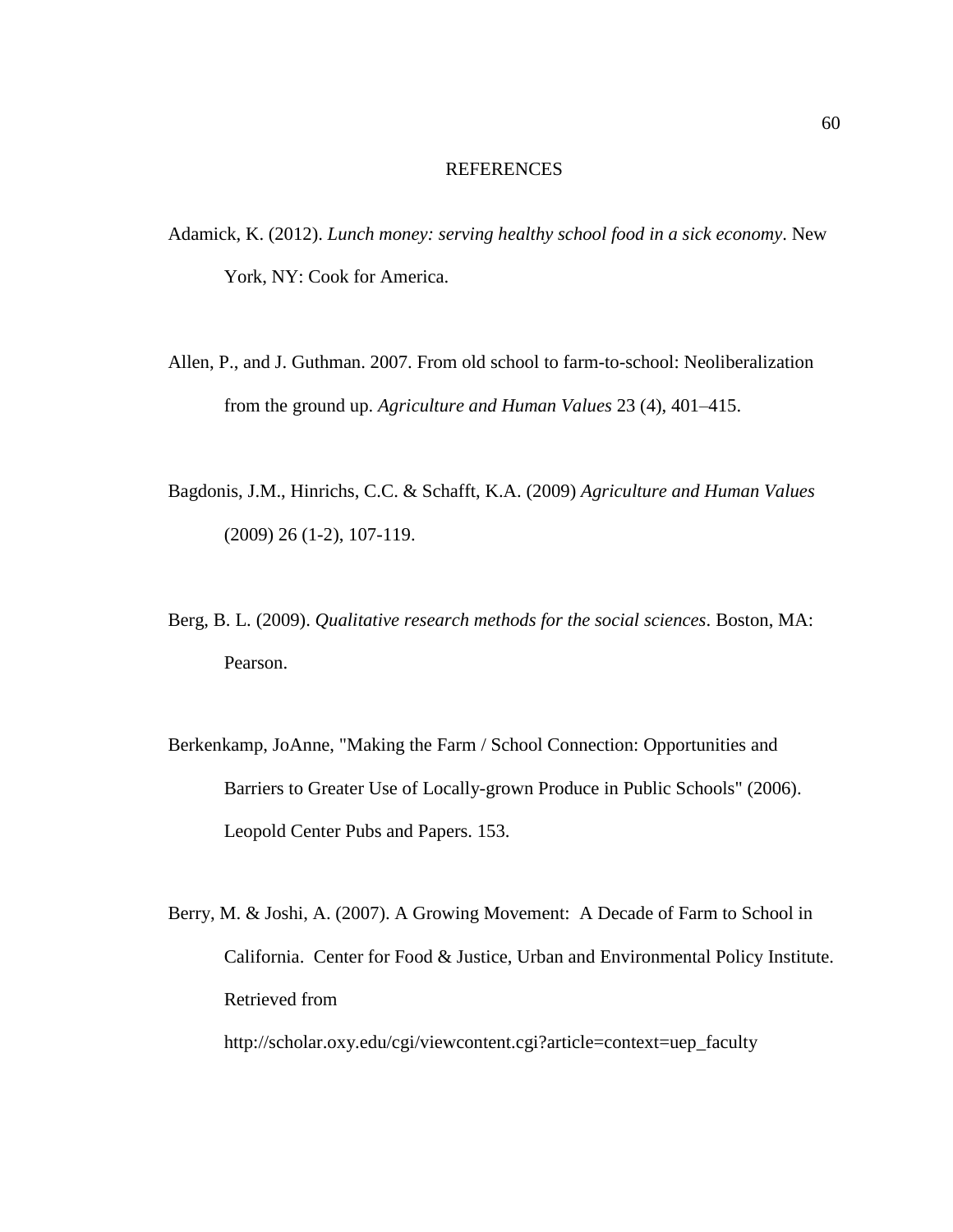- Brown, S., & Getz, C. (2011). Farmworker Food Insecurity and the Production of Hunger in California. In Alkon, A. H., & Agyeman, J. *Cultivating food justice: race, class, and sustainability*. Cambridge, MA: MIT.
- Charmaz, K. (2010). *Constructing grounded theory*. Thousand Oaks, CA: Sage Publications.
- Conner, D. S., King, B., Koliba, C., Kolodinsky, J., & Trubek, A. (2011). Mapping Farm to-School Networks Implications for Research and Practice. *Journal of Hunger & Environmental Nutrition, 6*(2), 133-152.
- Conner, D., King, B., Kolodinsky, J., Roche, E., Koliba, C., & Trubek, A. (2012). You can know your school and feed it too: Vermont farmers' motivations and distribution practices in direct sales to school food services. *Agriculture and Human Values, 29*(3), 321-332.
- Creswell, John W. (2007). *Qualitative inquiry and research design choosing among five approaches* Thousand Oaks, CA: Sage Publications.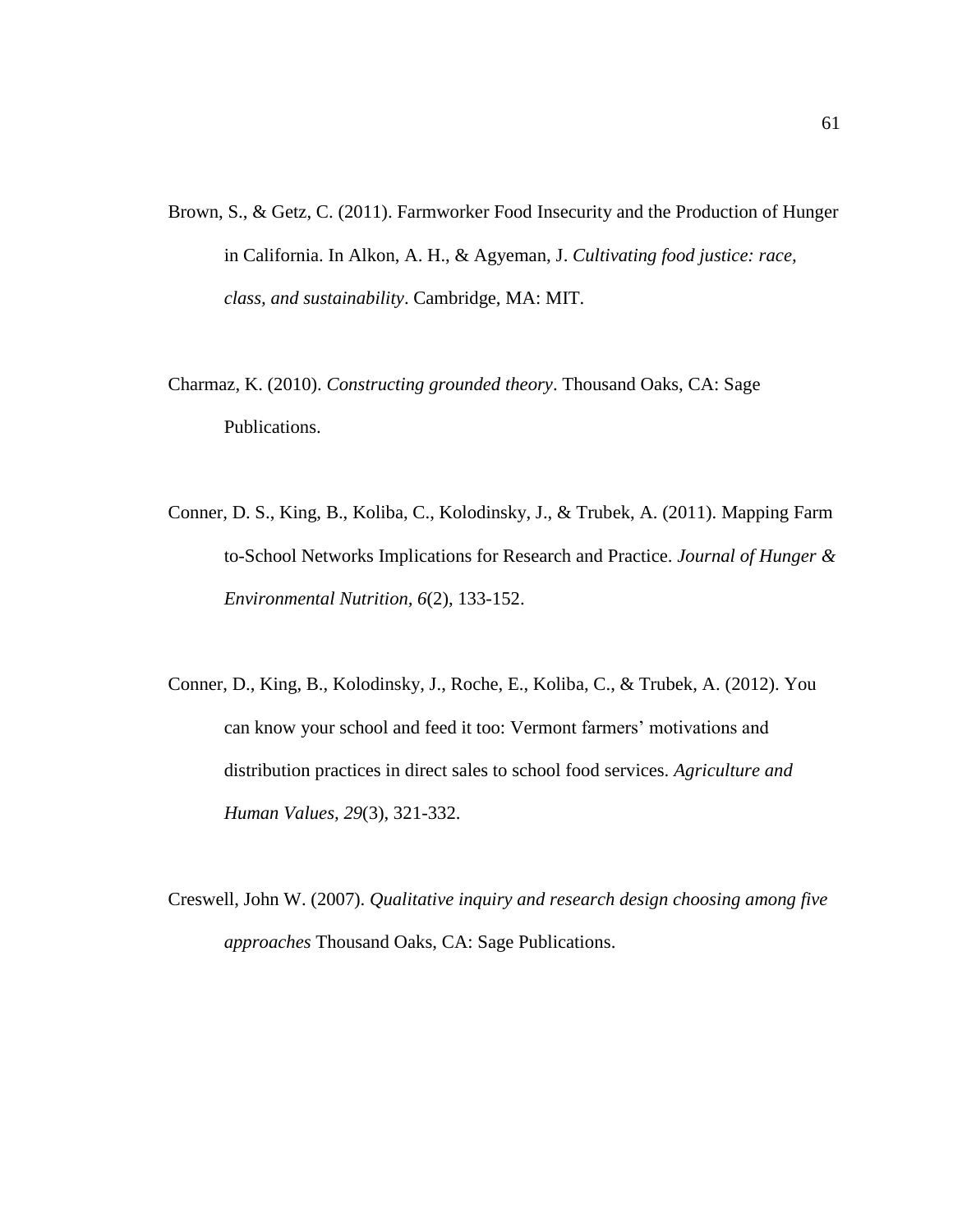- Fairhead, J., & Leach, M. (2003). *Science, society and power: environmental knowledge and policy in West Africa and the Caribbean*. Cambridge: Cambridge University Press.
- Feenstra, G., & Ohmart, J. (2012). The Evolution of the School Food and Farm to School Movement in the United States: Connecting Childhood Health, Farms, and Communities. *Childhood Obesity, 8*(4), 280-289.
- Gegeo, David & Watson‐Gegeo, Karen. (2001). "How We Know": Kwara'ae Rural Villagers Doing Indigenous Epistemology. The Contemporary Pacific. 13(1),55 88.

Geertz, Clifford. (1973). "Thick Description: Toward an Interpretative Theory of Culture." In *The Interpretation of Cultures*. New York: Basic Books.

- Hesse-Biber, Sharlene & Leavy, P & Yaiser, M.L.. (2004). Feminist approaches to research as a process: Reconceptualizing epistemology, methodology, and method. Feminist Perspectives on Social Research. 3-26.
- National Farm to School Network. (n.d.). Retrieved March 02, 2015, from <http://www.farmtoschool.org/>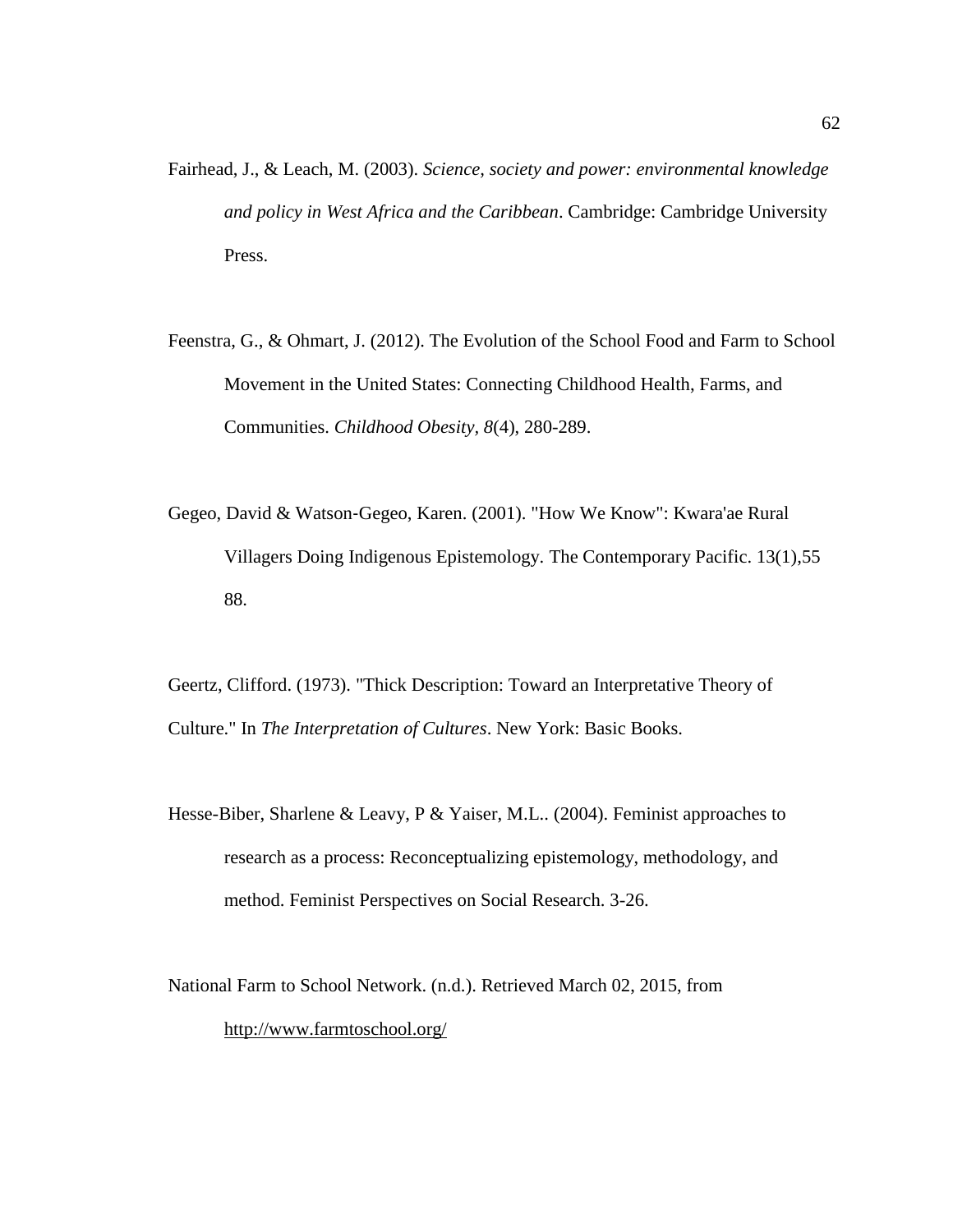- Izumi, B. T., Rostant, O. S., Moss, M. J., & Hamm, M. W. (2006). Results From the 2004 Michigan Farm-to-School Survey. *Journal of School Health, 76*(5), 169-174.
- Izumi, B. T., Wright, D. W., & Hamm, M. W. (2010). Farm to school programs: Exploring the role of regionally-based food distributors in alternative agrifood networks. *Agriculture and Human Values*, *27* (3), 335-350.
- Joshi, A., Azuma, A. M., & Feenstra, G. (2008). Do Farm-to-School Programs Make a Difference? Findings and Future Research Needs. Journal of Hunger & Environmental Nutrition, 3(2-3), 229-246.
- Kloppenburg, J., and N. Hassanein. (2006). From old school to reform school? *Agriculture and Human Values* 23, 417–421.
- Kloppenburg, J., Wubben, D., & Grunes, M. (2008). Linking the Land and the Lunchroom: Lessons from the Wisconsin Homegrown Lunch Project. *Journal of Hunger & Environmental Nutrition,3*(4), 440-455.
- Levine, S. (2010). *School lunch politics: the surprising history of America's favorite welfare program*. New York: Princeton University Press.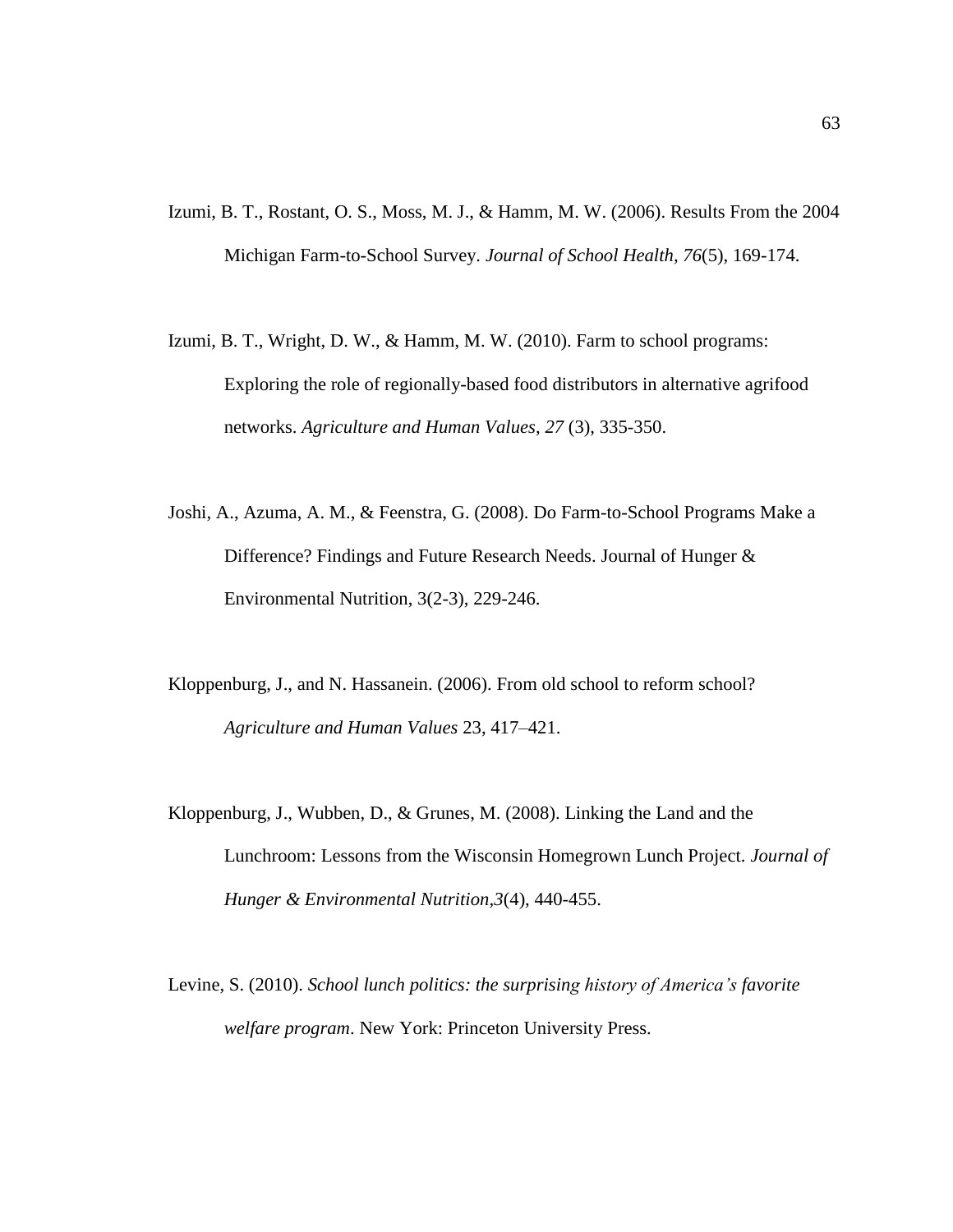- Nestle, M. (2002). *Food politics how the food industry influences nutrition and health*. Berkeley, CA: University of California Press.
- Patel, R. 2007. *Stuffed and starved: Markets, power and the hidden battle for the world's food system*. London, UK: Portabello Books.
- Poppendieck, J. (2010). *Free for All:" Fixing School Food in America*. Berkeley, CA: University of California Press.
- Rubin, H. J., & Rubin, I. S. (2005). *Qualitative interviewing: the art of hearing data*. Thousand Oaks, CA: Sage Publication.
- Schneider, L., Chriqui, J., Nicholson, L., Turner, L., Gourdet, C., & Chaloupka, F. (2012). Are Farm-to-School Programs More Common in States With Farm-to School-Related Laws? *Journal of School Health,82*(5), 210-216.
- Vallianatos, M., R. Gottlieb, and M.A. Haase. (2004). Farm to school: Strategies for urban health, combating sprawl, and establishing a community food systems approach. *Journal of Planning Education and Research* 23, 414–423.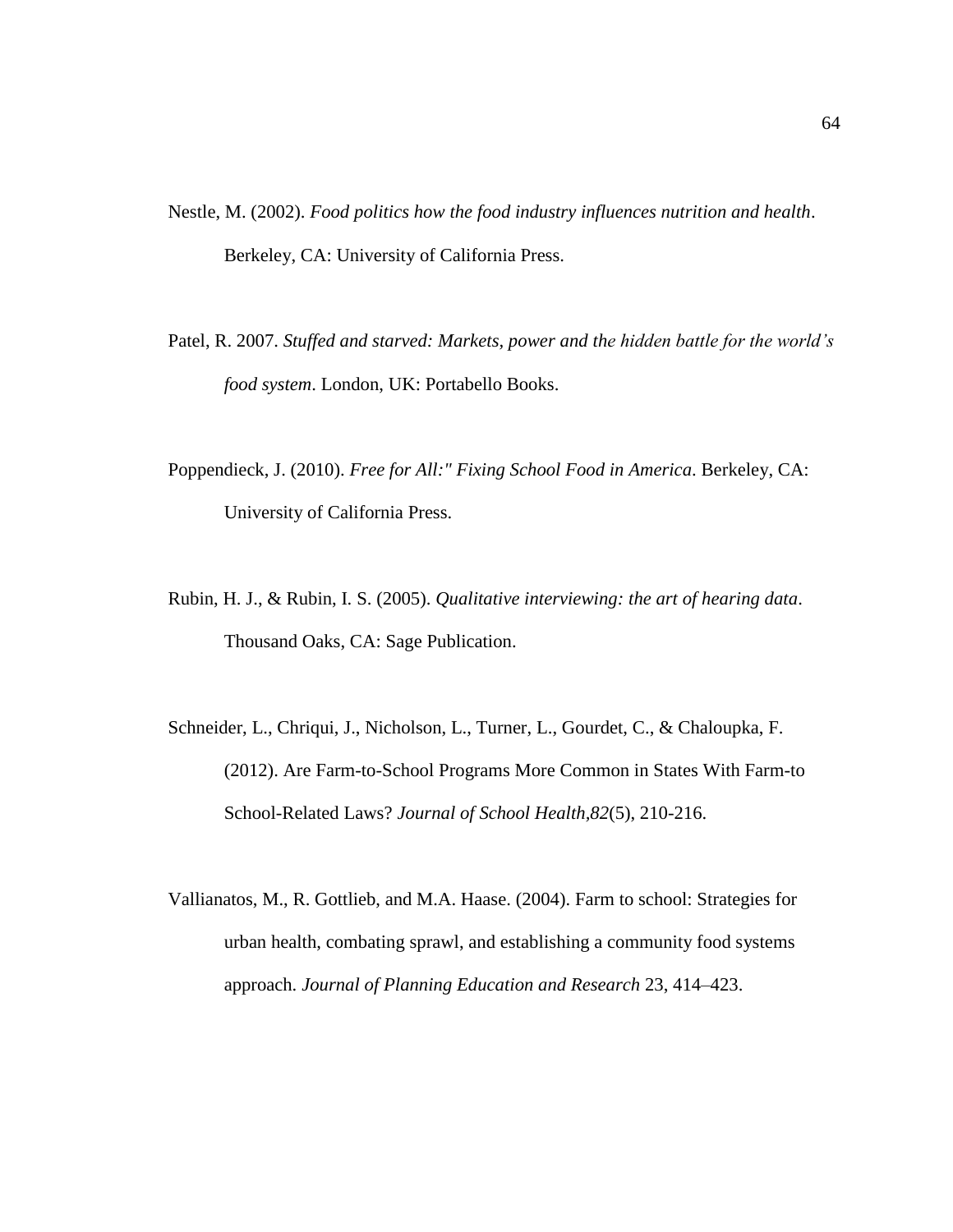Yin, R.K. 2003. *Case study research: Design and methods*, 3rd ed. Thousand Oaks, CA: Sage.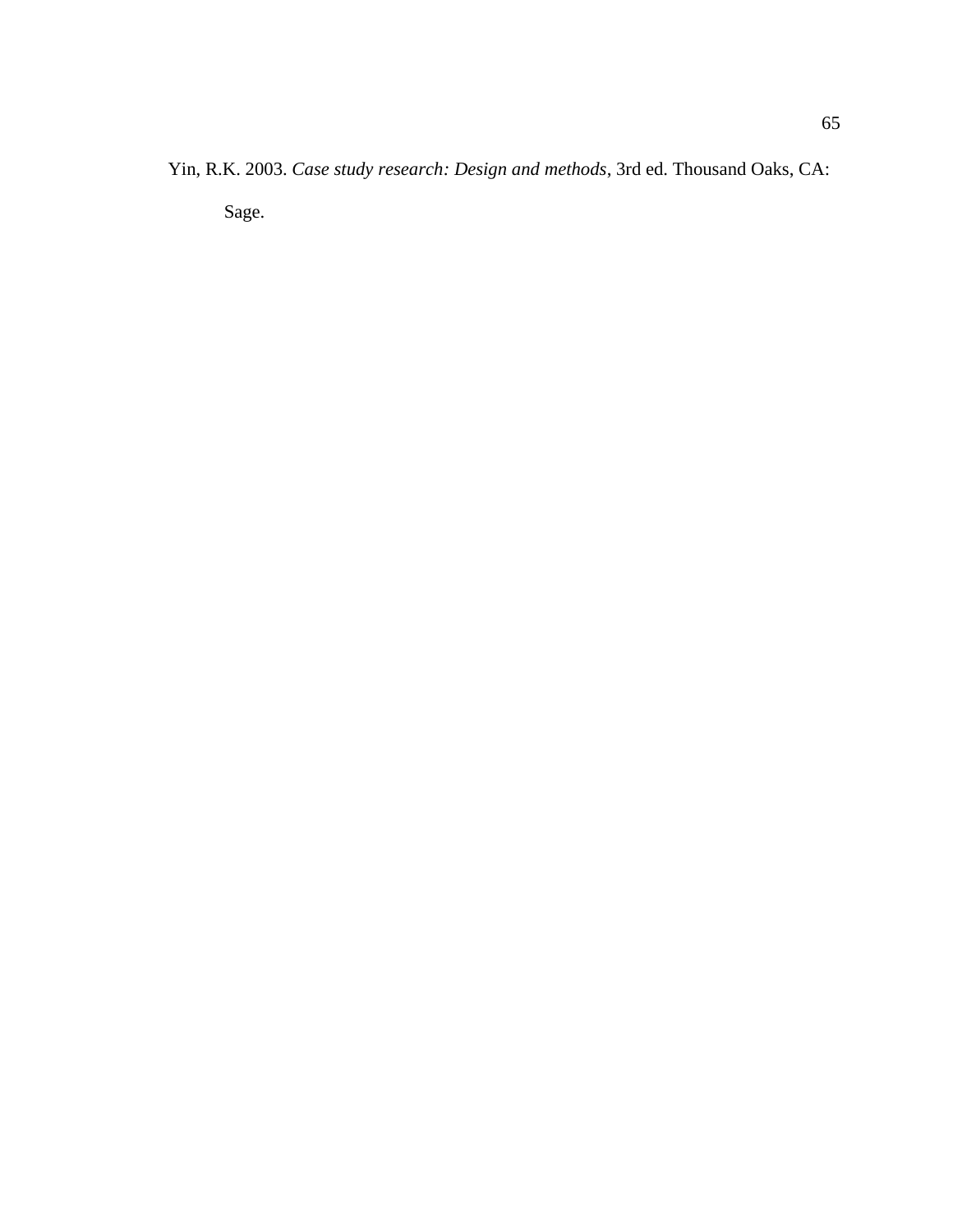## Appendix A-Interview Schedule

- 1. How long have you been in the food service industry?
- 2. Could you talk about some of the reasons why you choose this field?
- 3. How long has this nutrition program been in operation?
- 4. Can you provide a general overview of the program?
- 5. Have you been in your current position throughout your time in the program?
- 6. -If not, could you explain your former roles and how you arrived at your current position?
- 7. -If yes, can you discuss the origins of the program (such as, why was it pursued? What did it offer that the previous nutrition program lacked? How long did it take to implement, or is it still in the process of implementation?)
- 8. How many students does the program feed?
- 9. Are breakfast and lunch offered by the program?
- 10. -If so, which meal time has the greater number of meals served?-If not, why not?
- 11. What are the nutrition program's goals?
- 12. What are your personal goals for the program?
- 13. Could you talk about the success of the program?
- 14. What are some particular program successes?
- 15. Which Farm-to-School program goals do you most relate to?
- 16. In what ways does your nutrition program achieve these goals?
- 17. Are there any facilities, personnel, parent organizations, student demand etc...? Particular to the school district that aided in the relative success of the program?
- 18. On the other hand, are there any challenges that the program has had to overcome?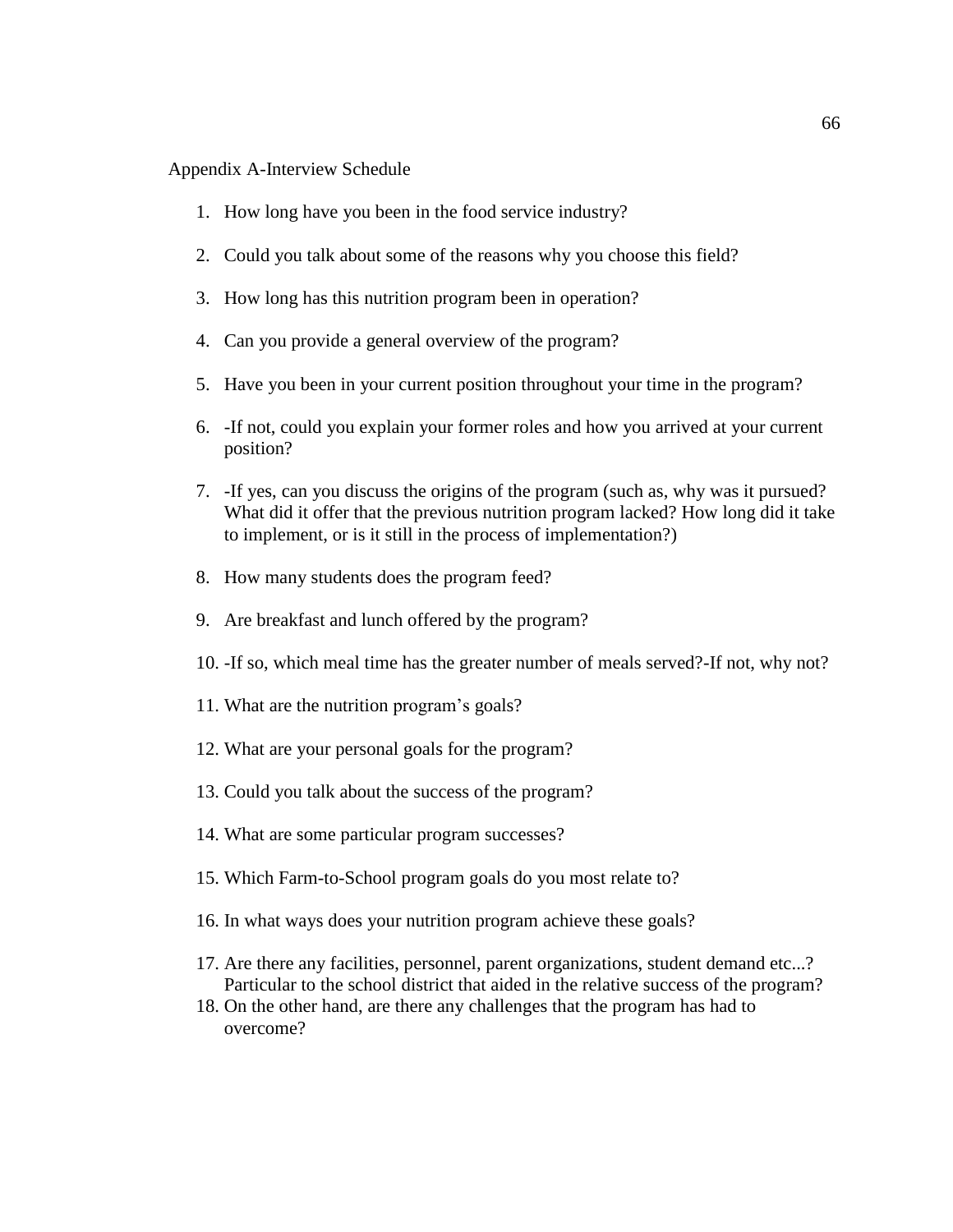- 19. Similarly, can the relative success of the program be attributed to any elements outside of the district? -such as: community support, relative access to local or regional food-shed.
- 20. How successful has the program been in sourcing local/regional items?-What has aided in these successes?
- 21. How has the program overcome any challenges related to local/regional availability of food items?
- 22. What percentage of foods served contain locally/regionally sourced items?
- 23. What do you think about government regulations concerning nutrition services?
- 24. Do you find any of these guidelines and/or regulations problematic?
- 25. If so, how do you work with them?
- 26. Do they limit what you are able to do as far as your programs?
- 27. What would you change about the regulations to make them more accommodating to you or your program?
- 28. In what ways have you received government support?, School District support?, Community support? How could support be improved?
- 29. Is there anything else that you would like to add?
- 30. In what ways does the program practice nutrition education?
- 31. In what ways and to what degree do 'competitive foods' influence participation in the Farm-to-School program?
- 32. Has the program experienced difficulty in sourcing locally-grown produce? If so, what are these difficulties?
- 33. If the program has experienced difficulties with sourcing, how have these difficulties been overcome?
- 34. What percentage of the foods served in the school nutrition program are purchased from local sources?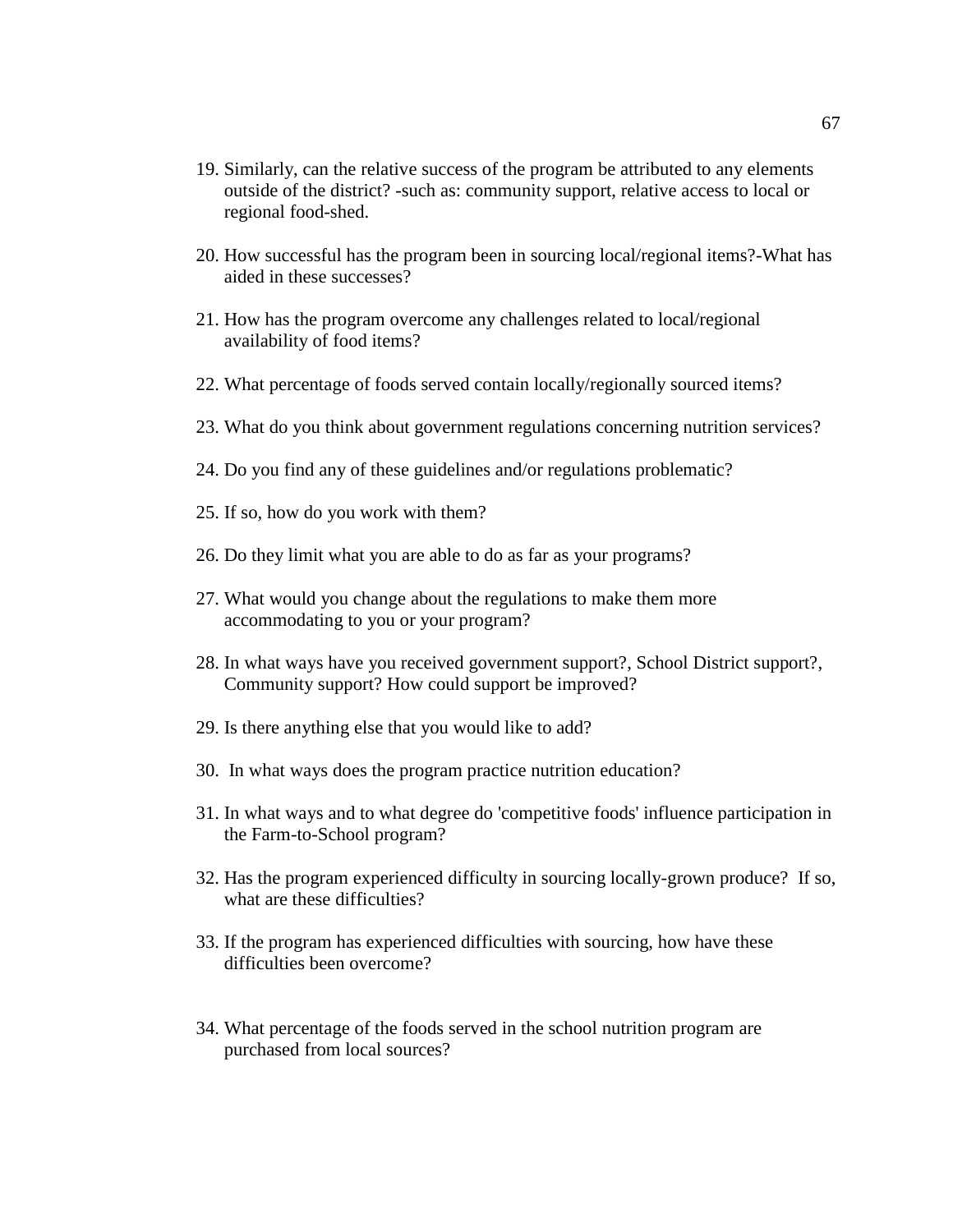## Appendix B-USDA My Plate Graphic



Source: <http://www1.ccs.k12.in.us/uploads/0015/1096/myplate.png>